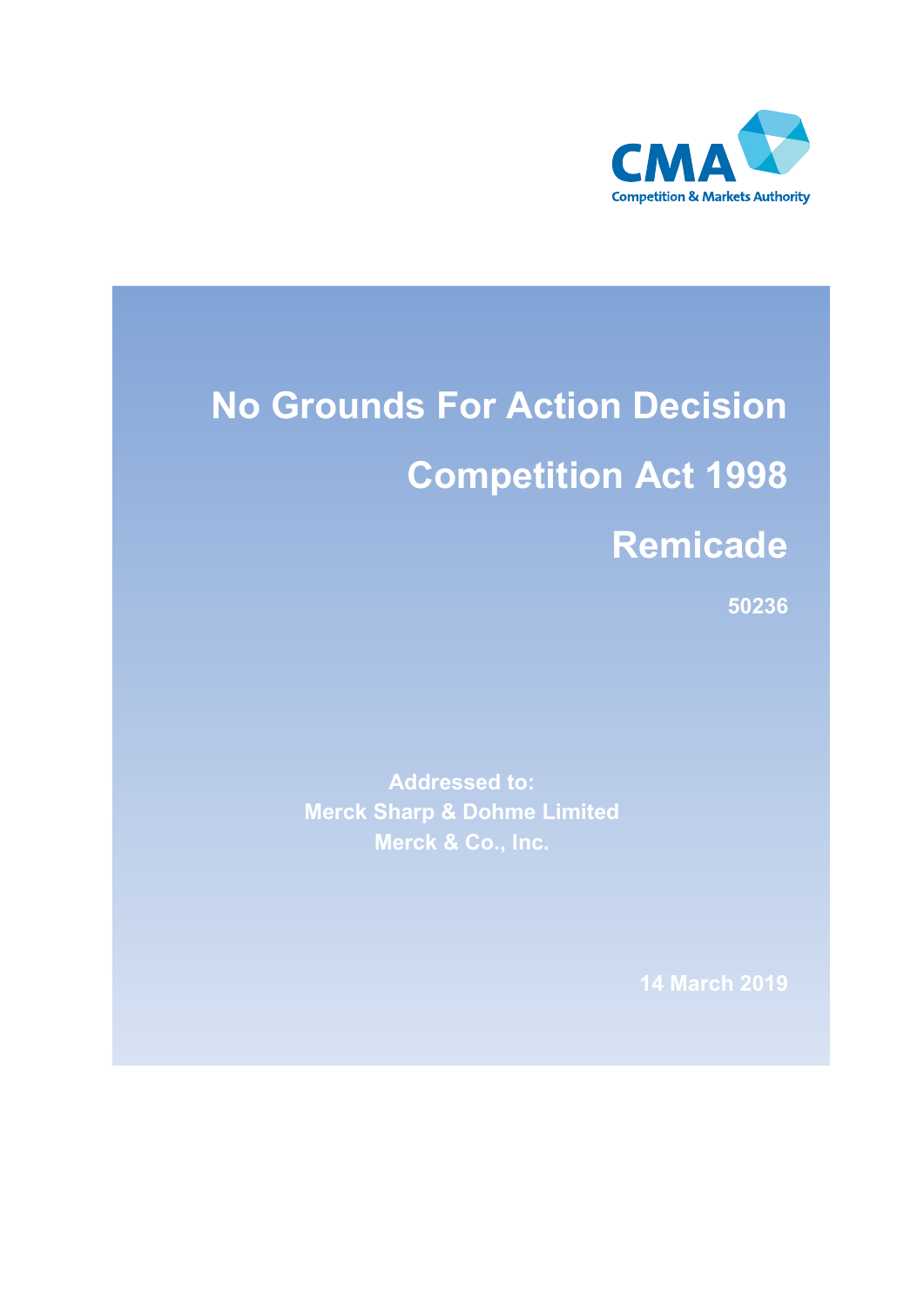© Crown copyright 2019

You may reuse this information (not including logos) free of charge in any format or medium, under the terms of the Open Government Licence.

To view this licence, visit [www.nationalarchives.gov.uk/doc/open-governmentlicence/](http://www.nationalarchives.gov.uk/doc/open-governmentlicence/) or write to the Information Policy Team, The National Archives, Kew, London TW9 4DU, or email: [psi@nationalarchives.gsi.gov.uk.](mailto:psi@nationalarchives.gsi.gov.uk)

The Competition and Markets Authority has excluded from this published version of the decision information which the CMA considers should be excluded having regard to section 244 of the Enterprise Act 2002. Omissions are indicated by  $[\mathcal{K}]$ . Some numbers have been replaced by a range, which are shown in square brackets.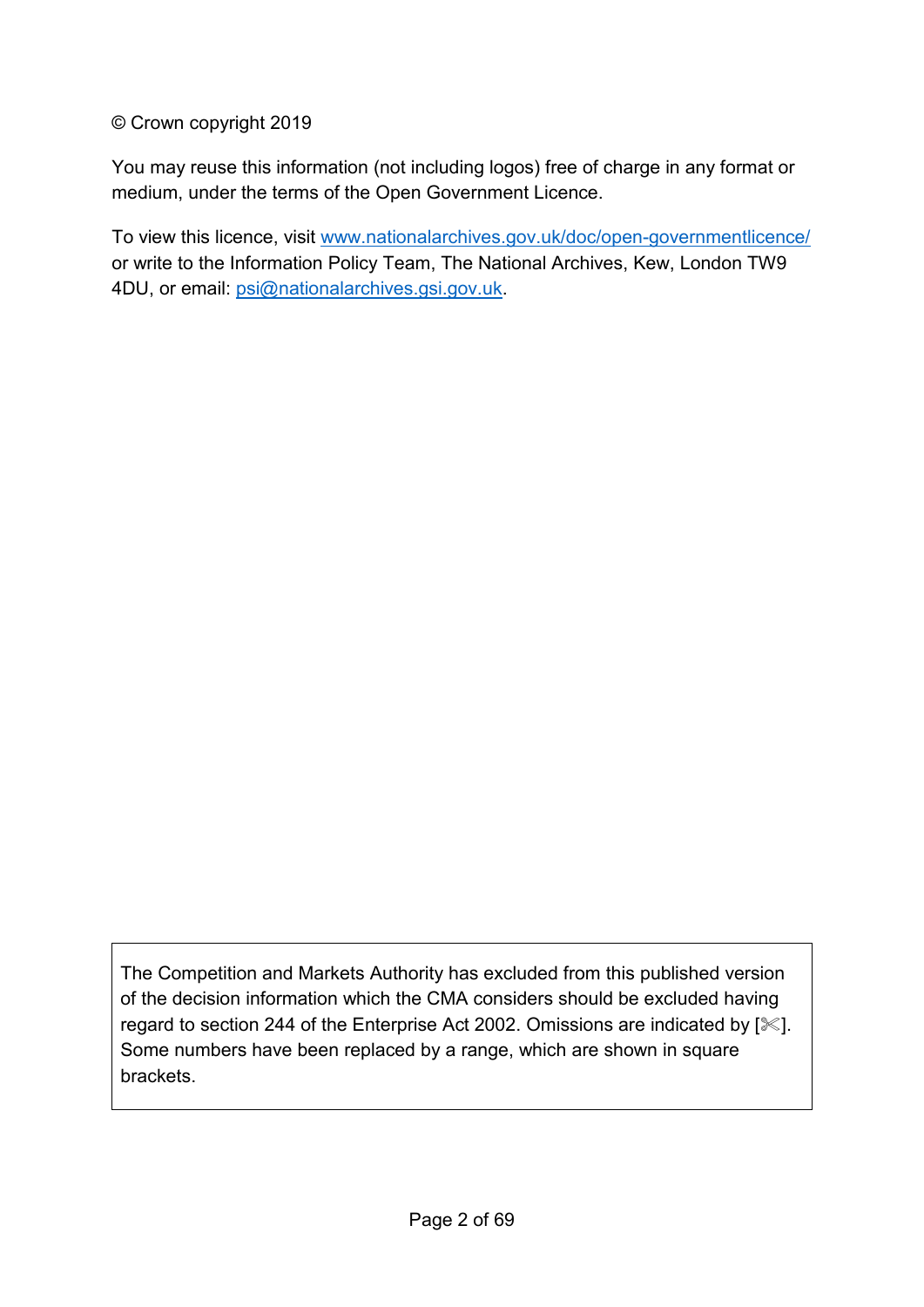## **CONTENTS**

| 1. |                |                                                                         |  |
|----|----------------|-------------------------------------------------------------------------|--|
|    | Α.             |                                                                         |  |
|    | Β.             |                                                                         |  |
| 2. |                |                                                                         |  |
|    | Α.             |                                                                         |  |
|    | Β.             |                                                                         |  |
|    | C.             | Prescribing and purchasing decisions in secondary healthcare in the NHS |  |
|    |                |                                                                         |  |
|    | D.             |                                                                         |  |
|    | Е.             |                                                                         |  |
|    | F.             |                                                                         |  |
|    | G.             | Changes in prices and volumes of Remicade and Biosimilars  28           |  |
| 3. |                |                                                                         |  |
|    | $A_{1}$        |                                                                         |  |
|    | B.             |                                                                         |  |
| 4. |                |                                                                         |  |
|    | А.             |                                                                         |  |
|    | B <sub>1</sub> |                                                                         |  |
| 5. |                |                                                                         |  |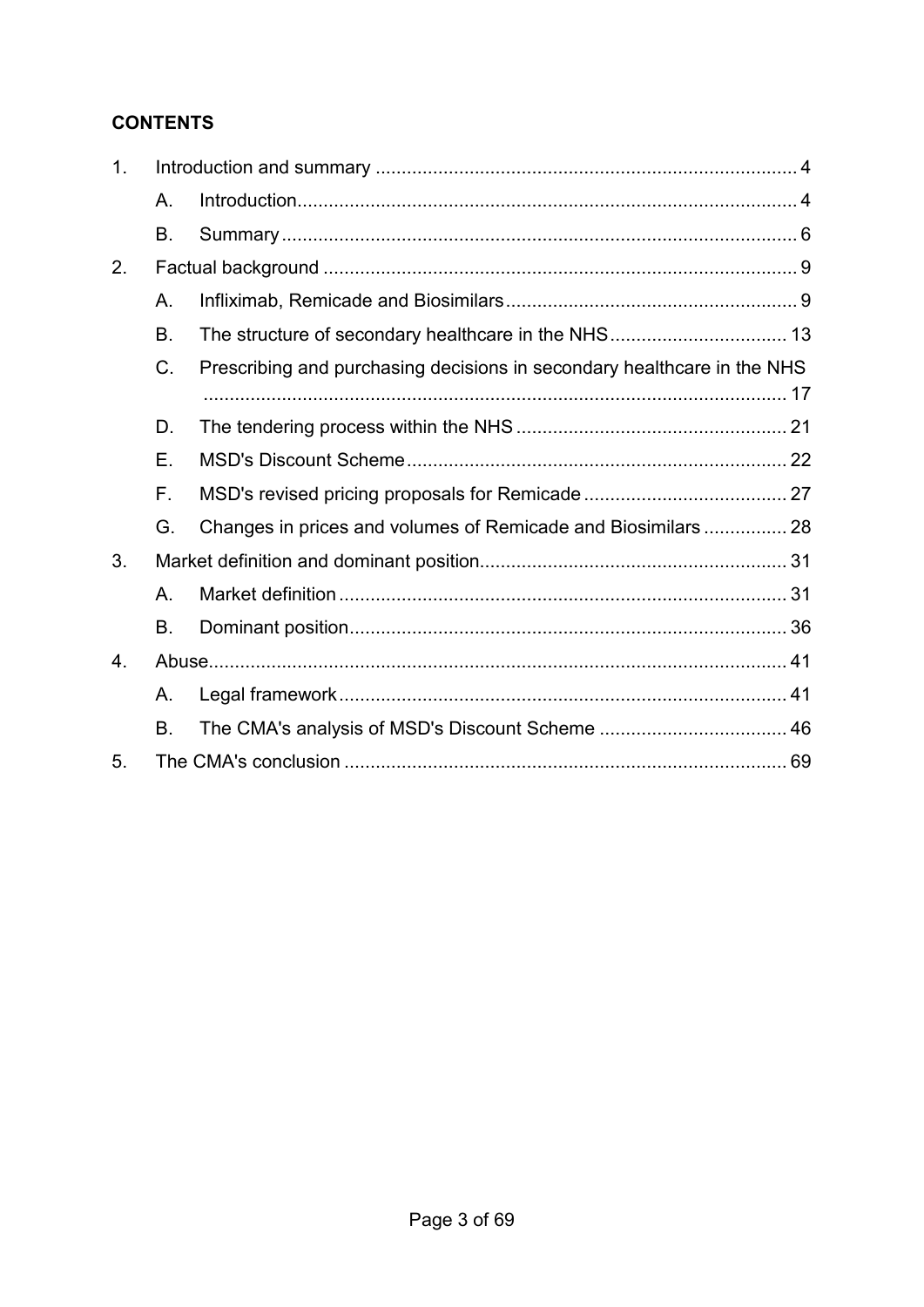## <span id="page-3-0"></span>**1. INTRODUCTION AND SUMMARY**

- 1.1. The Competition and Markets Authority (the '**CMA**') has decided to close its case in relation to Merck Sharp & Dohme Limited's ('**MSD**') discount scheme for Remicad[e1](#page-3-2) introduced in England in March and April 2015[2](#page-3-3) ('**MSD's Discount Scheme**').
- 1.2. The CMA considers that MSD's Discount Scheme was designed to limit or delay the market entry or expansion of competing medicines, and that it had no pro-competitive rationale or efficiency justification. However, based on the factual circumstances at the time when MSD's Discount Scheme was introduced and on the basis of the information in its possession, the CMA considers that MSD's pricing scheme was not, in fact, likely to restrict competition. The CMA has therefore decided that there are no grounds for action on its part.
- 1.3. This document (the '**Decision**') is structured as follows:
	- a. first, it summarises the CMA's investigation and the reasons for the CMA's decision; [3](#page-3-4)
	- b. it then sets out in more detail the relevant factual background,  $4$  and the CMA's approach to market definition,<sup>[5](#page-3-6)</sup> dominant position<sup>[6](#page-3-7)</sup> and abuse in this case; [7](#page-3-8) and
	- c. finally, it outlines the CMA's overall conclusions. $8$
- 1.4. Where relevant, the Decision also summarises MSD's key submissions and the CMA's response. MSD's submissions are not, however, addressed exhaustively in the Decision.

#### <span id="page-3-1"></span>**A. Introduction**

1.5. In December 2015, the CMA opened a formal investigation (the '**Investigation**') under section 25 of the Competition Act 1998 (the '**Act**'), on the basis that there were reasonable grounds for suspecting that MSD had infringed the prohibition imposed by section 18 of the Act (the '**Chapter II prohibition**') and Article 102 of the Treaty on the Functioning of the

<sup>1</sup> See sectio[n 2](#page-8-0) below for more detail on Remicade.

<span id="page-3-3"></span><span id="page-3-2"></span> $2$  As explained at section 2.D below, MSD's Discount Scheme was introduced on different dates in different regions and sub-regions.

<span id="page-3-4"></span> $3$  See sections [1](#page-3-0)[.A](#page-3-1) an[d 1.](#page-3-0)[B](#page-5-0) below.

<span id="page-3-5"></span><sup>4</sup> See sectio[n 2](#page-8-0) below.

<span id="page-3-6"></span><sup>5</sup> See sectio[n 3.](#page-30-0)[A](#page-30-1) below.

<span id="page-3-7"></span><sup>6</sup> See sectio[n 3.](#page-30-0)[B](#page-35-0) below.

<span id="page-3-8"></span><sup>7</sup> See sectio[n 4](#page-40-0) below.

<span id="page-3-9"></span><sup>8</sup> See sectio[n 5](#page-68-0) below.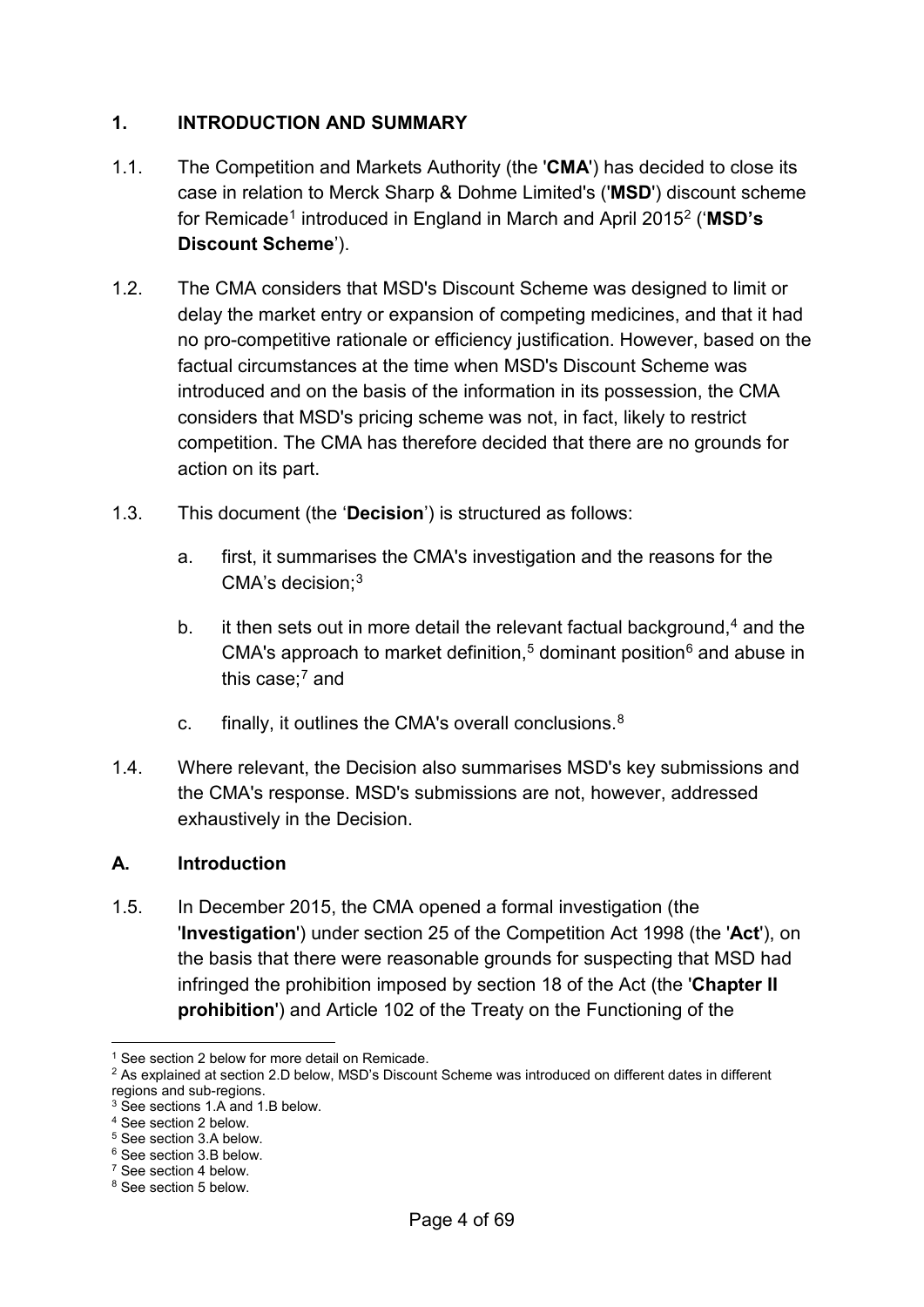European Union ('**Article 102**'). Specifically, the CMA considered that there were reasonable grounds for suspecting that MSD had abused a dominant position by offering loyalty-inducing discounts for the sale of Remicade in the UK.

- 1.6. Remicade is MSD's brand name for its infliximab product, which is a type of biological immunosuppressant medicine used to treat autoimmune inflammatory disorders such as Crohn's disease and Rheumatoid Arthritis.<sup>[9](#page-4-0)</sup> In March 2015, biosimilar infliximab products ('**Biosimilars**'), which are a competing type of infliximab that are similar to Remicade, were introduced in the UK.[10](#page-4-1)
- 1.7. During the Investigation, the CMA exercised its formal powers under section 26 of the Act to request documents and information from MSD, as well as from a number of third parties, both within the NHS and suppliers of Biosimilars. The CMA also conducted interviews under section 26A of the Act with two MSD employees.
- 1.8. Subsequently, in May 2017, the CMA issued a Statement of Objections (the '**SO**') to MSD and its parent company, Merck & Co., Inc. In the SO, the CMA provisionally found that from 1 March 2015 to 29 February 2016 MSD had abused a dominant position in the market for the supply of infliximab in England by offering a discount scheme for Remicade which the CMA provisionally concluded was likely to produce an anti-competitive exclusionary effect, in breach of the Chapter II prohibition and of Article 102.
- 1.9. The CMA appointed a Case Decision Group (the '**CDG**') in June 2017. This originally consisted of Professor Philip Marsden (Senior Director of Case Decision Groups), Kate Collyer (Deputy Chief Economist) and Stephen Blake (at the time Senior Director, Cartels and Criminal, and subsequently Senior Legal Director, Cartels and Consumer Protection). Kate Collyer was later replaced by Dr Jenny Haydock (Economics Director) after leaving the CMA to take up another role. Philip Marsden has also since left the CMA but was not replaced on the CDG.
- 1.10. MSD submitted written representations on the SO in August 2017 and an oral hearing was held at the CMA's London office in November 2017.

<sup>9</sup> See sectio[n 2.](#page-8-0)[A](#page-8-1) below for more detail on infliximab and Remicade.

<span id="page-4-1"></span><span id="page-4-0"></span><sup>10</sup> See sectio[n 2](#page-8-0)[.A](#page-8-1)[.IV](#page-11-0) below for more detail on Biosimilars.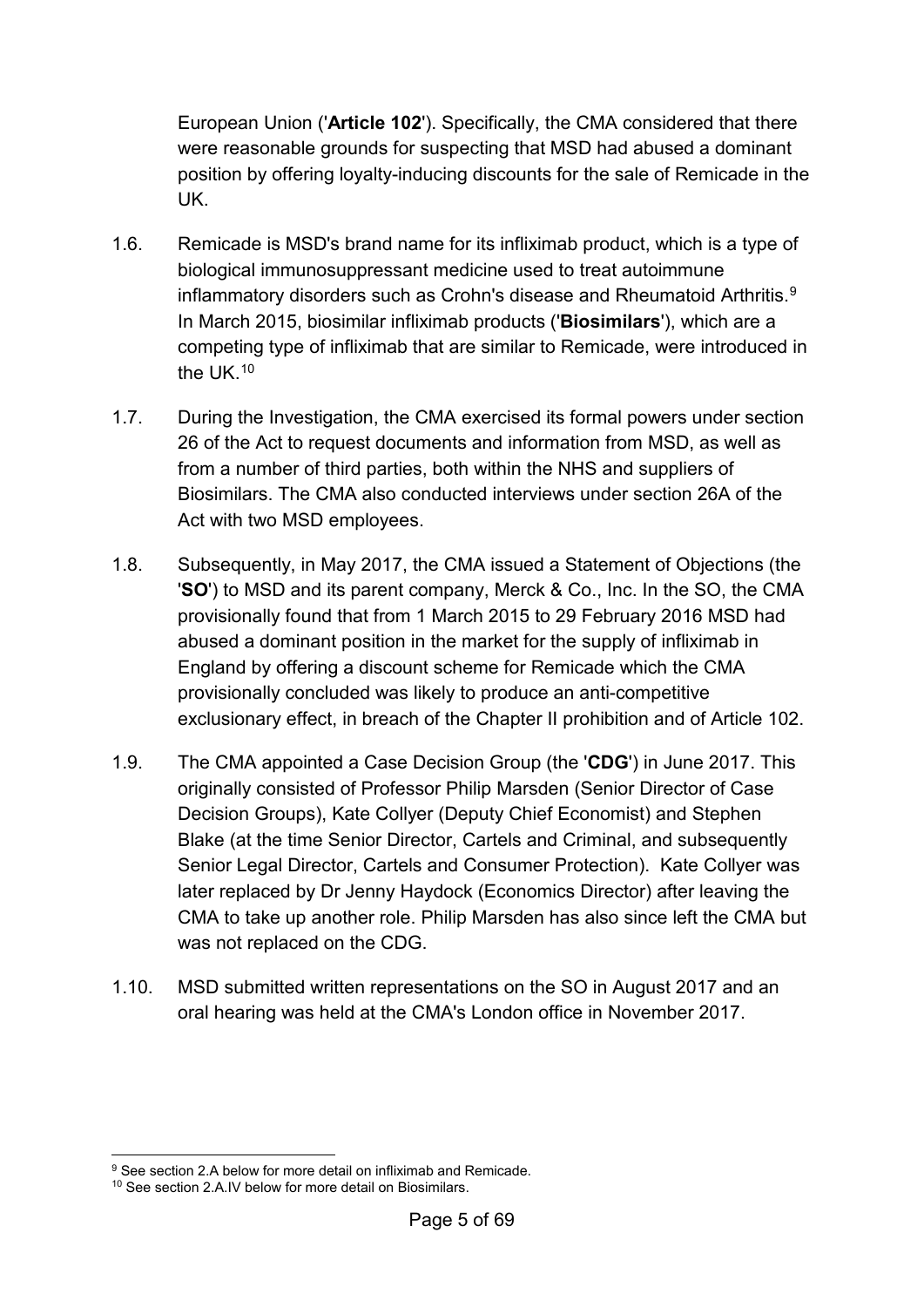- 1.11. Following MSD's written and oral representations, the CMA carried out voluntary interviews with a number of NHS employees between July and September 2018.
- 1.12. Having considered all of the information in the CMA's possession, including MSD's written and oral representations, the CDG concluded on the basis of that information that the conditions for prohibition were not met in relation to MSD's Discount Scheme and that there were no grounds for action on the CMA's part. Accordingly, the CMA has decided to close its case.

## <span id="page-5-0"></span>**B. Summary**

- 1.13. The CMA's concerns about MSD's Discount Scheme focused on the scheme's potential to induce the NHS to remain loyal to Remicade and to make it harder for suppliers of Biosimilars to compete with MSD, thereby producing an exclusionary effect.
- 1.14. Specifically, the CMA was concerned that MSD's Discount Scheme created a financial disincentive for the NHS to switch to Biosimilars, even though Biosimilars were significantly cheaper (per vial) than Remicade. Under MSD's Discount Scheme, switching from purchasing Remicade to purchasing Biosimilars risked the price of Remicade increasing for all future purchases of Remicade, which, in turn, risked the NHS having to pay more in total for purchases of infliximab products. The resultant cost pressure had the potential to affect decisions within the NHS, discouraging the use of Biosimilars and, thus, potentially making it harder for Biosimilar suppliers to win sales from MSD. Any such effect was likely to be felt for some time as clinical caution towards using Biosimilars needed to be overcome by the NHS starting to use and become confident in using Biosimilars.
- 1.15. The CMA considers that the way in which MSD's Discount Scheme was designed, $^{11}$  $^{11}$  $^{11}$  its criteria and rules, $^{12}$  $^{12}$  $^{12}$  and the way it was interpreted and understood by the NHS demonstrate the potential for MSD's Discount Scheme to induce the NHS to be loyal to Remicade and thereby to have an exclusionary effect on actual and potential competitors of Remicade. In particular,
	- MSD designed its Discount Scheme in such a way that Biosimilars would have to sell at very low prices in order to compensate the NHS for the discount it would lose on purchases of Remicade if it switched to

<sup>-</sup><sup>11</sup> See sectio[n 4](#page-40-0)[.B](#page-45-0)[.I](#page-47-0) below.

<span id="page-5-2"></span><span id="page-5-1"></span><sup>12</sup> See sectio[n 4](#page-40-0)[.B](#page-45-0)[.II](#page-49-0) below.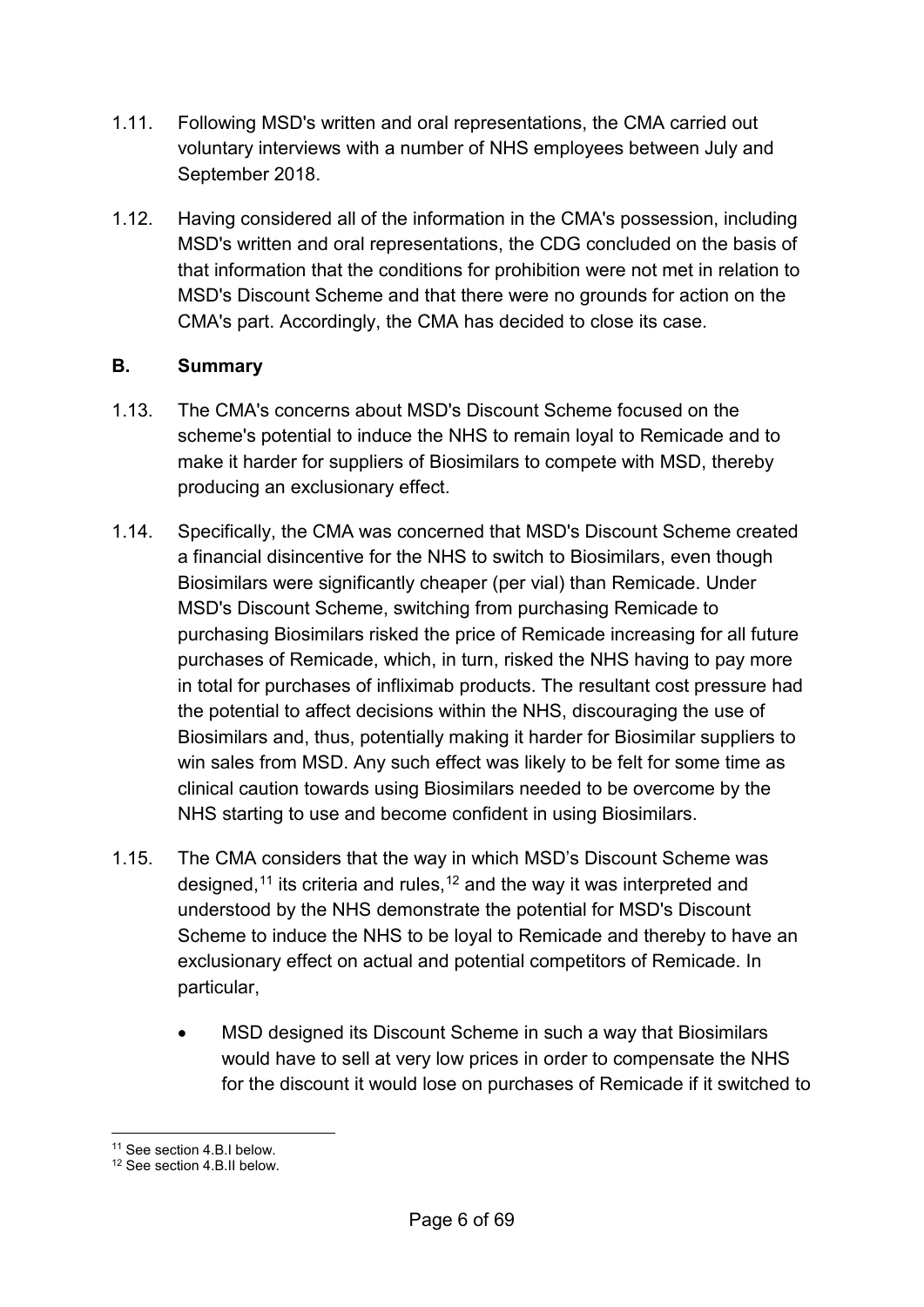using Biosimilars for a relatively small proportion of total infliximab demand. [13](#page-6-0)

- Under the criteria and rules of MSD's Discount Scheme as introduced, the NHS had to purchase Remicade for most of its infliximab requirements in order to benefit from the discount on purchases of Remicade. As the NHS started to switch from Remicade to Biosimilars, the level of this discount would reduce.<sup>[14](#page-6-1)</sup>
- The NHS generally understood how MSD's Discount Scheme would work and had concerns about the implications for the price and cost of switching to using Biosimilars under MSD's Discount Scheme.<sup>[15](#page-6-2)</sup>
- 1.16. However, in assessing whether or not MSD's conduct was abusive, it is necessary to consider all the relevant circumstances, including the market context at the time the conduct took place. The CMA ultimately concluded, on the basis of the information in its possession, that an exclusionary effect was not likely based on the particular factual circumstances at the time when MSD's Discount Scheme was introduced and that the conditions for prohibition are not therefore met.
- 1.17. The CMA's reasons are explained below.<sup>[16](#page-6-3)</sup> For MSD's Discount Scheme to be likely to have the effect that MSD intended, the market context at the time MSD's Discount Scheme was introduced needed to reflect certain broad assumptions by MSD. In fact, however, the factual circumstances at that time were such that MSD's assumptions were incorrect in a number of respects. In particular:
	- The degree of clinical caution within the NHS and the likely attitude of the NHS towards using Biosimilars were different from what MSD had assumed when it designed its Discount Scheme, such that the financial incentive created by MSD's Discount Scheme was likely to be more quickly overcome than MSD had assumed.
	- The relative strength of the financial incentive created by MSD's Discount Scheme at the time it was introduced was less strong than MSD had planned.<sup>[17](#page-6-4)</sup>

<u>.</u>

<span id="page-6-0"></span><sup>13</sup> See sectio[n 4](#page-40-0)[.B](#page-45-0)[.I](#page-47-0) below.

<span id="page-6-1"></span><sup>14</sup> See sectio[n 4](#page-40-0)[.B](#page-45-0)[.II](#page-49-0) below.

<span id="page-6-2"></span><sup>15</sup> See sectio[n 4](#page-40-0)[.B](#page-45-0)[.III](#page-52-0) below.

<span id="page-6-3"></span><sup>16</sup> See sectio[n 4](#page-40-0)[.B](#page-45-0)[.IV](#page-54-0) below.

<span id="page-6-4"></span><sup>17</sup> See sectio[n 4](#page-40-0)[.B](#page-45-0)[.IV](#page-54-0) below.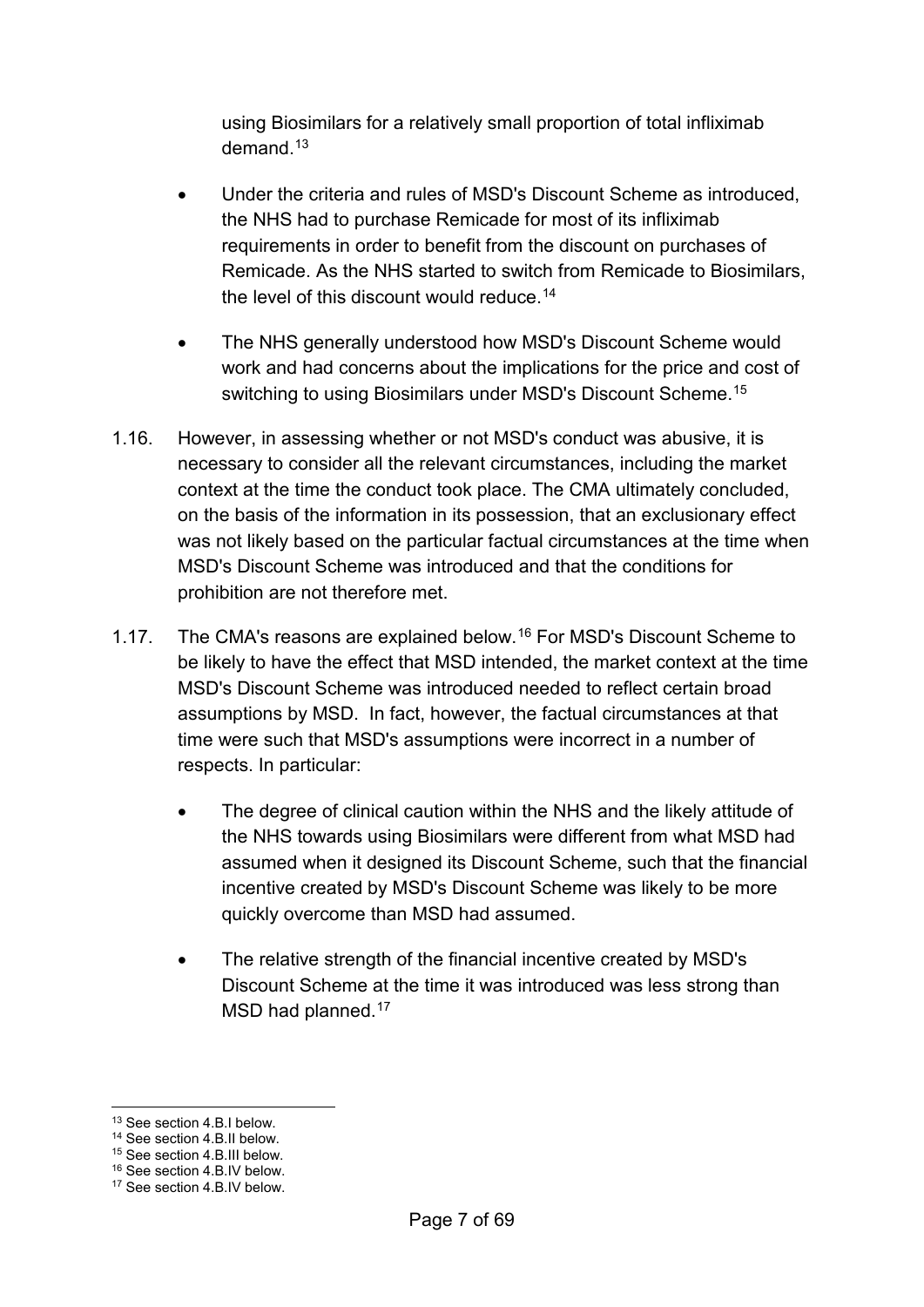1.18. Accordingly, the CMA has decided that in the specific circumstances of this case there are no grounds for action on its part.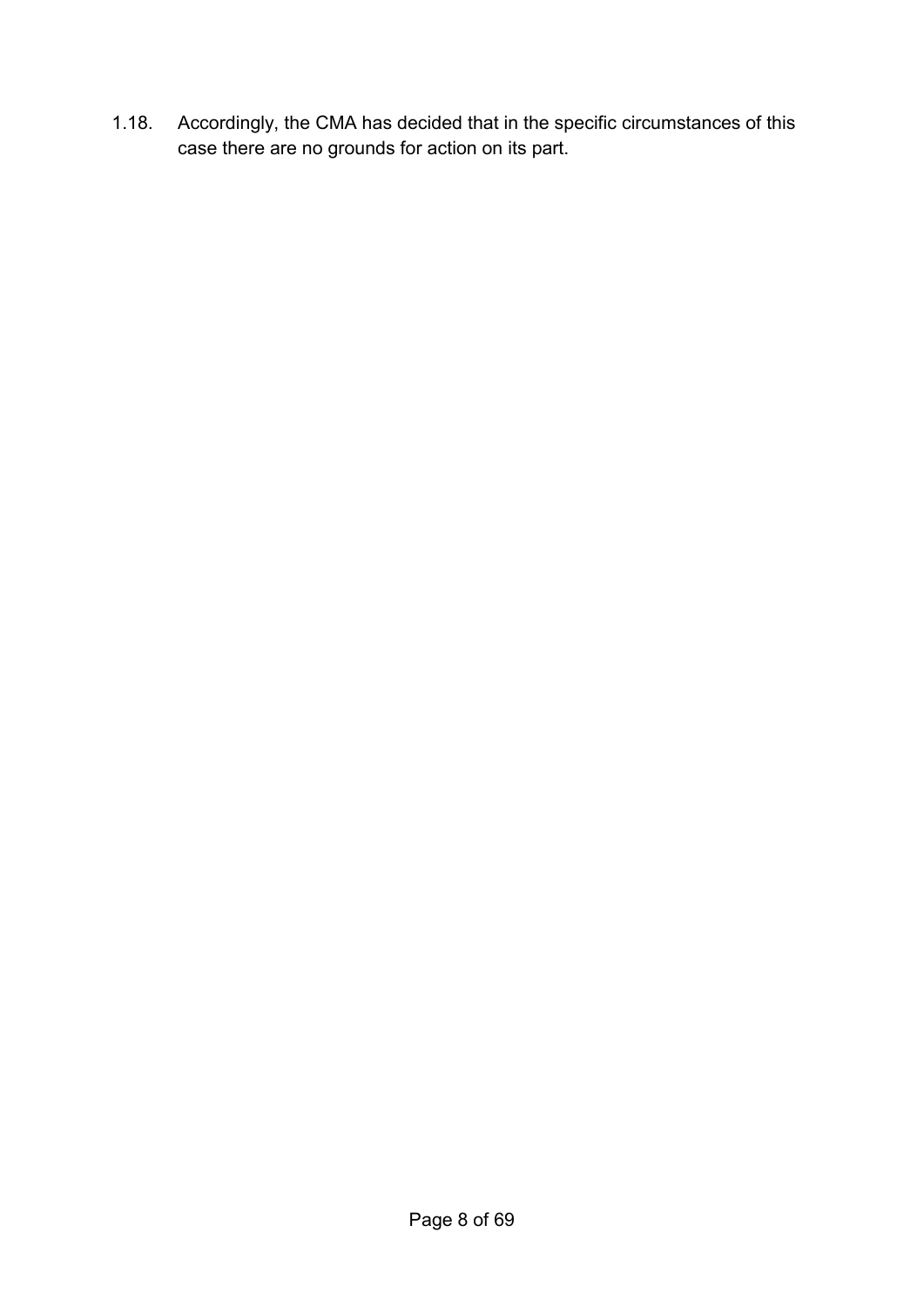#### <span id="page-8-0"></span>**2. FACTUAL BACKGROUND**

- 2.1. In this section, the CMA provides brief detail on:
	- a. the relevant products;<sup>[18](#page-8-2)</sup>
	- b. how secondary healthcare is structured in England;<sup>[19](#page-8-3)</sup>
	- c. how decisions are made and can be influenced; $^{20}$  $^{20}$  $^{20}$
	- d. the tendering process for infliximab;<sup>[21](#page-8-5)</sup>
	- e. what MSD's Discount Scheme was and how it worked;<sup>[22](#page-8-6)</sup>
	- f.  $\,$  MSD's revised price offering; $^{23}$  $^{23}$  $^{23}$  and
	- g. how prices and shares of supply for Remicade and Biosimilars changed over time. [24](#page-8-8)
- 2.2. Unless indicated otherwise, the factual description in this section relates to the period from early 2015 (when MSD's Discount Scheme was introduced)<sup>[25](#page-8-9)</sup> until early 2016 (when MSD's Discount Scheme was replaced)[.26](#page-8-10)

#### <span id="page-8-1"></span>**A. Infliximab, Remicade and Biosimilars**

#### <span id="page-8-12"></span>**I. Infliximab**

2.3. Infliximab is used to treat autoimmune inflammatory disorders and is one of a number of biological immunosuppressant medicines. At the relevant time, infliximab was licensed to treat gastroenterological (Crohn's disease and ulcerative colitis<sup>27</sup>), rheumatological (rheumatoid arthritis, psoriatic arthritis and ankylosing spondylitis) and dermatological conditions (psoriasis). It is an artificial antibody, known as a tumour necrosis factor alpha inhibitor ('**TNF alpha inhibitor**'), which is produced by genetically engineered cell lines.

-

<span id="page-8-2"></span><sup>18</sup> See sectio[n 2](#page-8-0)[.A](#page-8-1) below.

<span id="page-8-3"></span><sup>19</sup> See sectio[n 2](#page-8-0)[.B](#page-12-0) below.

<span id="page-8-4"></span><sup>20</sup> See sectio[n 2](#page-8-0)[.C](#page-16-0) below.

<span id="page-8-5"></span><sup>21</sup> See sectio[n 2](#page-8-0)[.D](#page-20-0) below.

<span id="page-8-6"></span><sup>22</sup> See sectio[n 2](#page-8-0)[.E](#page-21-0) below.

<span id="page-8-7"></span><sup>23</sup> See sectio[n 2](#page-8-0)[.F](#page-26-0) below.

<span id="page-8-8"></span><sup>24</sup> See sectio[n 2](#page-8-0)[.G](#page-27-0) below.

<span id="page-8-9"></span><sup>&</sup>lt;sup>25</sup> Sectio[n 2](#page-8-0)[.E](#page-21-0) below explains when MSD's Discount Scheme was introduced for each region and sub-region.

<span id="page-8-10"></span><sup>&</sup>lt;sup>26</sup> Sectio[n 2](#page-8-0)[.F](#page-26-0) below summarises when MSD's Discount Scheme was replaced and what pricing scheme replaced it.

<span id="page-8-11"></span> $27$  The NICE approval for infliximab (including both Remicade and Biosimilars) to treat ulcerative colitis was published in February 2015, just prior to the introduction of MSD's Discount Scheme (from March 2015).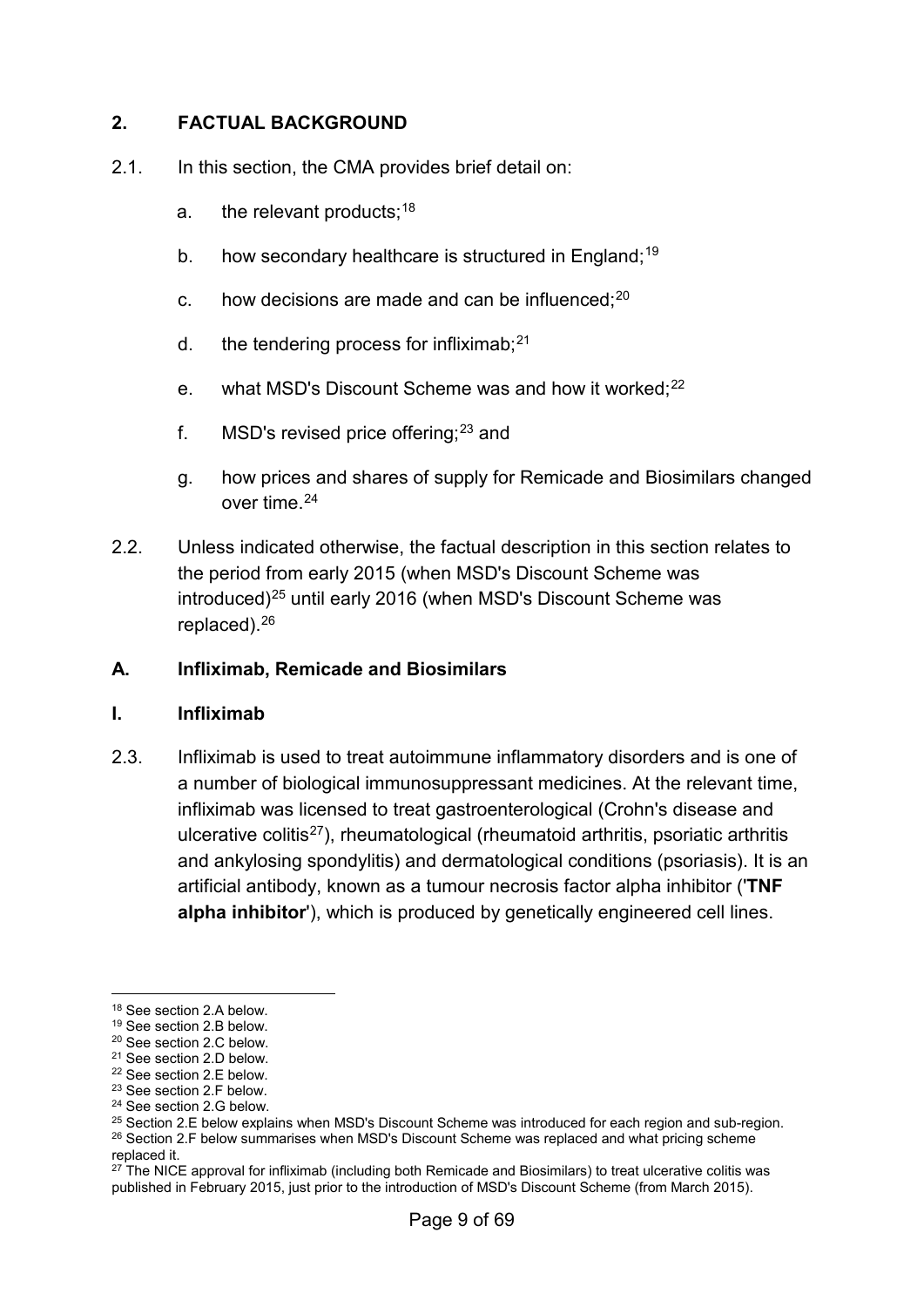- 2.4. There are a number of other TNF alpha inhibitors, which are used to treat similar disorders to those treated by infliximab, including, among others, adalimumab (branded as Humira, sold by AbbVie) and etanercept (branded as Enbrel, sold by Pfizer). There are also a wider set of biological immunosuppressant medicines (with TNF alpha inhibitors being a type of biological immunosuppressant medicine), some of which can be used to treat a subset of similar disorders (such as vedolizumab which can be used to treat Crohn's disease).
- 2.5. Infliximab is a prescription-only medicine mainly purchased by NHS Trusts for use in clinics and hospitals. It is administered intravenously under the supervision and monitoring of a specialised healthcare professional who has experience in the diagnosis and treatment of the diseases that infliximab can be used to treat.
- 2.6. As infliximab is administered by intravenous infusion, it is primarily administered in a hospital or clinic. By contrast, most other TNF alpha inhibitors are administered subcutaneously,  $28$  and are often delivered to a patient's home and self-injected directly by the patient.

#### **II. Remicade**

- 2.7. Remicade is the brand name of the patented version of infliximab. It was granted a European marketing authorisation on 13 August 1999 and is approved in the UK to treat six autoimmune conditions.<sup>[29](#page-9-1)</sup>
- 2.8. Remicade was originally developed by Centocor Inc and subsequently acquired by Johnson & Johnson. The Remicade patent expired in the UK on 24 February 2015.
- 2.9. Johnson & Johnson manufactures the active ingredient of Remicade and supplies it to Merck for distribution in Europe, Russia and Turkey. Merck group companies formulate and package the product and Merck's local subsidiaries then sell the finished Remicade product in the contract territory. As the relevant local subsidiary, MSD sells Remicade in the UK.

#### <span id="page-9-2"></span>**III. Biological and biosimilar medicines**

2.10. Infliximab is a 'biological' medicine. Biological medicines are medicines which contain one or more active substances made by or derived from a

<span id="page-9-0"></span><sup>&</sup>lt;u>.</u>  $28$  A subcutaneous injection is a method of administering medication whereby a needle is used to inject a medicine just under the skin.

<span id="page-9-1"></span> $^{29}$  Rheumatoid arthritis, Crohn's disease, ulcerative colitis, ankylosing spondylitis, psoriatic arthritis and psoriasis.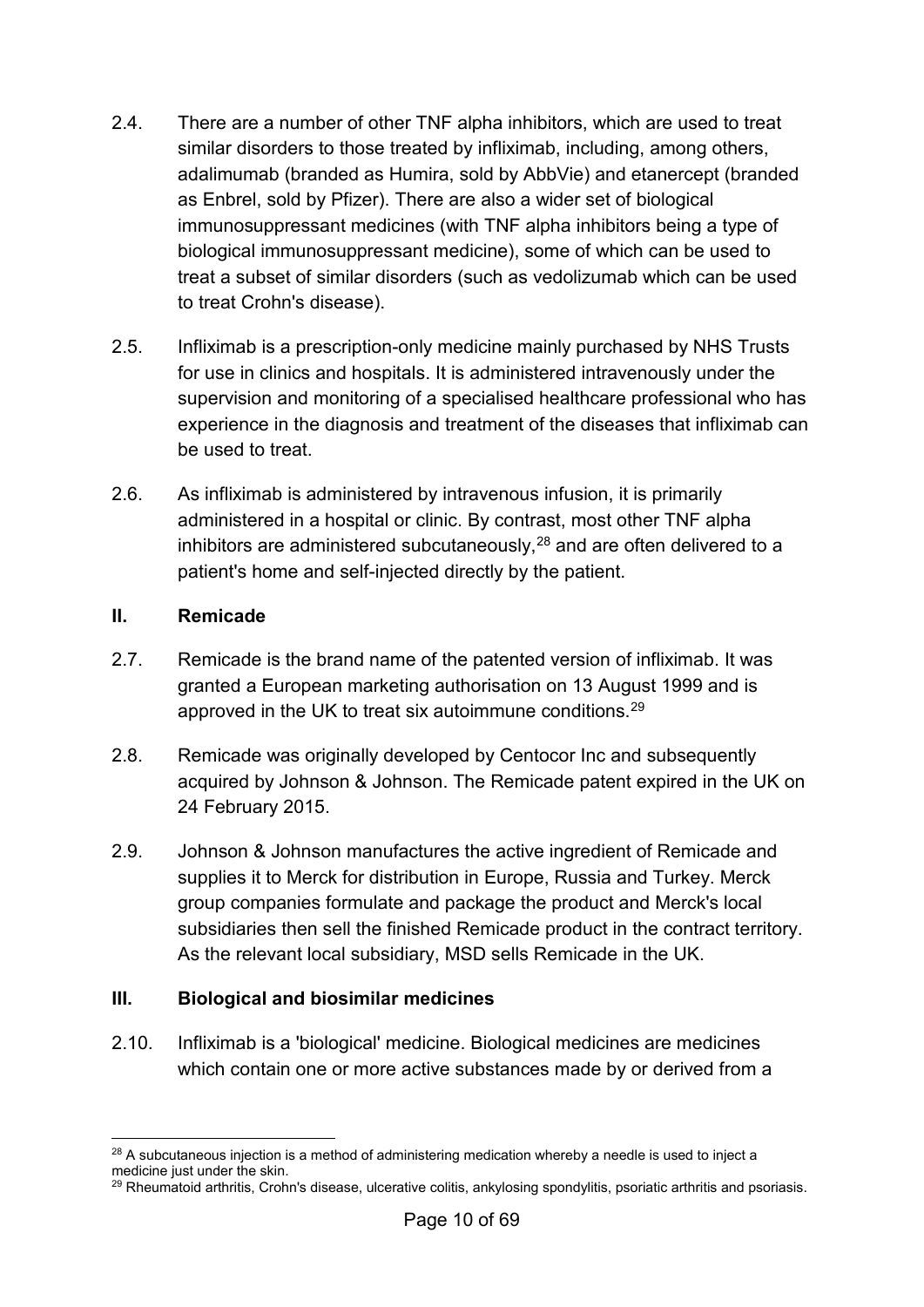living organism. Biological medicines are intrinsically different from small molecule medicines in a number of important respects:

- a. biological medicines have a much larger and more complex molecular structure than small molecule medicines;
- b. biological medicines have complex manufacturing processes that must be tightly controlled to provide a consistent product;
- c. due to their size and complexity, biological medicines have the potential to induce unwanted or unexpected immune reactions;
- d. most biological medicines must be administered by injection or infusion; and
- e. biological medicines tend to degrade quickly if subject to high temperatures.
- 2.11. Whereas small molecule medicines can be duplicated with relative ease to create generic alternatives, the complexity of a biological medicine is such that it cannot be precisely replicated as no two batches of any given biological product are identical. $30$  These alternative versions are, therefore, only similar to an existing biological medicine (the '**originator medicine**'), not the same, and are known as **biosimilar medicines**.
- 2.12. Biosimilar medicines can offer a competitive alternative to biological originator medicines. As with biological originator medicines, the supply of biosimilar medicines is subject to the grant of a marketing authorisation, which within the European Union is granted by the European Medicines Agency.
- 2.13. Unlike for small molecule generic medicines, bioequivalence studies are insufficient for a biosimilar medicine to be granted a marketing authorisation. Instead, suppliers of biosimilar medicines need to go further and conduct clinical trials in order to demonstrate comparable clinical efficacy to the originator medicine. However, clinical trials only need to be carried out in respect of one of the major conditions that the originator medicine has been licensed to treat. Where the originator medicine has a number of indications (as was the case for Remicade) the results of clinical trials can be extrapolated to all other indications (the '**extrapolation principle**').

<span id="page-10-0"></span><sup>-</sup> $30$  In contrast to generic medicines, which are generally considered to be bioequivalent.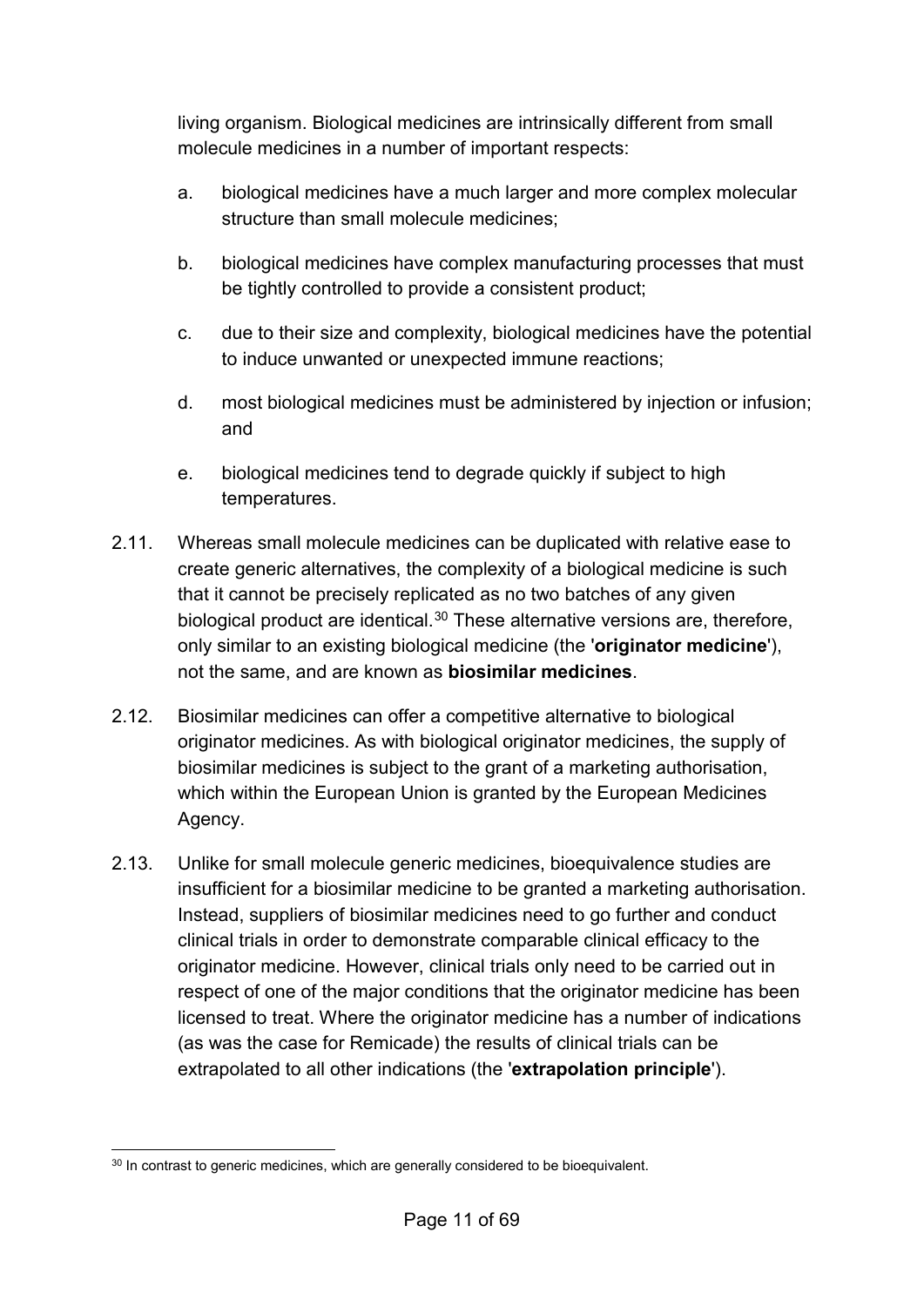- 2.14. At the relevant time, biosimilar medicines were a relatively new phenomenon. Clinical experience of biosimilar medicines was, therefore, relatively limited and still developing.<sup>[31](#page-11-1)</sup>
- 2.15. Given that bioequivalence cannot be assumed for biosimilar medicines, there is no practice of automatic substitution whereby biosimilar medicines are automatically dispensed instead of the originator medicine. For biological originator and biosimilar medicines, prescriptions are issued by brand name rather than by reference to the International Non-proprietary Name. Accordingly, a prescription will specify the precise brand that is to be dispensed by the pharmacist. In this case, a prescription would, therefore, have specified Remicade or the relevant brand of Biosimilar if a clinician had decided to prescribe an infliximab product.

#### <span id="page-11-0"></span>**IV. Biosimilar infliximab products**

- 2.16. Since expiry of the Remicade patent, three Biosimilars have been granted European marketing authorisations: Remsima (sold by Napp), Inflectra (sold by Hospira) and Flixabi (sold by Samsung Biopis). Under their marketing authorisations, all three are licensed for all of the indications that Remicade is licensed for.
- 2.17. Inflectra and Remsima were introduced in the UK from March 2015. Inflectra and Remsima are both manufactured by Celltrion in South Korea and are identical[.32](#page-11-2) At the relevant time, the NHS was generally aware of this and tended to select Inflectra or Remsima (depending on which was cheaper) where it was decided that a Biosimilar would be used.
- 2.18. Flixabi was granted a marketing authorisation in May 2016 and was launched in the UK in September 2016. Given its later entry, Flixabi was not relevant to the Investigation.
- 2.19. To be granted a marketing authorisation, a supplier of a biosimilar medicine needs to demonstrate equivalence with the originator medicine through clinical trials in one of the originator medicine's major indications. In the case of Inflectra and Remsima, clinical trials to demonstrate biosimilarity with Remicade were carried out on patients with rheumatoid arthritis and ankylosing spondylitis. Through the extrapolation principle, Inflectra and Remsima were also approved for Remicade's other indications (Crohn's disease, ulcerative colitis, psoriatic arthritis and psoriasis). Further, the clinical trials conducted for Inflectra and Remsima considered only the

<span id="page-11-2"></span><span id="page-11-1"></span><sup>&</sup>lt;u>.</u> <sup>31</sup> Experience in the UK of biosimilar medicines has subsequently increased, both as a result of biosimilar infliximab and through the introduction of biosimilar versions of other TNF alpha inhibitors (such as etanercept). <sup>32</sup> Inflectra and Remsima are different brand names for the same product manufactured by Celltrion.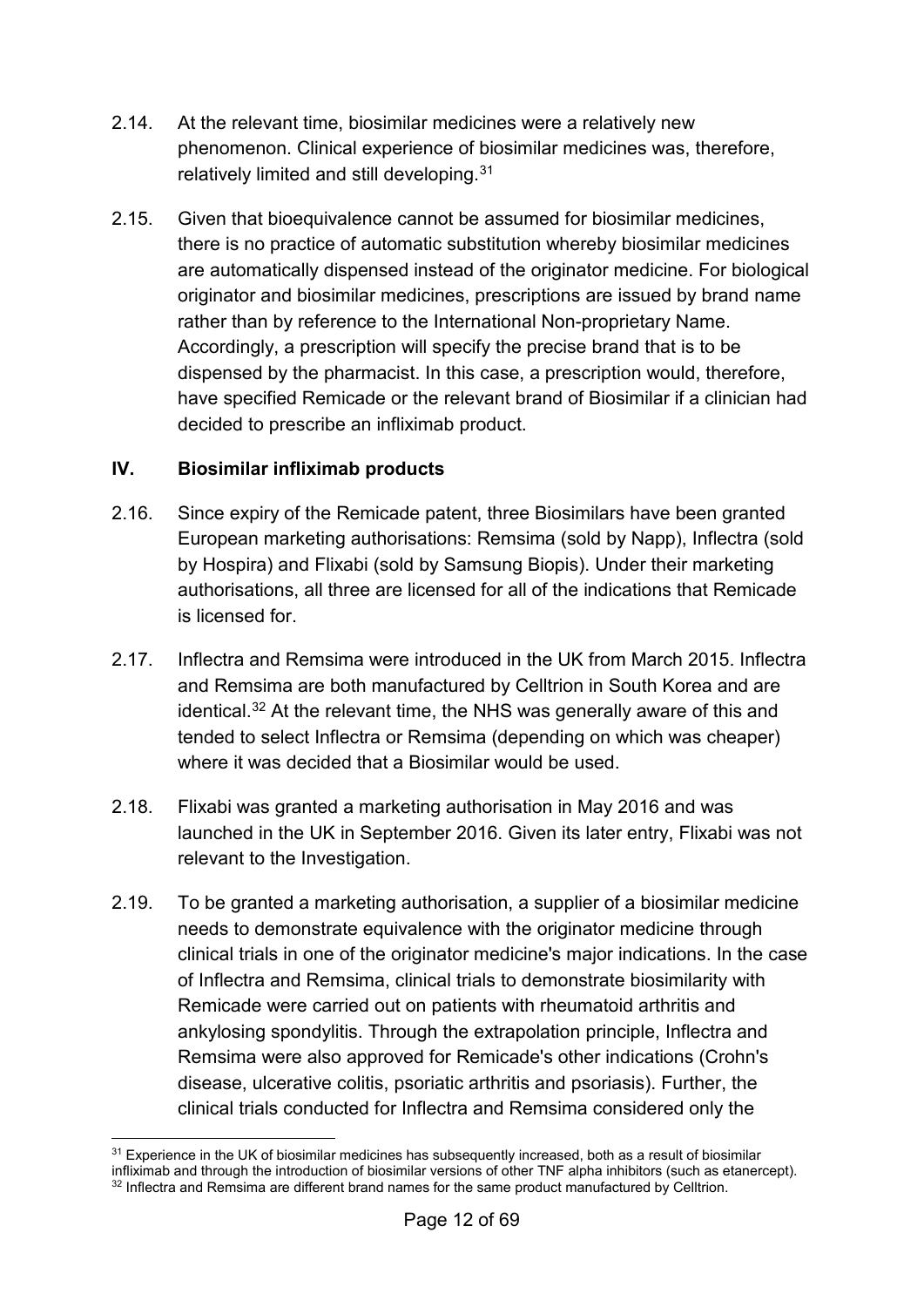comparability of Inflectra and Remsima with Remicade when used to treat newly diagnosed patients. Those trials did not consider the use of Inflectra or Remsima on patients already established on treatment with Remicade.

2.20. The results of clinical trials in Norway (NOR-SWITCH) were expected to provide further data, particularly on the comparability of Biosimilars with Remicade for existing patients (i.e. when switching a patient established on Remicade to a Biosimilar). However, the results of those trials were not expected for some time (at least until mid-2016). Accordingly, when Biosimilars first became available in the UK (from March 2015), very little clinical trial data was available.

## <span id="page-12-0"></span>**B. The structure of secondary healthcare in the NHS**

- 2.21. Secondary healthcare in England is multi-layered and complex, consisting of practitioners, managers, commissioners and advisory organisations and bodies. It is further complicated by the fact that the person who decides which medicine to prescribe (typically, a clinician) is different from the person who decides which medicine to purchase and dispense (typically, a pharmacist), who can, in turn, be different from the person who administers the medicine (typically, a specialist nurse). Those decisions tend to be taken within one body (a Trust, which may cover one or more hospitals) but, within each Trust, different approaches may be taken as between different hospitals, different areas of treatment or individual clinicians.
- 2.22. Additionally, for high-cost drugs,  $33$  the payer (a Clinical Commissioning Group) is different from the decision-maker.
- 2.23. Finally, advisory and oversight organisations and bodies are different from both the decision-maker and the payer.
- 2.24. This section summarises the various levels within secondary healthcare in England.

## **I. Healthcare professionals**

- 2.25. At the heart of any decision to prescribe medicines in the secondary healthcare setting are the patient and their attendant clinician. Ultimately, the clinician will decide, in consultation with the patient, what medicine to prescribe.
- 2.26. Decision-making does not occur in isolation, however. In practice, decisions are taken against the backdrop of a complex funding and procurement

<span id="page-12-1"></span><sup>-</sup> $33$  Infliximab was classified as a high-cost drug.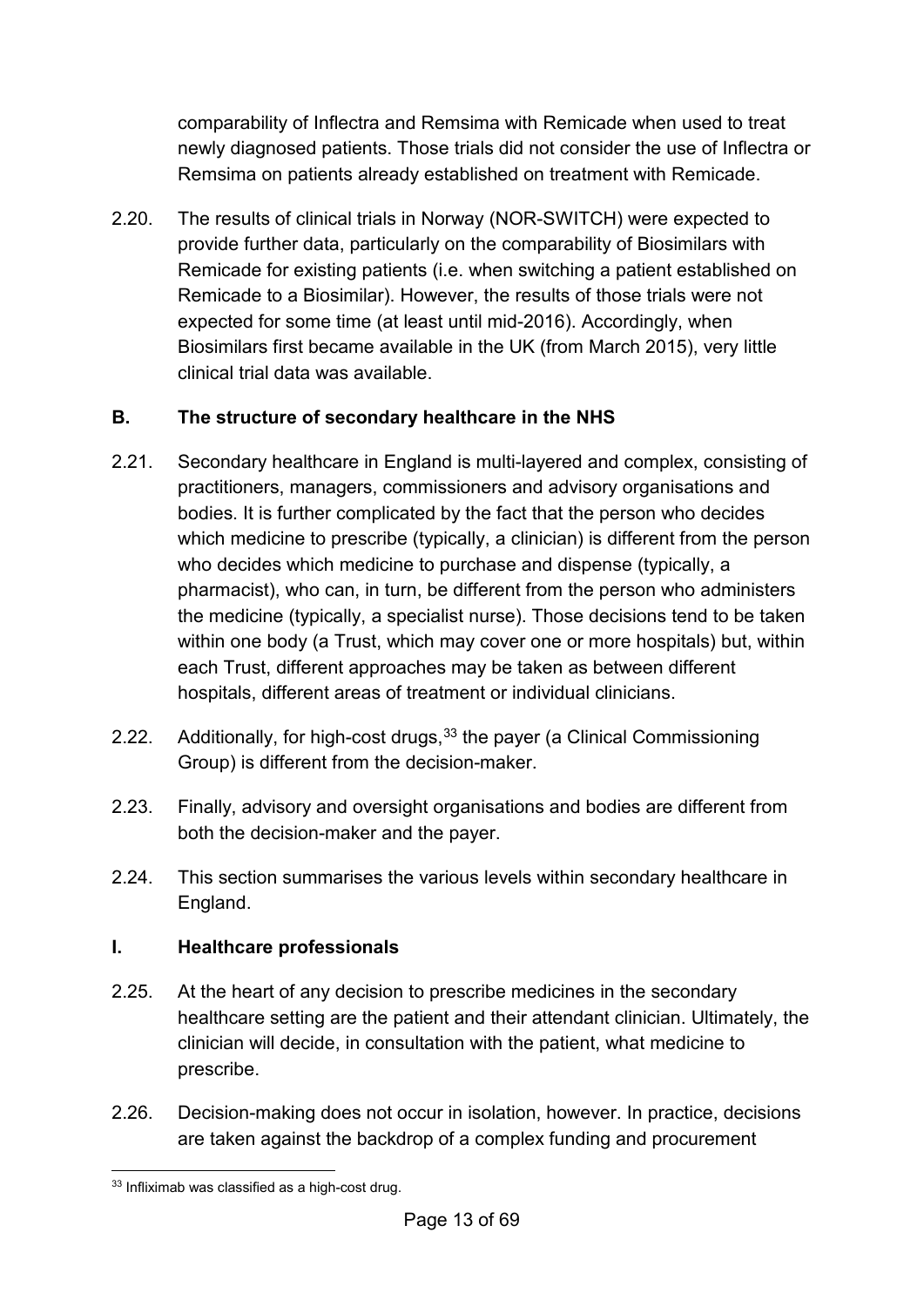landscape, which is intended to ensure that local decisions balance broader clinical and financial considerations appropriately.

- 2.27. Other healthcare professionals also play a role in decision-making, including various types of pharmacists (such as Chief Pharmacists, Lead Clinical Pharmacists and Lead Procurement Pharmacists) and specialist nurses (who typically administer the medicine).
- 2.28. Therapeutic autonomy $34$  is an overriding principle. It does not, however, follow that clinicians act independently or in isolation from the rest of the NHS, be that other clinicians, pharmacist and nurse colleagues within the same or other hospitals or Trusts, Clinical Commissioning Groups or advisory or oversight bodies and organisations. Rather, various advice, guidance and recommendations feed into clinician's prescribing decisions, including from sources such as fellow clinicians (whether within the same or different Trusts) and pharmacists, as well as wider recommendations (from, for example, NICE) and funders.
- 2.29. Decisions can be informed by both clinical judgement and costeffectiveness, which are not necessarily mutually exclusive.

#### **II. Trusts**

2.30. Various healthcare professionals, including clinicians, various categories of pharmacist and specialist nurses, are employed by individual Trusts. There are two types of Trust within the NHS in England: Acute Trusts and Foundation Trusts. A Trust may encompass one or more hospitals.

#### **III. Clinical Commissioning Groups**

- 2.31. Clinical Commissioning Groups ('**CCGs**') are clinically led bodies that are responsible for planning and commissioning most of the secondary care and community NHS services in the local areas for which they are responsible. CCGs are responsible for setting local policy in relation to healthcare services they commission. A CCG typically covers a number of Trusts within their relevant geographic area.
- 2.32. CCGs are legally obliged to provide funding for high-cost medicines and treatments that have been recommended by the appraisal board of NICE. As a high-cost medicine that had been recommended for use by NICE, CCGs

<span id="page-13-0"></span><sup>-</sup><sup>34</sup> Therapeutic autonomy generally refers to a clinician deciding, in consultation with a patient and subject to NICE recommendations and the general funding system, what the best or most appropriate treatment is for that patient. For example, the [NHS Constitution](https://www.gov.uk/government/publications/the-nhs-constitution-for-england/the-nhs-constitution-for-england) sets out that patients *'have the right to drugs and treatments that have been recommended by NICE for use in the NHS, if your doctor says they are clinically appropriate for you'*.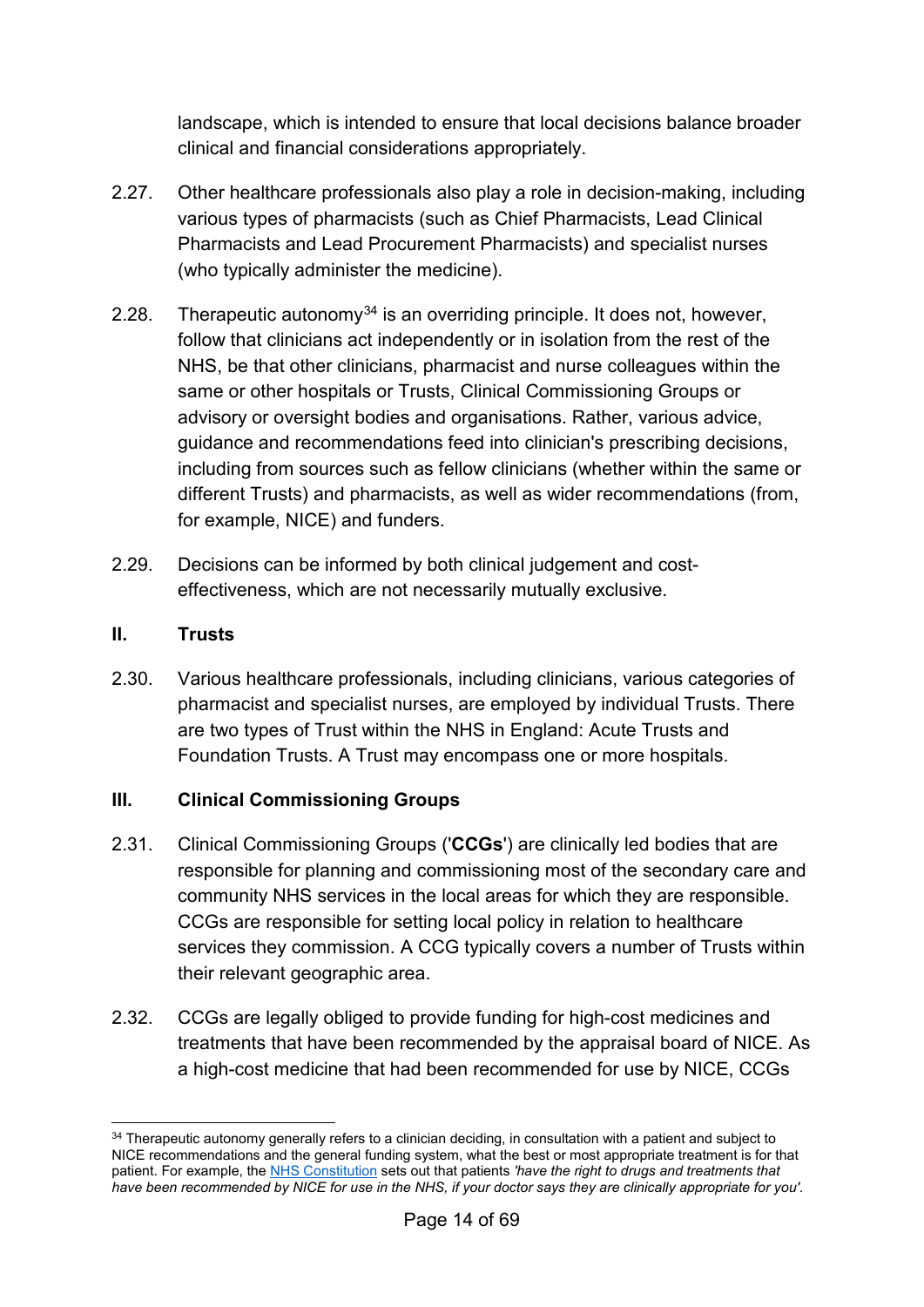were legally obliged to provide funding for Remicade, Inflectra and Remsima.

## **IV. The Commercial Medicines Unit**

2.33. At the time that MSD's Discount Scheme was introduced, the Commercial Medicines Unit (the '**CMU**') provided support to Trusts in managing the contracting process for the supply of medicines in England. [35](#page-14-0) The CMU was responsible for co-ordinating the tendering process through which prices were established for Remicade and for Biosimilars.

## <span id="page-14-2"></span>**V. NHS England and the four NHS commissioning regions**

- 2.34. NHS England is an independent public organisation operating at 'arm's length' from the Government and authorises CCGs to improve health outcomes for people in England. NHS England oversees the operation of, and allocates resources to, CCGs. NHS England also commissions primary care and other directly commissioned services.
- 2.35. At the time that MSD's Discount Scheme was introduced, NHS England discharged its functions through four regional teams in the following areas:
	- a. London;
	- b. the Midlands and East of England;
	- c. the North of England; and
	- d. the South of England.
- 2.36. CCGs and NHS England worked alongside each other as co-commissioners in these four overarching regions.
- 2.37. Although NHS England has some commissioning functions in relation to infliximab, those are limited to speciality areas, such as paediatrics. The majority of infliximab commissioning in England is delegated to CCGs.

## **VI. NHS sub-regions**

2.38. Until April 2013,<sup>[36](#page-14-1)</sup> England was divided into 10 Strategic Health Authorities ('**SHAs**'). These SHAs have since been disbanded and their functions have

<span id="page-14-0"></span><sup>&</sup>lt;u>.</u> <sup>35</sup> The functions of the CMU have since been subsumed into the Medicine, Pharmacy and Industry group of the Department of Health and Social Care.

<span id="page-14-1"></span><sup>36</sup> When the Health and Social Care Act 2012 came into force.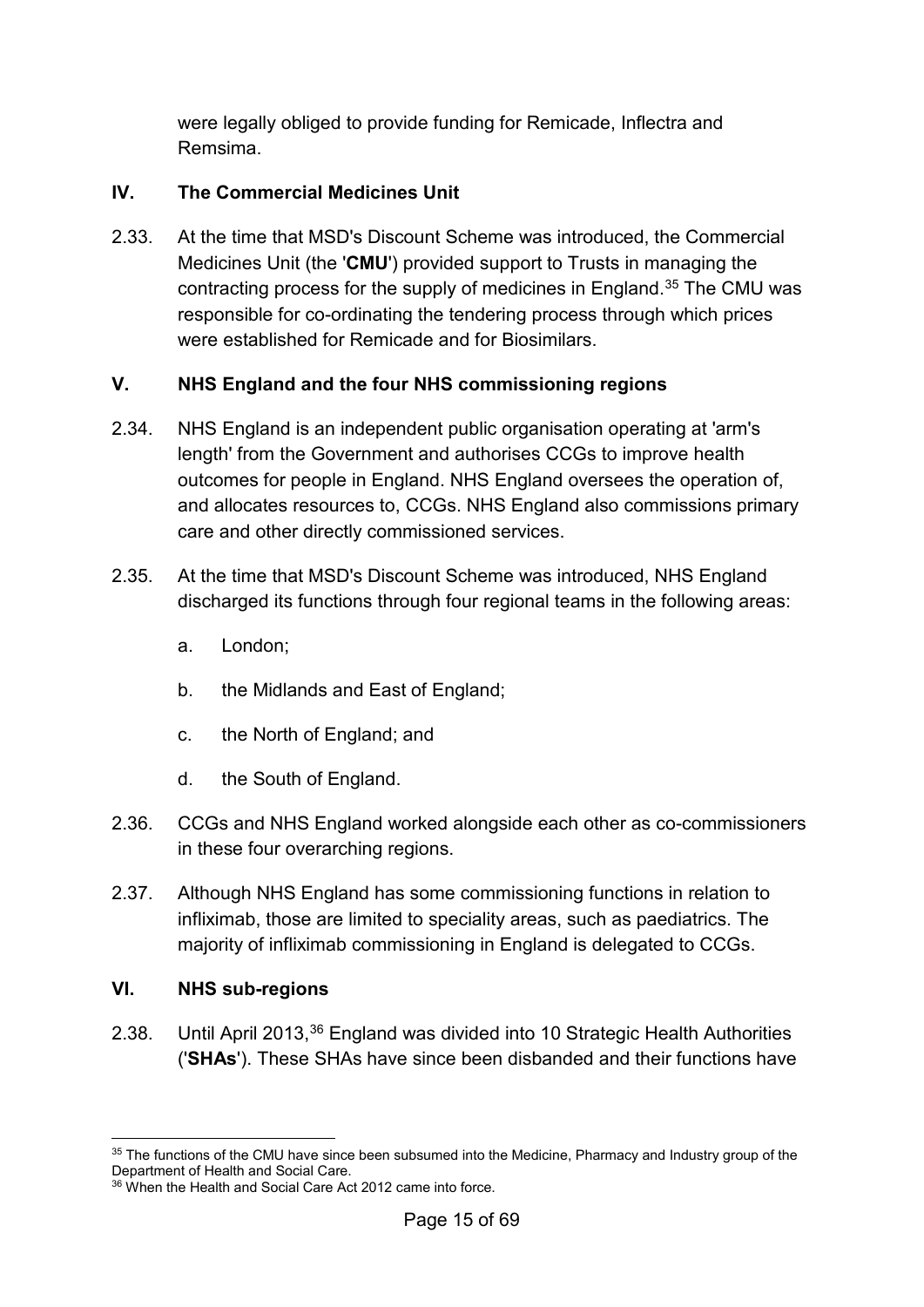been subsumed within the four new NHS commissioning regions described in section [2](#page-8-0)[.B.](#page-12-0)[V](#page-14-2) above.

2.39. Although SHAs no longer exist, their boundaries were still relevant at the time that MSD's Discount Scheme was introduced as the tendering process for infliximab (including both Remicade and Biosimilars) allowed pricing proposals to be defined either by reference to the four overarching NHS commissioning regions (the '**regions**', each a '**region**') or by reference to the sub-regions corresponding to the boundaries of the former SHAs (the '**subregions**', each a '**sub-region**'). Figure 2.1 below provides an overview of the four regions and ten sub-regions in England.

| <b>Region</b>                | Sub-region               |  |
|------------------------------|--------------------------|--|
| London                       | London                   |  |
|                              | East Midlands            |  |
| Midlands and East of England | West Midlands            |  |
|                              | East of England          |  |
|                              | North East of England    |  |
| North of England             | North West of England    |  |
|                              | Yorkshire and the Humber |  |
|                              | South East Coast         |  |
| South of England             | South West of England    |  |
|                              | Thames Valley and Wessex |  |

#### **Figure 2.1: Regions and sub-regions of the NHS in England**

## **VII. Regional Pharmacy Procurement Specialists**

2.40. At the time that MSD's Discount Scheme was introduced, Regional Pharmacy Procurement Specialists ('**Specialists**') played an important role within each sub-region in relation to medicines procurement. In particular, Specialists provided information, assessment, advice, guidance and/or recommendations in relation to the procurement of medicines to both policy makers (such as the CMU and commissioners) and to those responsible for implementing procurement decisions (such as Chief Pharmacists and Lead Procurement Pharmacists).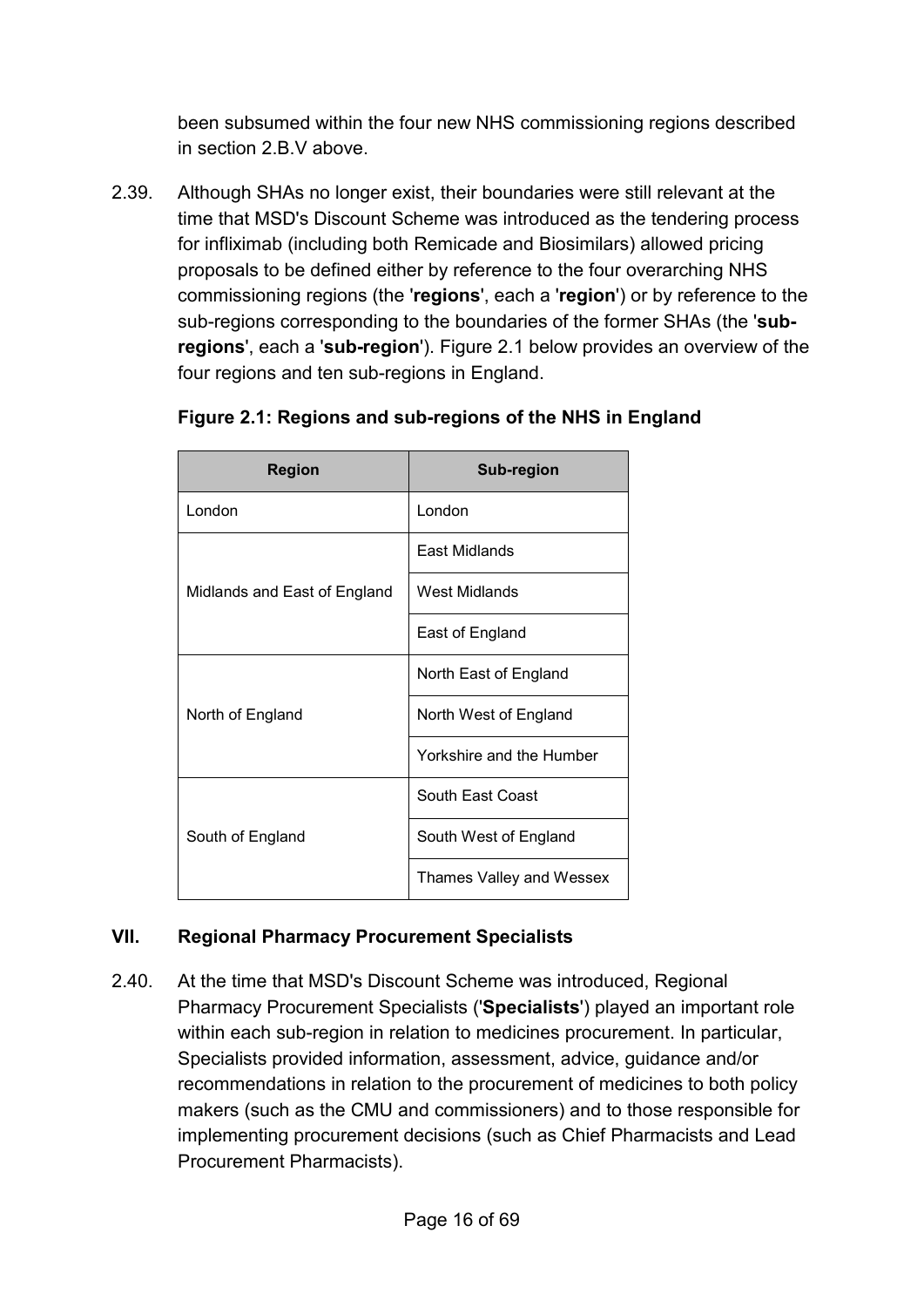2.41. There was one Specialist appointed for each of the 10 sub-regions within England.

## **VIII. The Pharmaceutical Market Support Group**

- 2.42. The Pharmaceutical Market Support Group (the '**PMSG**') brought together various healthcare professionals with a role in the procurement of medicines for secondary care. It included representatives of the CMU and the Specialist for each sub-region, along with other representatives of the Department of Health and Social Care, quality control pharmacists, and pharmacy procurement specialists from each of the Devolved Nations.
- 2.43. The PMSG's terms of reference indicate that its primary aim was to ensure that hospital patients had access to appropriate medicines at an economically sustainable price. It did this by:

*'Strategic advice to adjudicating groups to inform the decision-making process for contracts for pharmaceuticals, so that the long term interests of patients, providers of secondary care and pharmaceutical supply chain stakeholders are taken into account.'*[37](#page-16-1)

- 2.44. The PMSG was organised into a series of sub-groups. One such group was the Biosimilar Medicines Subgroup (the '**BMSG**'), whose role was primarily to devise strategies, so the NHS could make *'best use of biosimilar medicine which* [had] *patient safety as a priority whilst supporting a robust biosimilar market'*.[38](#page-16-2)
- 2.45. The BMSG was chaired by a member of the PMSG and comprised Specialists, representatives from the Department of Health and Social Care, a CCG pharmacist and a NICE representative.

## <span id="page-16-0"></span>**C. Prescribing and purchasing decisions in secondary healthcare in the NHS**

- 2.46. Cost-effective decision-making, both when prescribing and when purchasing medicines, is of importance to the NHS as a whole, as are initiatives to achieve cost savings.
- 2.47. At the time that MSD's Discount Scheme was introduced, there existed a number of mechanisms within and across the NHS to influence clinical decision-making (in terms of both prescribing and purchasing decisions) and encourage cost-effective decision-making, including actions by both

<span id="page-16-1"></span><sup>&</sup>lt;sup>37</sup> Terms of reference for the Pharmaceutical Market Support Group.

<span id="page-16-2"></span><sup>&</sup>lt;sup>38</sup> Terms of reference for the Biosimilar Medicines Subgroup of the Pharmaceutical Market Support Group.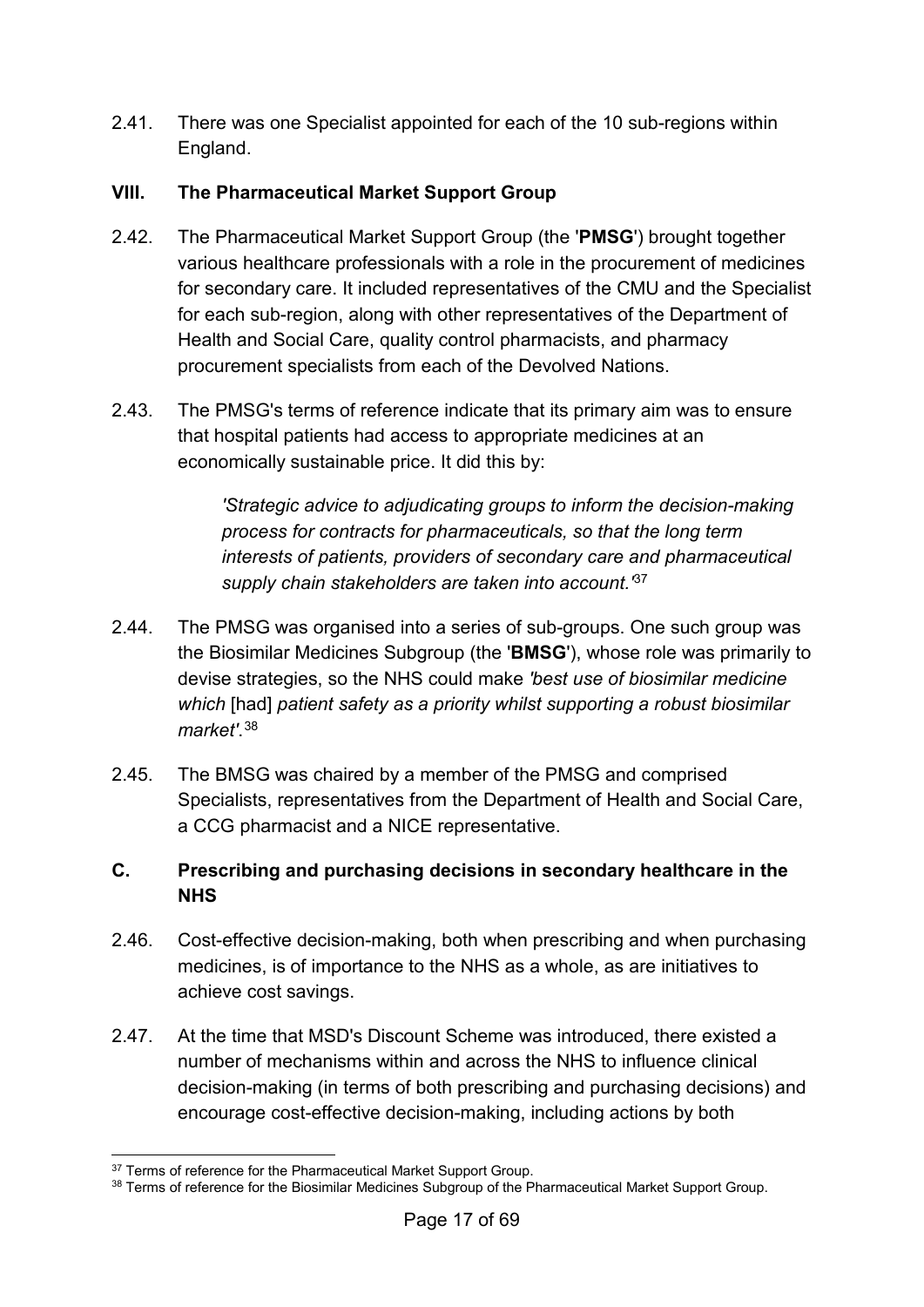Specialists and CCGs, as well as guidance provided through advisory bodies and committees.

- 2.48. Although decisions may ultimately have been taken by a clinician in consultation with his or her patient, those decisions would be informed by advice, guidance, recommendations and views from numerous other parts of the NHS. The provision of advice, guidance and recommendations on which medicine to prescribe and purchase was a common method within the NHS to share views and seek to guide and influence decisions.<sup>[39](#page-17-1)</sup>
- 2.49. It was through those mechanisms that various NHS bodies would seek to encourage cost-effective prescribing and purchasing decisions, including, for example, encouraging switching to a cheaper medicine (such as a generic or biosimilar version of an originator medicine) or sounding caution about the potential financial implications of switching to a different medicine in circumstances where the cost implications may not be immediately apparent. [40](#page-17-2)
- 2.50. The following bodies, organisations and individuals had a particular role in influencing what infliximab products were prescribed and purchased:
	- a. Specialists, particularly through advice, guidance and recommendations; [41](#page-17-3)
	- b. CCGs, particularly through the creation of financial incentives (typically through gain share agreements) and more general support to Trusts;<sup>[42](#page-17-4)</sup> and
	- c. advisory bodies and committees, particularly through advice, guidance and recommendations  $43$
- 2.51. This section summarises how decisions were susceptible to influence at the time that MSD's Discount Scheme was introduced.

#### <span id="page-17-0"></span>**I. Specialists**

2.52. The role of Specialists was important for the introduction of Biosimilars. Specialists for each sub-region were involved in considering MSD's Discount

<span id="page-17-1"></span><sup>-</sup><sup>39</sup> Even guidance and technical appraisals published by NICE provide guidance on prescribing and purchasing decisions but do not determine or dictate decisions. Such guidance informs decisions on what can be prescribed for particular conditions, not what must be prescribed.

<span id="page-17-2"></span><sup>&</sup>lt;sup>40</sup> Such as, for example, when the price paid by a Trust within a particular region or sub-region changes based on the overall sales in a region or sub-region (such as was the case for MSD's Discount Scheme).

<span id="page-17-3"></span><sup>41</sup> See sectio[n 2](#page-8-0)[.C](#page-16-0)[.I](#page-17-0) below.

<span id="page-17-4"></span><sup>&</sup>lt;sup>42</sup> Both gain share agreements and other support from CCGs to Trusts are explained in more detail in section [2](#page-8-0)[.C](#page-16-0)[.II](#page-19-0) below.

<span id="page-17-5"></span><sup>43</sup> See sectio[n 2](#page-8-0)[.C](#page-16-0)[.III](#page-20-1) below.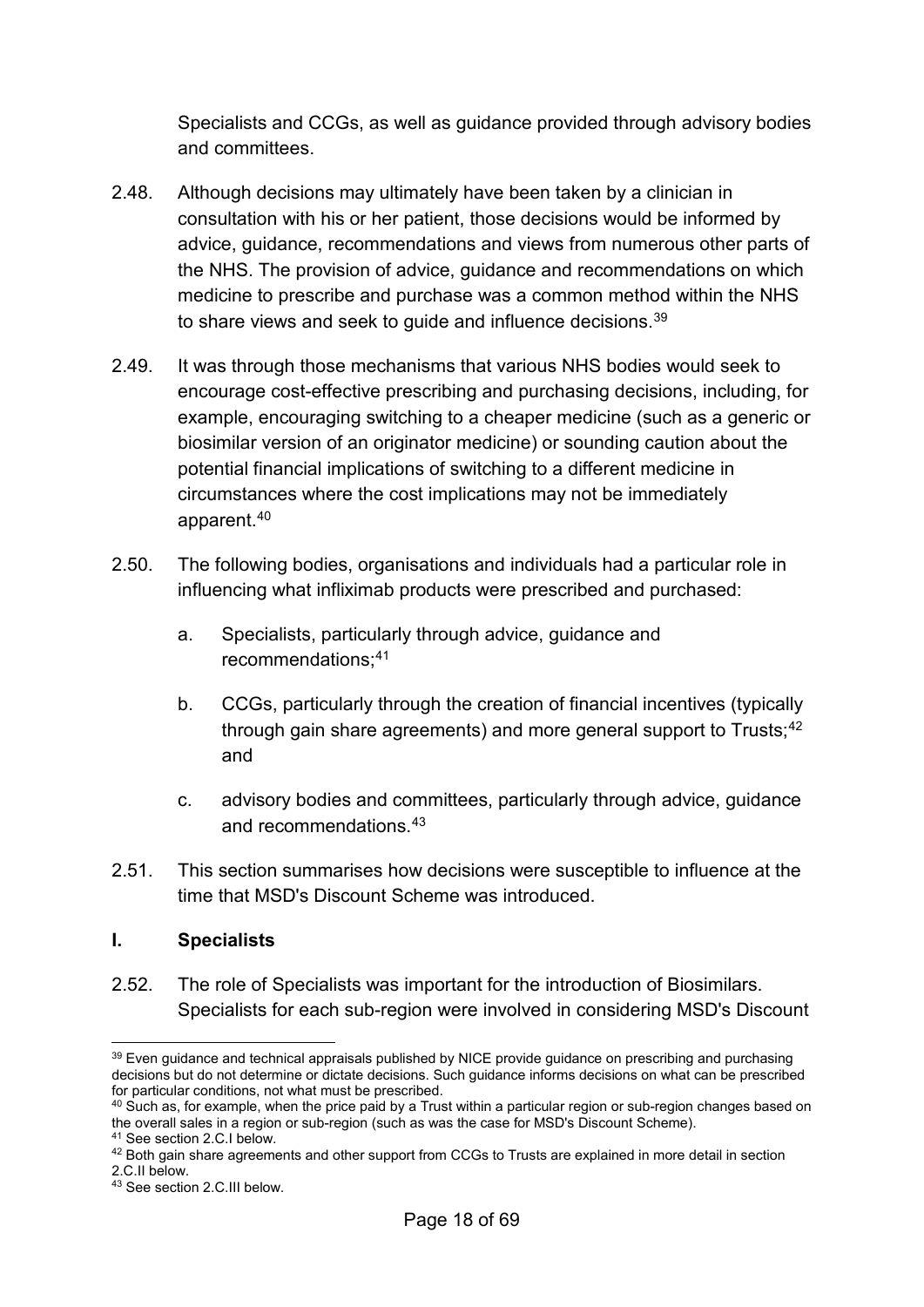Scheme and the pricing offers from Biosimilar suppliers. Specialists then sought to gather information from those within their sub-region (including from Trusts and CCGs) that would allow them to assess likely uptake of Biosimilars in their sub-region and consider the implications of such an uptake for prices and costs within the sub-region.

- 2.53. Specialists also acted as a conduit of information to Trusts and CCGs, providing information about MSD's and Biosimilar suppliers' pricing proposals.
- 2.54. There were various ways in which Specialists could influence the choices of Trusts, including clinicians within those Trusts. This included through the provision of advice, guidance and recommendations on which medicine to use and the potential price and cost implications of choosing a particular medicine.
- 2.55. By way of example, a Specialist could have:
	- a. advised on the potential financial implications of particular purchasing decisions, such as whether the price of one product might have increased if another product was purchased or whether total expenditure might have increased depending on purchasing decisions;
	- b. chosen what information to communicate (or not communicate) with a view to influencing decision-makers;
	- c. encouraged a collective approach between Trusts within their subregion; i.e. seeking to encourage those within their sub-region to try to co-ordinate decisions;
	- d. recommended caution towards using a particular product, where, for example, it risked price or total expenditure increasing;
	- e. requested that Trusts report back on planned actions before actually taking action, to enable the Specialist to consider the potential financial implications for all Trusts within their sub-region; or
	- f. actively monitored purchasing decisions and behaviour and reported changes and developments to Trusts and/or CCGs in their sub-regions.
- 2.56. Given their position as an interface between procurement and practice, Specialists also communicated with various groups of people within the NHS, all of whom had a role to play in decision-making, including: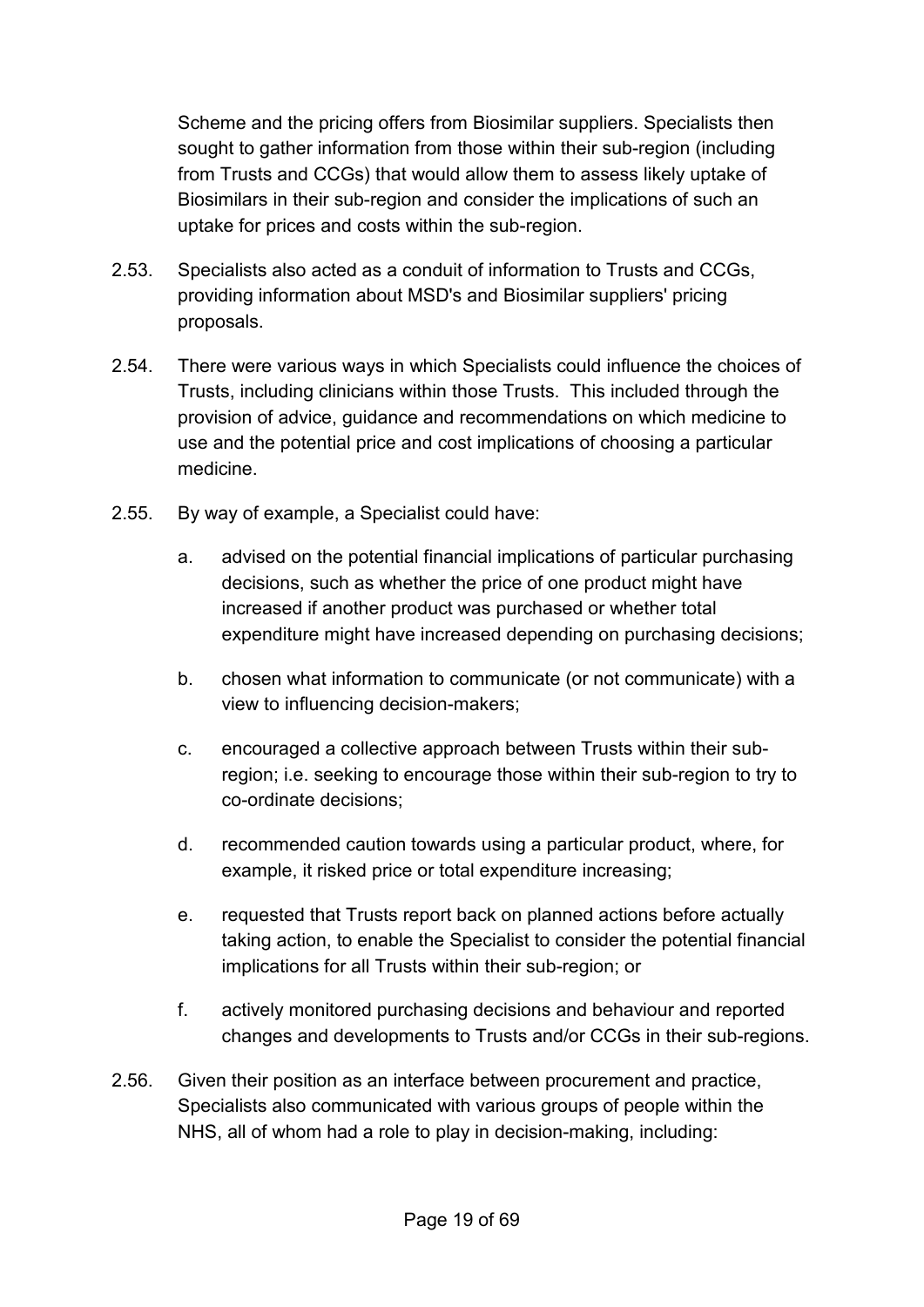- a. pharmacists, particularly Chief Pharmacists and Lead Procurement Pharmacists;
- b. CCGs;
- c. the CMU;
- d. representatives at the Department of Health and Social Care; and
- e. representatives at NHS England.

## <span id="page-19-0"></span>**II. Gain share agreements and other CCG initiatives to encourage cost savings**

- 2.57. Although NHS bodies have a shared collective interest in securing cost savings with a view to achieving the best possible outcomes for patients, there are particular mechanisms by which funders (i.e. those who ultimately pay for medicines purchased and dispensed) could seek to have direct influence over decisions at a Trust level.
- 2.58. One such mechanism was through a 'gain share agreement' which incentivised Trusts to achieve savings through changes in clinical practice<sup>[44](#page-19-1)</sup> by giving them a share of such savings from the CCG. Such agreements could provide, for example, that half of any savings achieved from switching to a cheaper product would, for a period, be made available to the Trust for its own purposes or might be used to fund additional staff, services or equipment, for example, to assist in any switching programme.<sup>[45](#page-19-2)</sup>
- 2.59. A CCG could also seek to encourage or persuade clinicians to prescribe particular medicines that the CCG deemed most cost-effective through informal discussions and engagement.
- 2.60. A more direct mechanism available to CCGs was to stipulate that they would only reimburse the costs of the lowest-priced medicine within a particular group of substitutable treatments, with a view to incentivising uptake of such medicine[.46](#page-19-3)
- 2.61. Actions by CCGs, therefore, had the potential to affect decisions on which medicines to prescribe and purchase. The same was also true for inaction by

<span id="page-19-1"></span><sup>-</sup><sup>44</sup> Changes to clinical practice might have included reduction in dosages, avoiding wasteful practices or switching to cheaper alternative treatment options.

<span id="page-19-2"></span><sup>&</sup>lt;sup>45</sup> The role and prevalence of gain share agreements in relation to Remicade and Biosimilars at the time that MSD's Discount Scheme was introduced is considered in section [4](#page-40-0)[.B.](#page-45-0)[V](#page-60-0) below.

<span id="page-19-3"></span><sup>&</sup>lt;sup>46</sup> For example, a CCG could have decided to reimburse at the price of the cheapest available product for newly diagnosed patients. In that scenario, if a Trust decided to purchase a higher-priced product, it would have had to cover the shortfall from its own budget.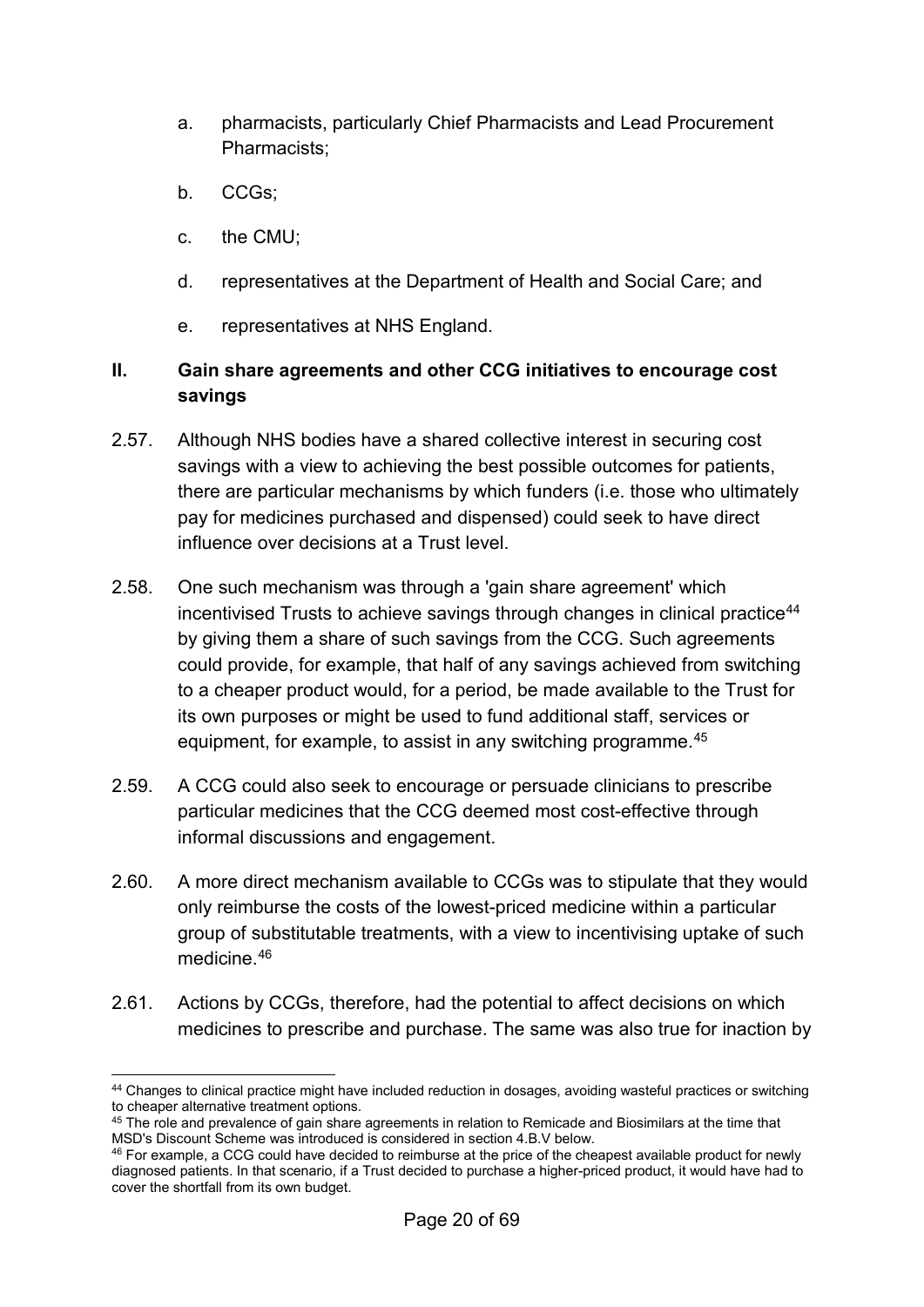CCGs. For example, the absence of a gain share agreement had the potential to slow uptake of a newly introduced medicine (such as a generic or biosimilar medicine) as a Trust would not have benefitted financially from purchasing the lower priced medicine. Additionally, switching may not have been cost-free for the Trust and might have required the Trust to divert time and resource to managing switching programmes. $47$  Absent a gain share agreement, all of the financial benefit accrued to the CCG (as the funder).

#### <span id="page-20-1"></span>**III. National, regional and sub-regional groups and committees**

- 2.62. A number of national, regional and sub-regional group and committee meetings existed and were convened to consider and explore potential cost savings. The membership and coverage of such groups and committees varied. Some brought together key stakeholders at all relevant levels (for example, clinicians, nursing staff, pharmacists and commissioners) with the power to reach a collective position or decision. In other cases, groups and committees had more of an advisory role, or were influential in sharing best practice.
- 2.63. For Remicade and Biosimilars, the PMSG and the BMSG played important roles at a national level, with Specialists playing a role as members of those groups, as well as engaging with various NHS groups within their respective sub-regions.
- 2.64. Within sub-regions, there were also various bodies and networks that provided a forum for healthcare professionals from different Trusts and hospitals to discuss issues and share experiences. Examples included both common networks<sup>[48](#page-20-3)</sup> and groups specific to particular sub-regions.<sup>[49](#page-20-4)</sup>

#### <span id="page-20-0"></span>**D. The tendering process within the NHS**

2.65. At the time that MSD's Discount Scheme was introduced, the CMU coordinated the tendering process for the supply of branded medicines to secondary care providers. Following the tendering process, supply framework agreements ('**Framework Agreements**') were awarded, pursuant to which Trusts could make purchases directly from medicines suppliers.

<u>.</u>

<span id="page-20-2"></span><sup>&</sup>lt;sup>47</sup> Switching from an originator medicine to a newly introduced medicine was typically not cost-free. For example, a Trust may have had to engage with patients to agree to a switch and/or monitor patients who had been switched to ensure that there were no adverse reactions and that the new medicine remained effective at treating the patient's condition. All of those actions would have required additional staff time, which would have needed to be diverted from other activities.

<span id="page-20-3"></span><sup>48</sup> Such as for Chief Pharmacists and Area Prescribing Committees.

<span id="page-20-4"></span><sup>49</sup> Such as the clinical project group for biosimilars set up in Yorkshire and the Humber and the Northern Treatment Advisory Group in the North East of England.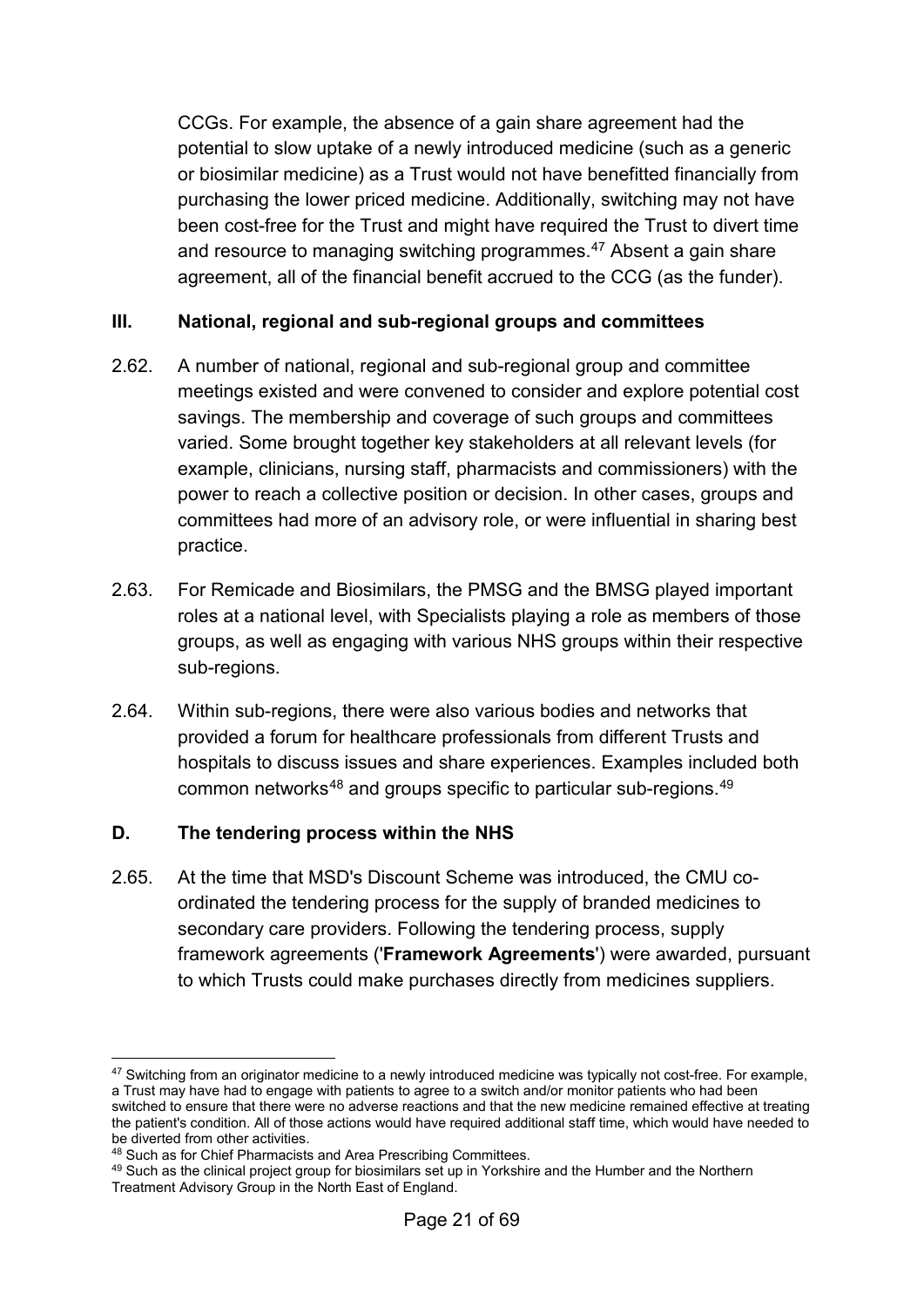- 2.66. In advance of the Remicade patent expiring and the expected market entry of Biosimilars, the CMU issued an invitation to tender in respect of each infliximab product anticipated to be available, seeking responses in respect of Remicade (from MSD), Inflectra (from Hospira) and Remsima (from Napp).
- 2.67. Tender offers were then reviewed and assessed against set criteria. In the first instance, that assessment was carried out by the CMU. The results were then shared with each Specialist before the contracts were awarded. Once award decisions were made, a Framework Agreement was concluded with the relevant supplier.
- <span id="page-21-1"></span>2.68. In relation to infliximab, Framework Agreements were concluded with MSD, Hospira and Napp across the regions and sub-regions. Figure 2.2 below summarises the contract awards, start dates and contract periods for MSD's Framework Agreements. Start dates differed between regions (and associated sub-regions), because pre-existing Framework Agreements were due to expire at different times for different regions and sub-regions.
- 2.69. MSD's Discount Scheme applied across two periods: Period 1 and Period 2. It was envisaged that the prices applying for Period 2 would be different (and lower) than for Period 1. Otherwise, MSD's Discount Scheme was the same across Periods 1 and 2. For the purposes of the Investigation, the CMA focused on Period 1 only. For the London region, an interim contract was agreed between MSD and the CMU as the existing London Framework Agreement was not due to expire for six months.



**Figure 2.2: Contract periods for MSD's Framework Agreements**

## <span id="page-21-0"></span>**E. MSD's Discount Scheme**

2.70. This section provides a brief description of MSD's Discount Scheme as it was introduced in March and April 2015 (depending on which region or sub-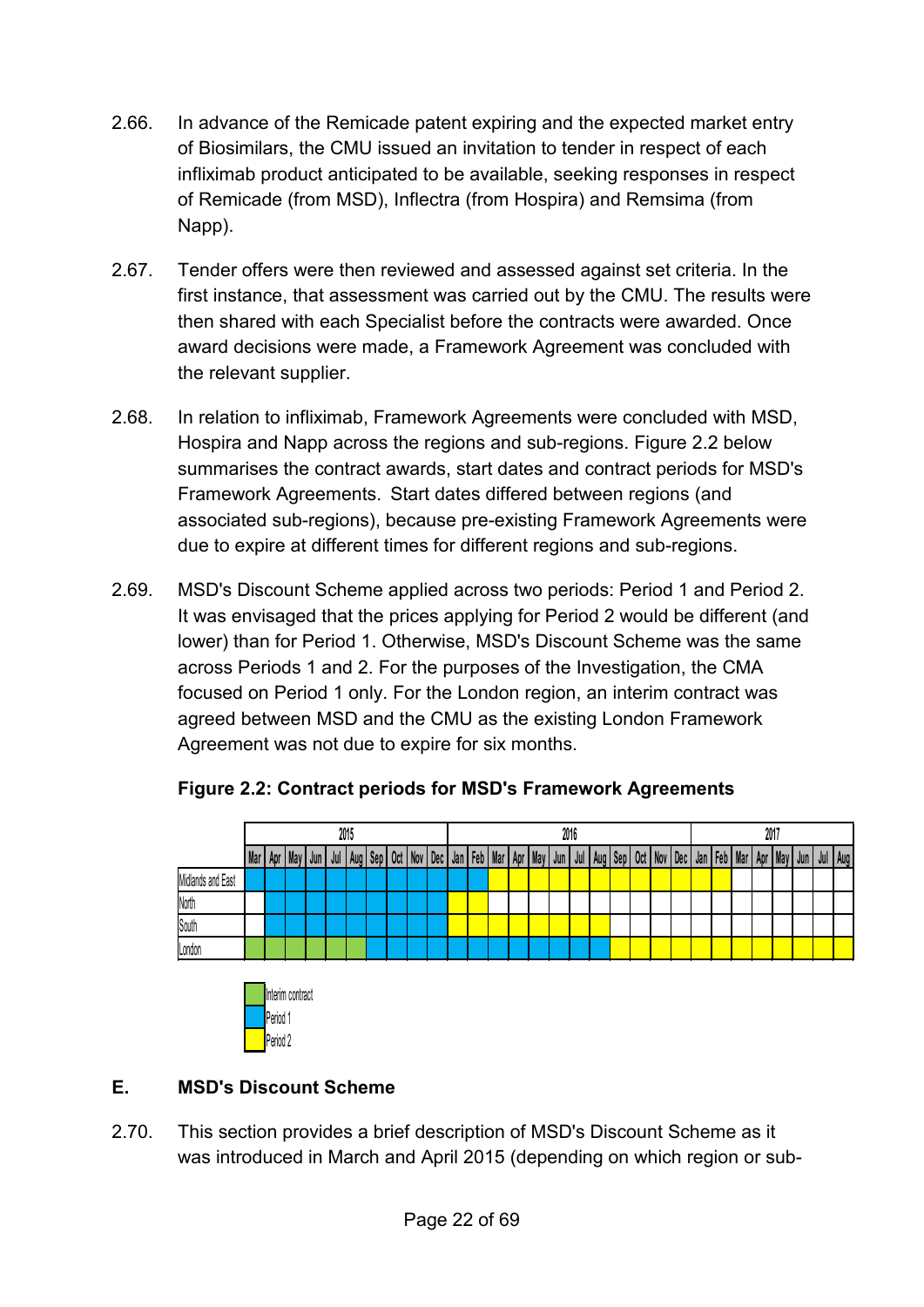region it applied to, as start dates were staggered, as explained in paragraph [2.68](#page-21-1) above).

- 2.71. MSD's Discount Scheme comprised two key elements, each of which is summarised in the sections below:
	- a. a matrix that set out a series of bands, with each band associated with a specified price and a specified volume for Remicade; and
	- b. a periodic review mechanism ('**Quarterly Reviews**') where purchases of Remicade would be reviewed against the volume specified in the matrix.

#### <span id="page-22-1"></span>**I. MSD's price-volume matrix**

- 2.72. Under MSD's Discount Scheme, there was one matrix for each sub-region, as well as for each region.<sup>[50](#page-22-0)</sup> In that regard, MSD's Discount Scheme set the price of Remicade on a regional or sub-regional basis and all Trusts within a region or sub-region paid the same price for Remicade.
- 2.73. Under MSD's Discount Scheme, the price that a Trust within a region or subregion would pay for Remicade was determined by the relevant matrix and depended on the total volume of Remicade purchased by Trusts within that region or sub-region. An example of MSD's matrix (as set out in its tender offers) is set out in figure 2.3 below. As can be seen, MSD's matrix presented a series of bands, with a volume threshold and associated price for each band.

<span id="page-22-0"></span><sup>&</sup>lt;u>.</u> <sup>50</sup> MSD (as well as Hospira and Napp) was invited to tender on the basis of either the four regions or the 10 subregions. MSD decided to tender on both a regional and sub-regional basis, with its regional offers being the sum of its relevant sub-regional offers.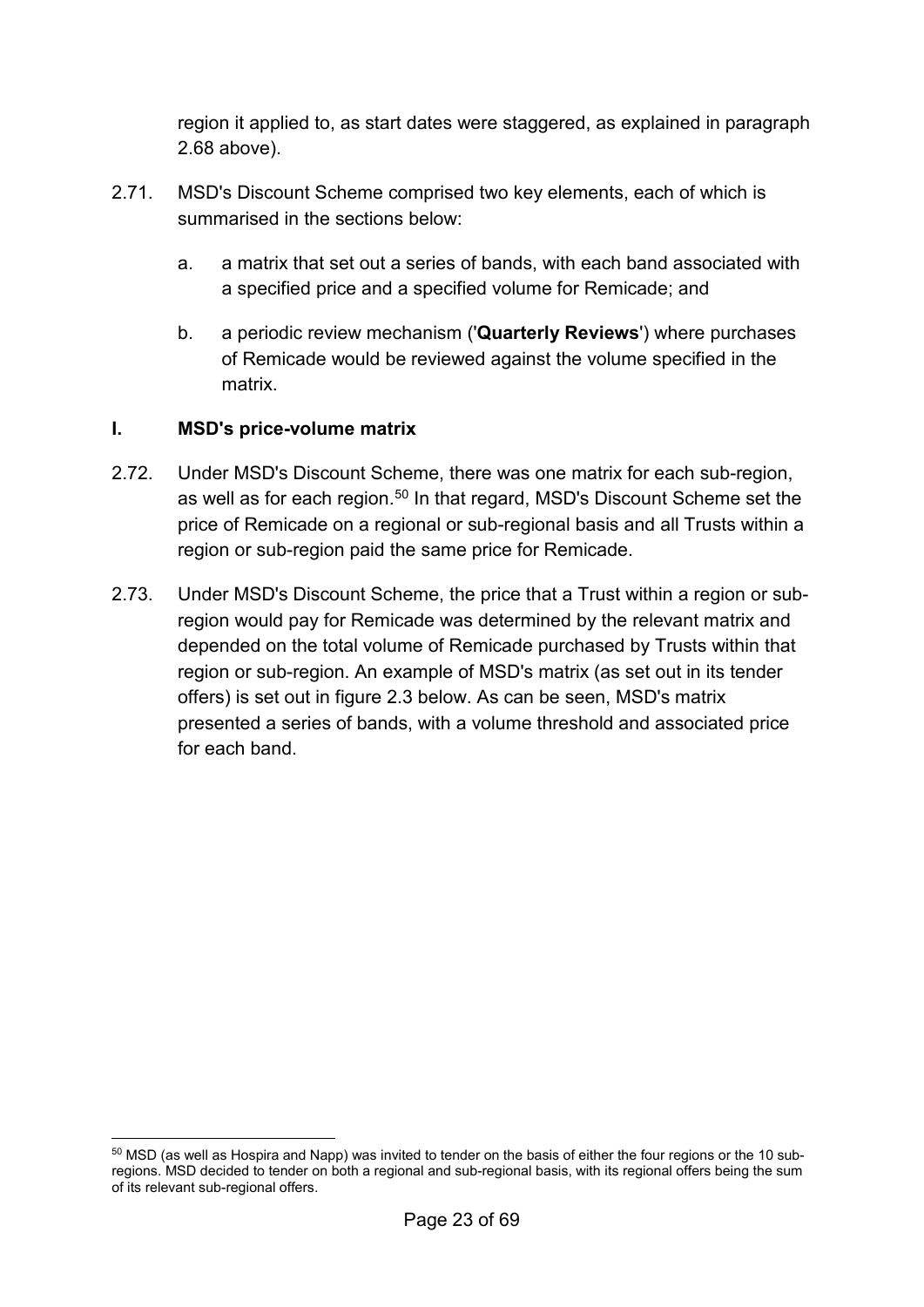## **Figure 2.3: MSD's matrix for the North West of England region as submitted by MSD in response to the CMU's invitation to tender for Remicade**

#### **Remicade Discount Offer**

**2015**

- North West of England Region
	- o Current Annual Remicade Usage (Sep 2014) [50,000 55,000] vials
	- o Estimated total Infliximab market size (April 2015) [52,000 57,000] units
	- o April 2015 December 2015 Total ifx Market Size [40,000 45,000] units.\*
- Target volume requirements may be attained from within the entire cytokine modulator

• Pricing bands apply to volumes purchased above corresponding volume threshold

• Target volumes have been prorated from the annualized market usage

- Period 1: 1<sup>st</sup> April 2015 31<sup>st</sup> December 2015 Period 1 Volume Thresholds Price  $[42,000 - 47,000]$   $[320 - 340]$  $[41,000 - 46,000]$   $E[330 - 350]$  $[40,000 - 44,000]$   $[330 - 350]$  $[38,000 - 43,000]$   $E[340 - 360]$  $[37,000 - 42,000]$   $[350 - 370]$  $[36,000 - 41,000]$   $[360 - 380]$  $[34,000 - 39,000]$   $[390 - 410]$  $\leq$ [34,000 – 39,000]  $\qquad \qquad$  £419.62 **Estimated minimum entry point to discount scheme for the North West of England region on 1st April**
- 2.74. MSD's tender offers described the operation of the matrix as follows:
	- *1. 'The discount matrix is available to all NHS Hospitals/outlets as stipulated as purchasing points within the tender specification.*
	- *2. Should there be a request to trigger any extension period (as per tender specification), the terms of the offer would be commensurate with the enhanced terms within period 2 of the current offer and there would be a requirement to review and refresh the target volume bands within the matrix from MSD.*
	- *3. This offer may be shared with the adjudication panel only. Any wider distribution will require authorization from an appointed MSD representative.*
	- *4. Should representatives from the tender adjudication panel disagree with MSD derived volume requirements, the relevant representatives for this tender from MSD and CMU North West Region reserves the right to engage with MSD during and/or after the process to discuss requisite volumes.*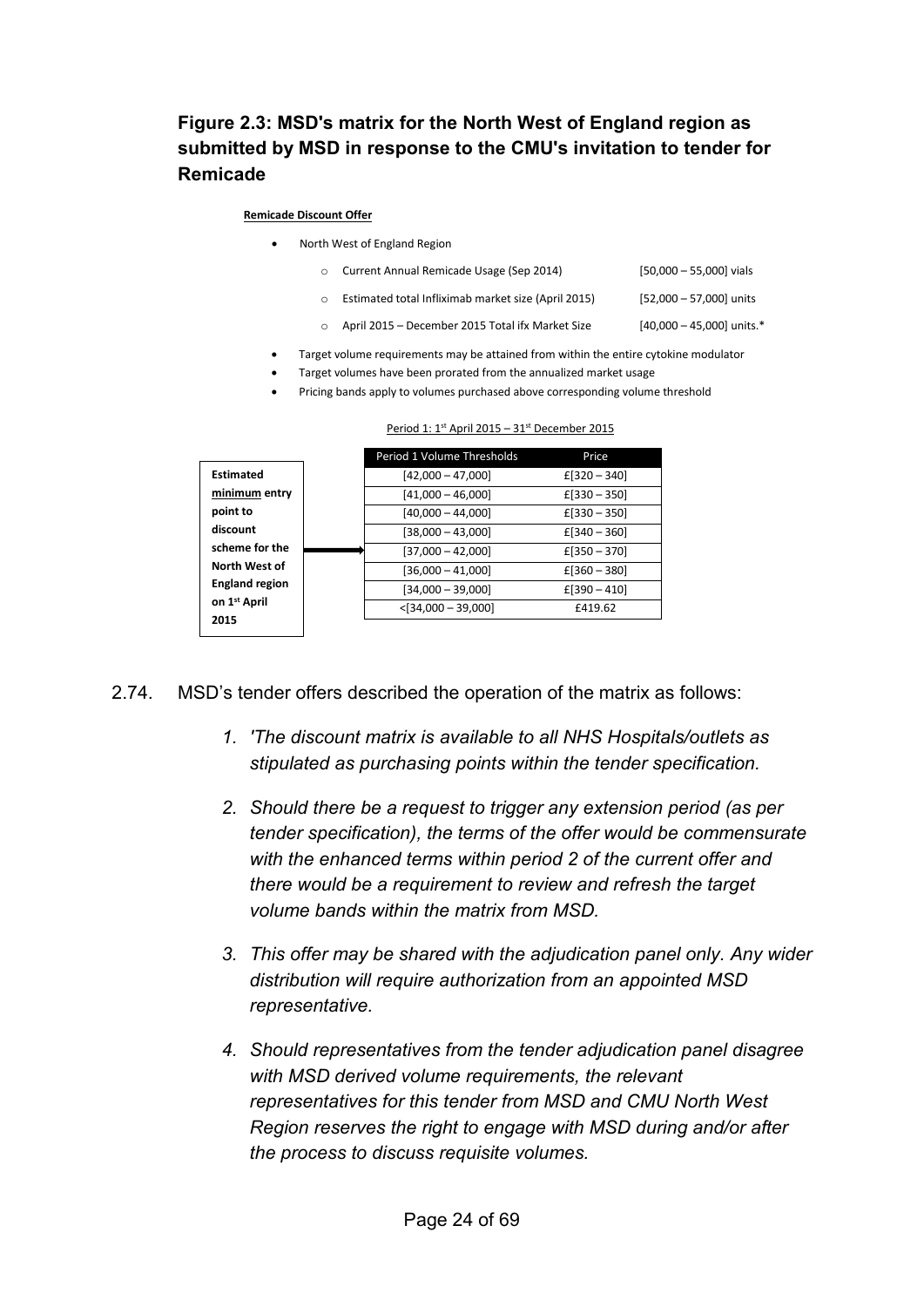- *5. Actual performance to be measured at intervals of 3 months. In the event that actual performance deviates from that forecast, the existing price-band will be subject to review. Following discussions with CMU and Regional Procurement Specialists this could result in the selected volume-banding being moved to a more appropriate band consistent with current & projected volumes.*
- *6. MSD reserves the right to withdraw from each framework subject to 3 months written notice.*
- *7. MSD reserves the right to introduce additional pricing concessions during the lifetime of this framework.*
- *8. Should a participating trust/outlet remove itself from the list of participating authorities during the term of this offer, MSD reserves the right to renegotiate the volumes for the region.*
- *9. MSD reserve the right to provide services (non- specific) and where these incur no additional or separate charge they will be within the framework offer.'*
- 2.75. MSD's Discount Scheme provided for an initial price for Remicade (the '**starting price**'), which was the same for all regions and sub-regions: £[350 – 370] per vial of Remicade (representing a discount of [0 – 20]% from MSD's list price).<sup>[51](#page-24-0)</sup> The starting price was then charged for all Remicade purchases for an initial period (the '**initial period**') until the first Quarterly Review.[52](#page-24-1) The starting price assumed a particular volume of sales, which was determined for each region or sub-region according to MSD's expected sales of Remicade within that region or sub-region.
- 2.76. The various prices (and associated discounts) available under MSD's Discount Scheme were the same for every region and sub-region. In that respect, MSD's Discount Scheme was standardised across all regions and sub-regions. However, the volume associated with each price was different for each region and sub-region, as each region and sub-region was expected to purchase different volumes of Remicade. In that respect, MSD's Discount Scheme was individualised and tailored to the expected demands for each region and sub-region.
- 2.77. Although presented as volumes of Remicade, the volume thresholds in each matrix corresponded to a proportion (between 85% and 102%) of MSD's

<span id="page-24-0"></span><sup>&</sup>lt;u>.</u>  $51$  This was lower than the previous price of £[360 – 380], prior to MSD's Discount Scheme, which represented a discount of [0 – 20]% from MSD's list price.

<span id="page-24-1"></span><sup>52</sup> Quarterly Reviews are explained in section [2.](#page-8-0)[E](#page-21-0)[.II](#page-26-1) below.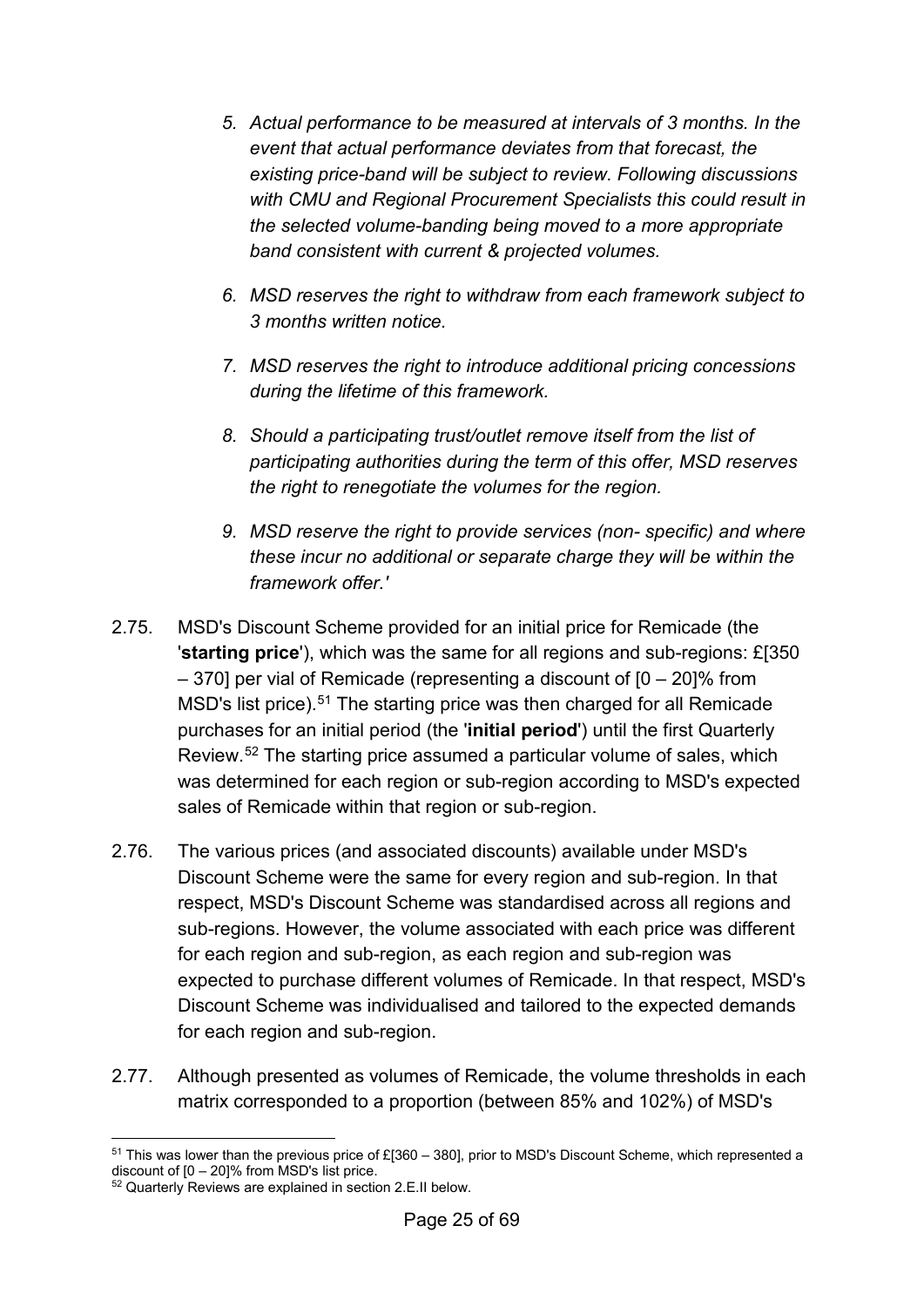estimate of total infliximab demand within the region or sub-region, with the volume associated with the starting price being set at 94% of that estimate.

2.78. Figure 2.4 below shows how the volume bands within MSD's Discount Scheme related to the proportion of total infliximab demand, as estimated by MSD.

|                | Period 1        |                 |                                            |  |
|----------------|-----------------|-----------------|--------------------------------------------|--|
| <b>Band</b>    | <b>Discount</b> | Price           | <b>Proportion of anticipated</b><br>demand |  |
| 1              | 0%              | £419.62         | < 85%                                      |  |
| 2              | $[0 - 10]$ %    | £[390 $-$ 410]  | 85%                                        |  |
| 3              | $[0 - 10]$ %    | $E[360 - 380]$  | 91%                                        |  |
| $\overline{4}$ | $[0 - 10]$ %    | £[350 $-$ 370]  | 94%                                        |  |
| 5              | $[0 - 10]$ %    | $E[340 - 360]$  | 96%                                        |  |
| 6              | $[0 - 10]$ %    | £ $[340 - 360]$ | 98%                                        |  |
| $\overline{7}$ | $[0 - 10]$ %    | $E[330 - 350]$  | 100%                                       |  |
| 8              | $[20 - 30]\%$   | £ $[320 - 340]$ | 102%                                       |  |

## **Figure 2.4: Proportion of total infliximab demand associated with each band of MSD's matrix**

*Source: CMA analysis of Framework Agreements for Midlands and East of England, North of England, South of England, and London regions*

- 2.79. The proportion of total infliximab demand that would need to be met through purchasing Remicade was the same for all regions and sub-regions. In particular:
	- a. to benefit from the starting price, total purchases of Remicade in a region or sub-region needed to amount to at least 94% of MSD's estimate of total infliximab demand;
	- b. purchasing a larger proportion of total infliximab demand through Remicade (i.e. more than 94% of MSD's estimate of total infliximab demand) would result in a larger discount and lower price for Remicade;
	- c. purchasing a smaller proportion of total infliximab demand through Remicade (i.e. less than 94% of MSD's estimate of total infliximab demand) would result in a smaller discount and higher price for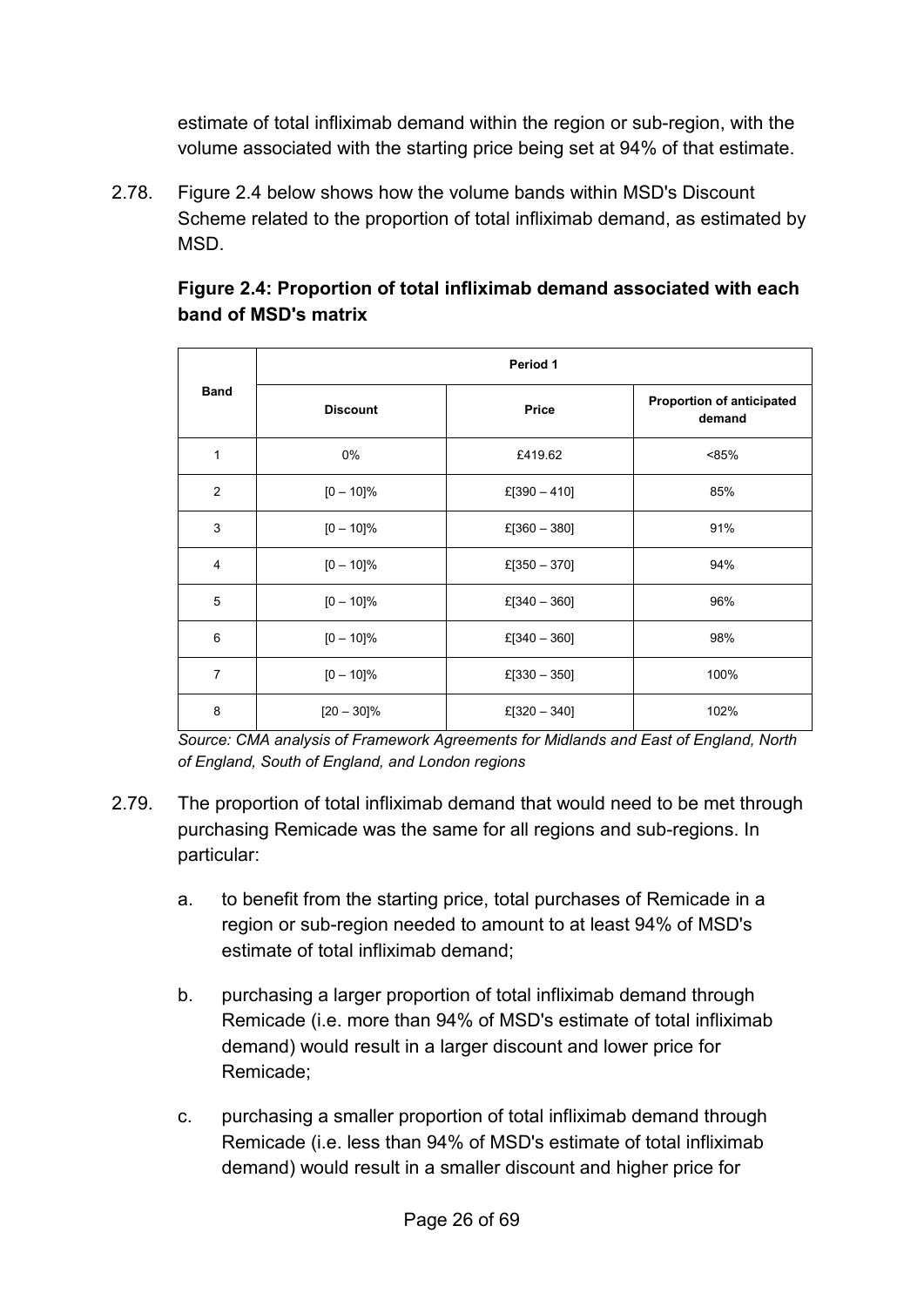Remicade. That higher price was at first the price that MSD had charged for Remicade prior to Biosimilar entry (band 3, i.e. the third band in figure 2.4 above), then higher than the price MSD had charged for Remicade before it faced competition from Biosimilars (band 2, i.e. the second band in figure 2.4 above); and

d. purchasing less than 85% of total infliximab demand through Remicade would result in all discount being withdrawn and MSD's list price being charged. Indeed, that price (list price) was higher than the price that MSD had charged for Remicade prior to the expiry of the Remicade patent and competition from Biosimilars.

#### <span id="page-26-1"></span>**II. Quarterly Reviews**

-

- 2.80. Under MSD's Discount Scheme, each region's and sub-region's performance against MSD's matrix would be reviewed periodically, every three months ('**Quarterly Reviews**'). MSD's Discount Scheme provided for discounts to change in accordance with changes in the volumes purchased.
- 2.81. Based on the start date for each Framework Agreement, the first Quarterly Reviews were expected to be held for each region and/or sub-region in June or July 2015, [53](#page-26-2) with subsequent Quarterly Reviews expected every three months.
- 2.82. To the extent that the price of Remicade changed following a Quarterly Review, that price would then apply to all Remicade purchases up until the next Quarterly Review. In that regard, the price paid for all purchases following a Quarterly Review would be dependent on purchasing decisions prior to the Quarterly Review. Any price change would only apply to future purchases and was not retrospective, however.

#### <span id="page-26-0"></span>**F. MSD's revised pricing proposals for Remicade**

2.83. MSD's Discount Scheme was expected to apply in the North of England region (and associated sub-regions) until February 2016, and in all other regions (and associated sub-regions) beyond that date.<sup>[54](#page-26-3)</sup>

<span id="page-26-2"></span><sup>&</sup>lt;sup>53</sup> A Quarterly Review was generally expected to be held in the month following a three-month period, in order to collate the data for the relevant three months. For example, the Midlands and East of England Framework Agreements started in March 2015 and the first Quarterly Review was expected to cover purchases of Remicade in March, April and May 2015, with the review actually expected to be held in the following month, i.e. in June 2015.

<span id="page-26-3"></span><sup>&</sup>lt;sup>54</sup> See figure 2.2 above for when each Framework Agreement commenced and was due to expire.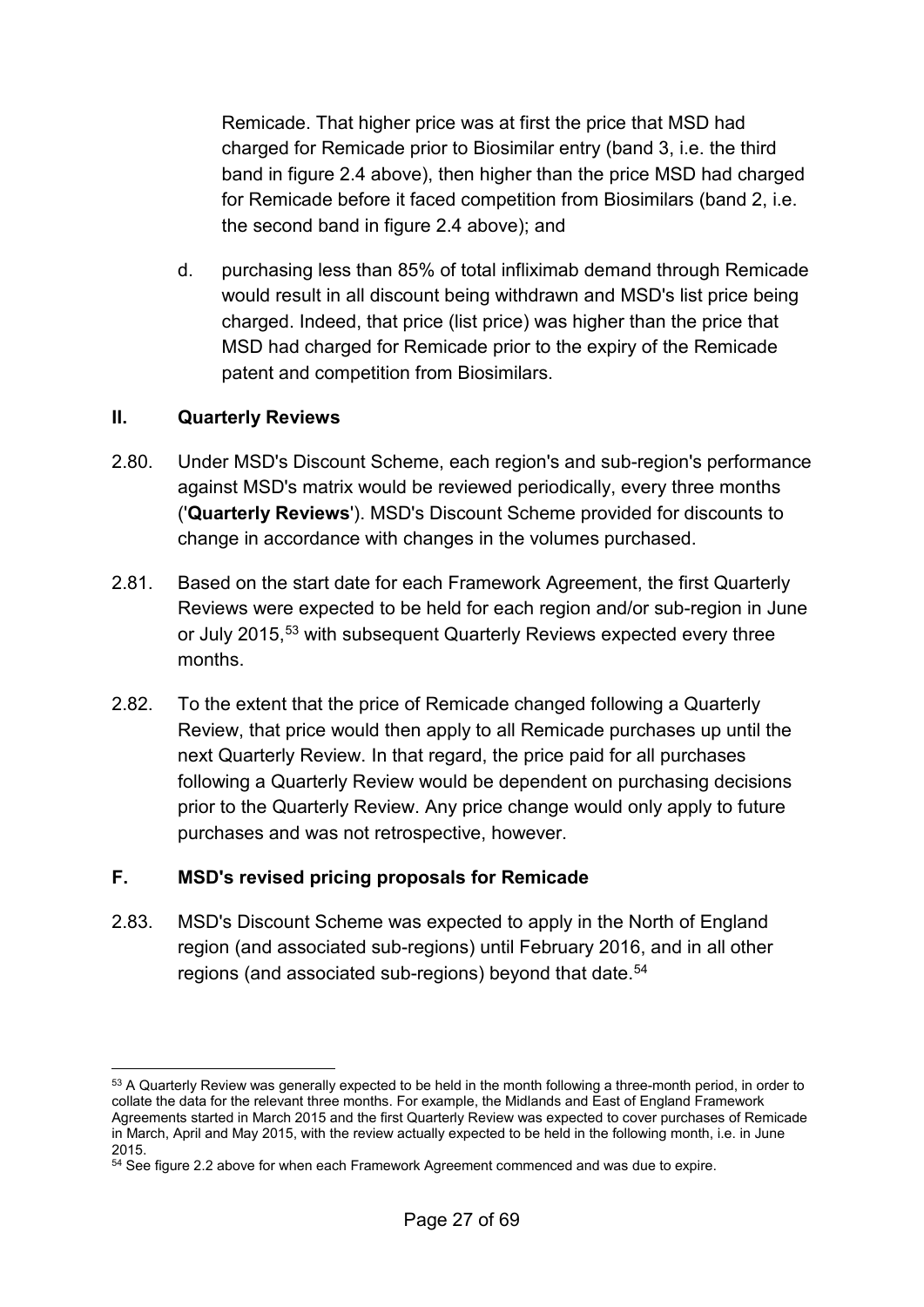- 2.84. Prior to the expiry of the Framework Agreements for the sub-regions in the North of England region<sup>[55](#page-27-1)</sup> MSD and Biosimilar suppliers were invited to tender for the new contracts in the North of England.
- 2.85. MSD submitted its tender offers for the sub-regions in the North of England region at the end of October 2015. MSD's offers involved a revised pricing scheme for Remicade that differed from MSD's Discount Scheme in two material respects:
	- a. first, it set a maximum price that would be paid, by offering a flat-rate price for Remicade regardless of the volume of Remicade purchased; and
	- b. second, it offered a lower price at a Trust level if the volume of Remicade purchased exceeded a set volume threshold.
- 2.86. MSD's revised pricing scheme, therefore, did not penalise the NHS financially if the volume of Remicade purchased fell and offered a lower Remicade price at a local Trust level rather than at a regional or sub-regional level.
- 2.87. Following MSD's tender offers for the North of England sub-regions, the CMU requested price variations from MSD for all other regions and subregions. Under the Framework Agreements, the CMU was entitled to request a price variation where the price currently being paid *'does not in the reasonable opinion of the Authority reflect the market price'*. Although it was not required to do so, [56](#page-27-2) MSD accepted the CMU's request for price variations.
- 2.88. As a result, MSD's Discount Scheme ceased to apply (and was replaced by new, flat rates prices) in the Midlands and East of England, North of England, and South of England regions (and associated sub-regions) from March 2016 and in London from September 2016.

## <span id="page-27-0"></span>**G. Changes in prices and volumes of Remicade and Biosimilars**

2.89. This section summarises how prices and volumes changed for both Remicade and Biosimilars in the period following the introduction of Biosimilars in England in March 2015 until July 2016. Overall, while prices of both Remicade and Biosimilars fell, Remicade continued to be priced at a significant premium to Biosimilars throughout this period. MSD's share of infliximab sales started to fall following the introduction of Biosimilars, but

<sup>-</sup> $55$  The North East of England, the North West of England, and Yorkshire and the Humber.

<span id="page-27-2"></span><span id="page-27-1"></span><sup>56</sup> MSD could, instead, have given notice of termination of the contract.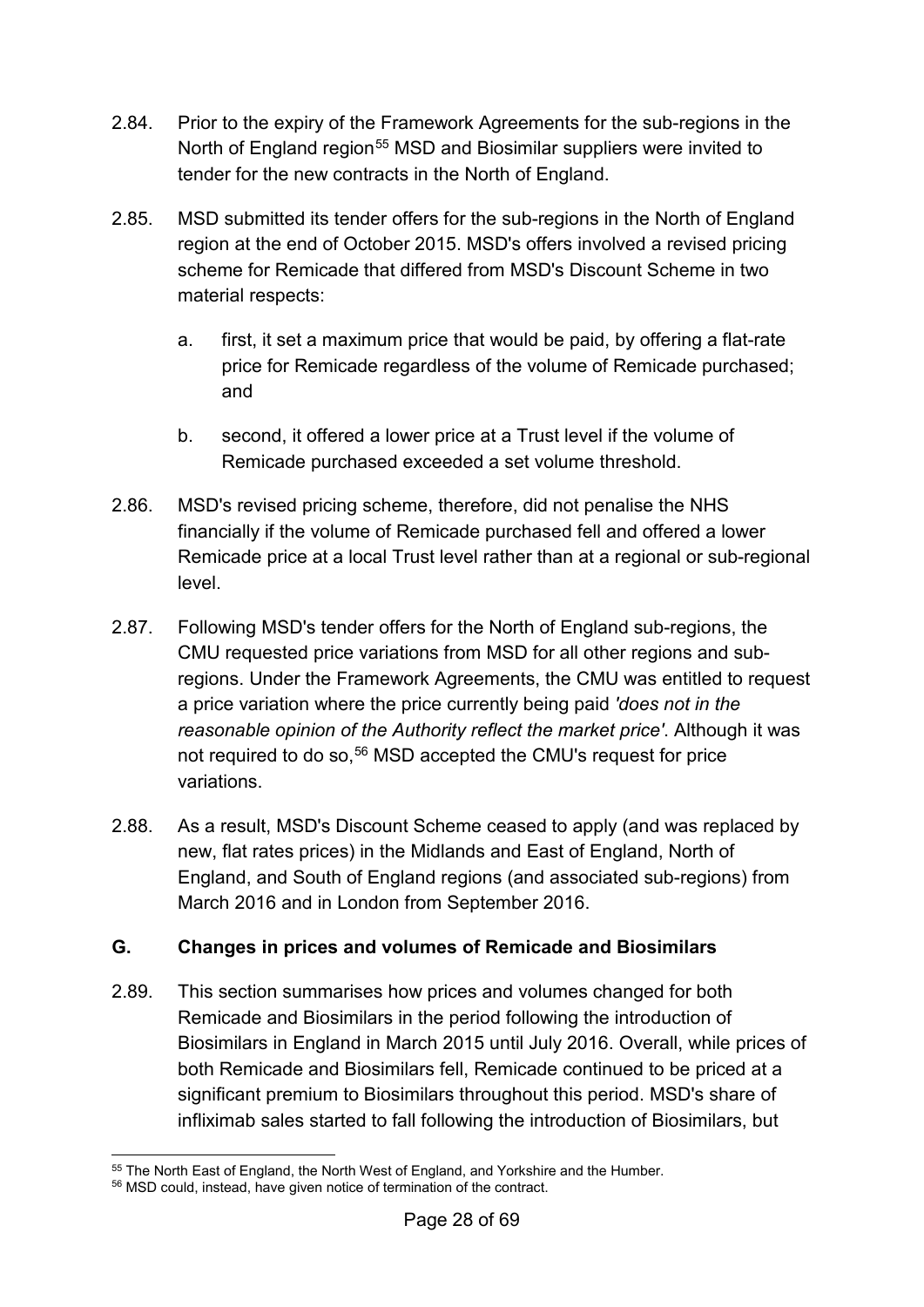remained in excess of the share of Biosimilars for more than a year after Biosimilar entry.

2.90. Figure 2.5 below shows how the price of Remicade and Biosimilars changed over time. Prior to Biosimilar entry, the average selling price of Remicade remained constant for several years. In response to Biosimilar entry, the average selling price of Remicade was reduced with the introduction of MSD's Discount Scheme, and continued to fall over the next 15 months (as did the price of Biosimilars). However, Remicade was still priced at a significant premium to Biosimilars over this period.

## **Figure 2.5: Impact of Biosimilar market entry on Remicade pricing**

 $\ll$ ]

2.91. Figures 2.6 and 2.7 below show how the share of supply of infliximab sales changed as between Remicade and Biosimilars over time. Over time, Biosimilars won infliximab sales from Remicade. However, in spite of being priced at a premium to Biosimilars throughout the period, Remicade's share of infliximab sales by volume remained high for a significant period of time, falling from 100% in February 2015 to 70% in January 2016 and just under 50% in June 2016. Further, when considered by value, Remicade's share of infliximab sales was greater, reflecting the higher average price of Remicade when compared with the average selling price of Biosimilars, with Remicade having a 61% share of infliximab sales by value in July 2016.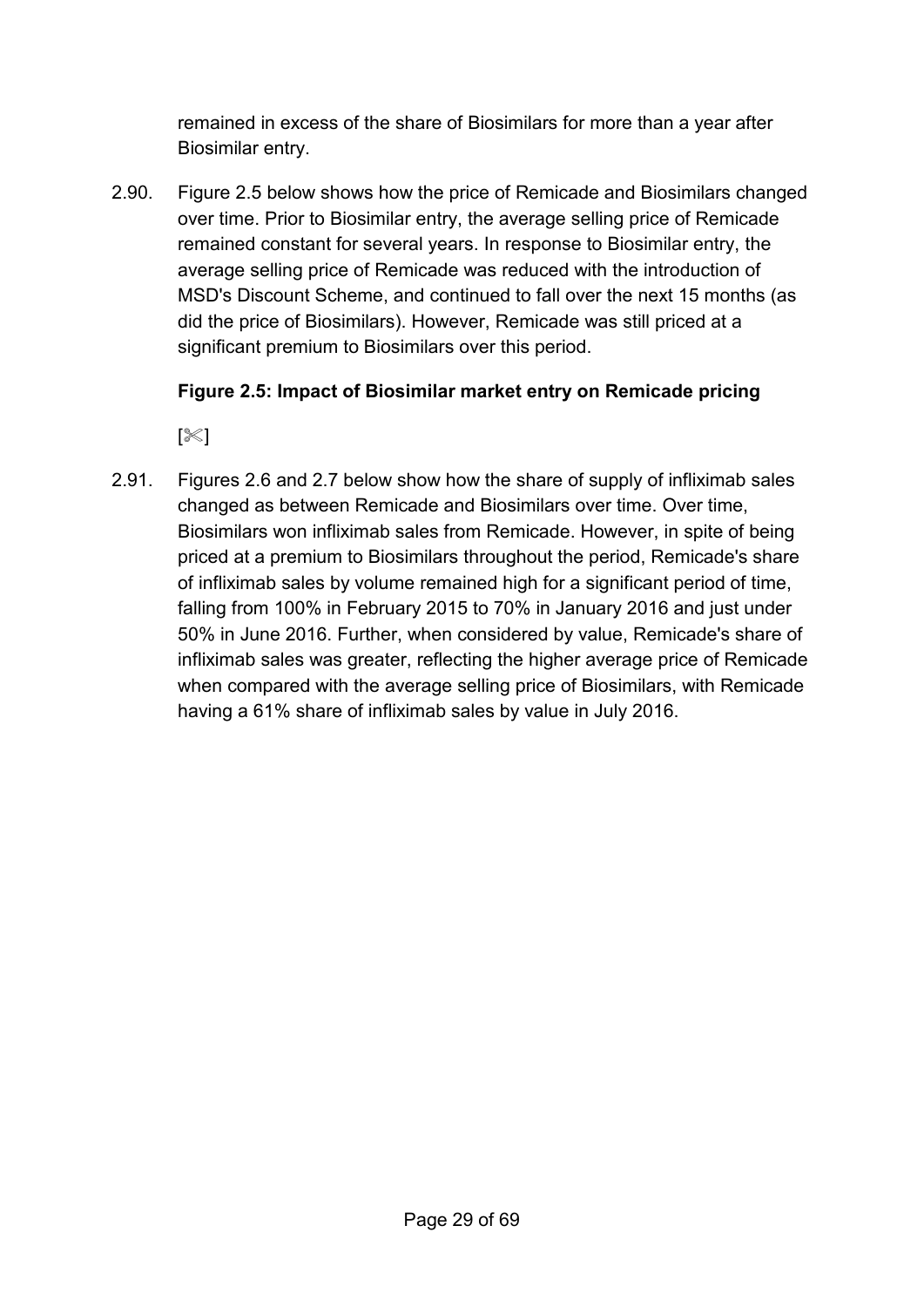

**Figure 2.6: Monthly infliximab sales by volume (units) for England**

**Figure 2.7: Monthly infliximab sales by value (£) for England**

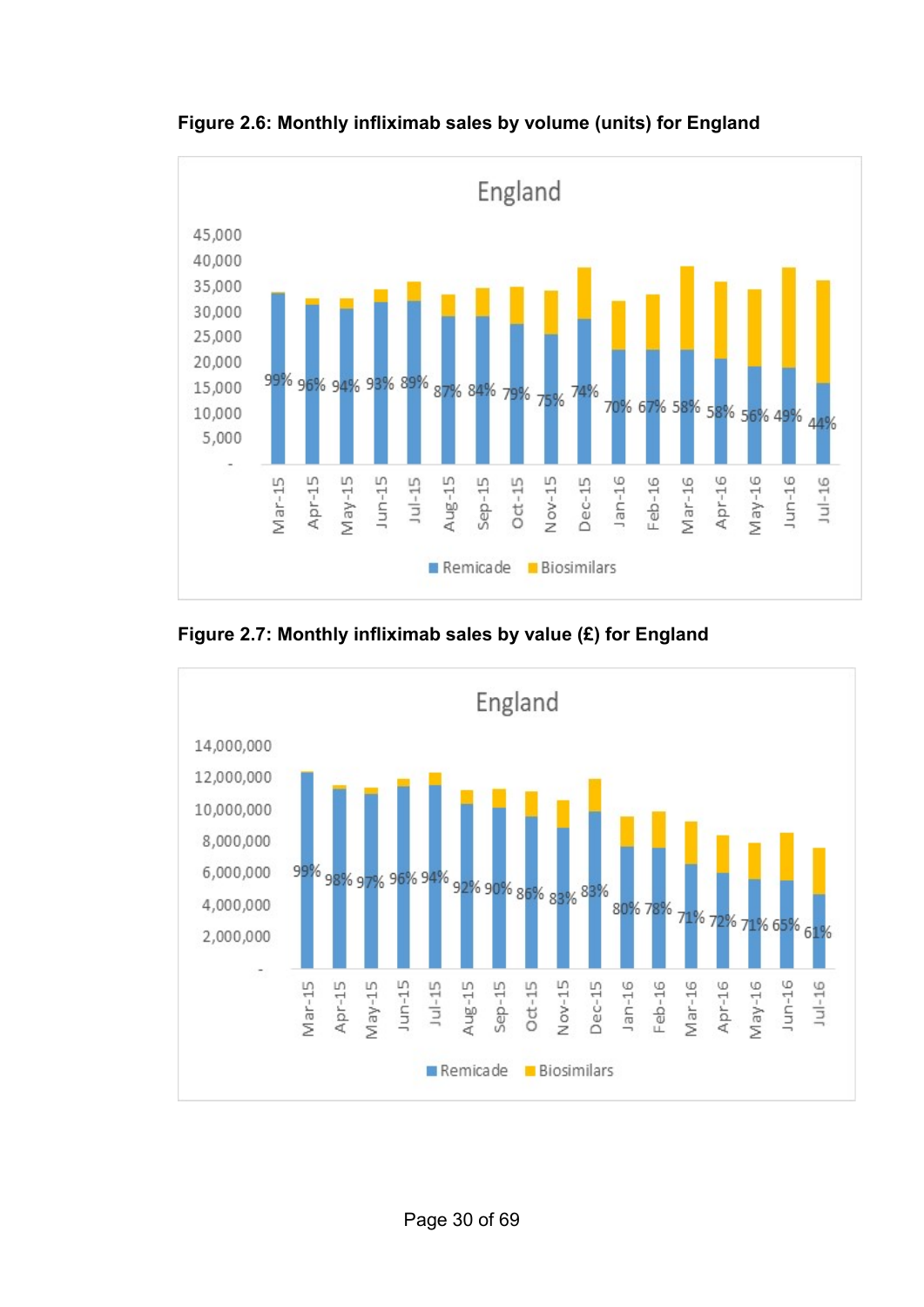## <span id="page-30-0"></span>**3. MARKET DEFINITION AND DOMINANT POSITION**

- 3.1. This section summarises the CMA's approach to defining the relevant market for the purposes of this case and whether MSD held a dominant position in that market. Where relevant, the CMA also summarises MSD's submissions and the CMA's response.
- 3.2. Given the CMA's decision that there are no grounds for action in relation to MSD's Discount Scheme, [57](#page-30-2) it has not been necessary for the CMA to reach a final view on the definition of the relevant market or whether MSD held a dominant position. For the purposes of this Decision, however, and based on the information in its possession, the CMA has proceeded on the basis that the relevant market was no wider than the supply of infliximab products in England and that MSD held a dominant position in that market during the period in which MSD's Discount Scheme applied, namely from March 2015 until February 2016 (the **relevant period**).<sup>[58](#page-30-3)</sup> The analysis in this section is focused on that period.

## <span id="page-30-1"></span>**A. Market definition**

3.3. This section summarises the legal framework and the CMA's assessment, based on the information in its possession, of the relevant market (both the product and geographic elements of the relevant market) for the purposes of this case.

## **I. Legal framework**

3.4. To determine whether an undertaking holds a dominant position, it is first necessary to define the relevant market<sup>[59](#page-30-4)</sup> in both its product and geographic dimension, $60$  by identifying and defining the boundaries of competition between undertakings.[61](#page-30-6)

<sup>-</sup><sup>57</sup> See sectio[n 4](#page-40-0)[.B](#page-45-0) below.

<span id="page-30-3"></span><span id="page-30-2"></span><sup>58</sup>This was the relevant period used in the SO. Given the CMA's conclusion that there are no grounds for action, it is not necessary for the CMA to reach a final conclusion on the duration of the alleged abusive conduct. 59 Judgment in *Europemballage Corporation and Continental Can v Commission*, C-6/72 EU:C:1973:22,

<span id="page-30-4"></span>paragraph 32. See also, for example, the judgments in *United Brands v Commission*, C-27/76, EU:C:1978:22 ('*United Brands*') paragraph 10; *Hoffman-La Roche v Commission*, C-85/76, EU:C:1976:36 ('*Hoffman-La Roche*'), paragraph 21; and *Aberdeen Journals v Director General of Fair Trading* [2002] CAT 4 ('*Aberdeen Journals I*'), [88] and [101].

<span id="page-30-5"></span><sup>60</sup> Commission Notice on Market Definition, paragraphs 2 and 9.

<span id="page-30-6"></span><sup>61</sup> See, for example, *Albion Water and Another v Water Services Regulation Authority and Others* [2006] CAT 36 ('*Albion Water I*'), [90]; and *Commission Notice on the definition of the relevant market for the purposes of Community competition law*, OJ C 372, 9.12.1997, p.5 to 13 (the 'Commission Notice on Market Definition'), paragraph 2.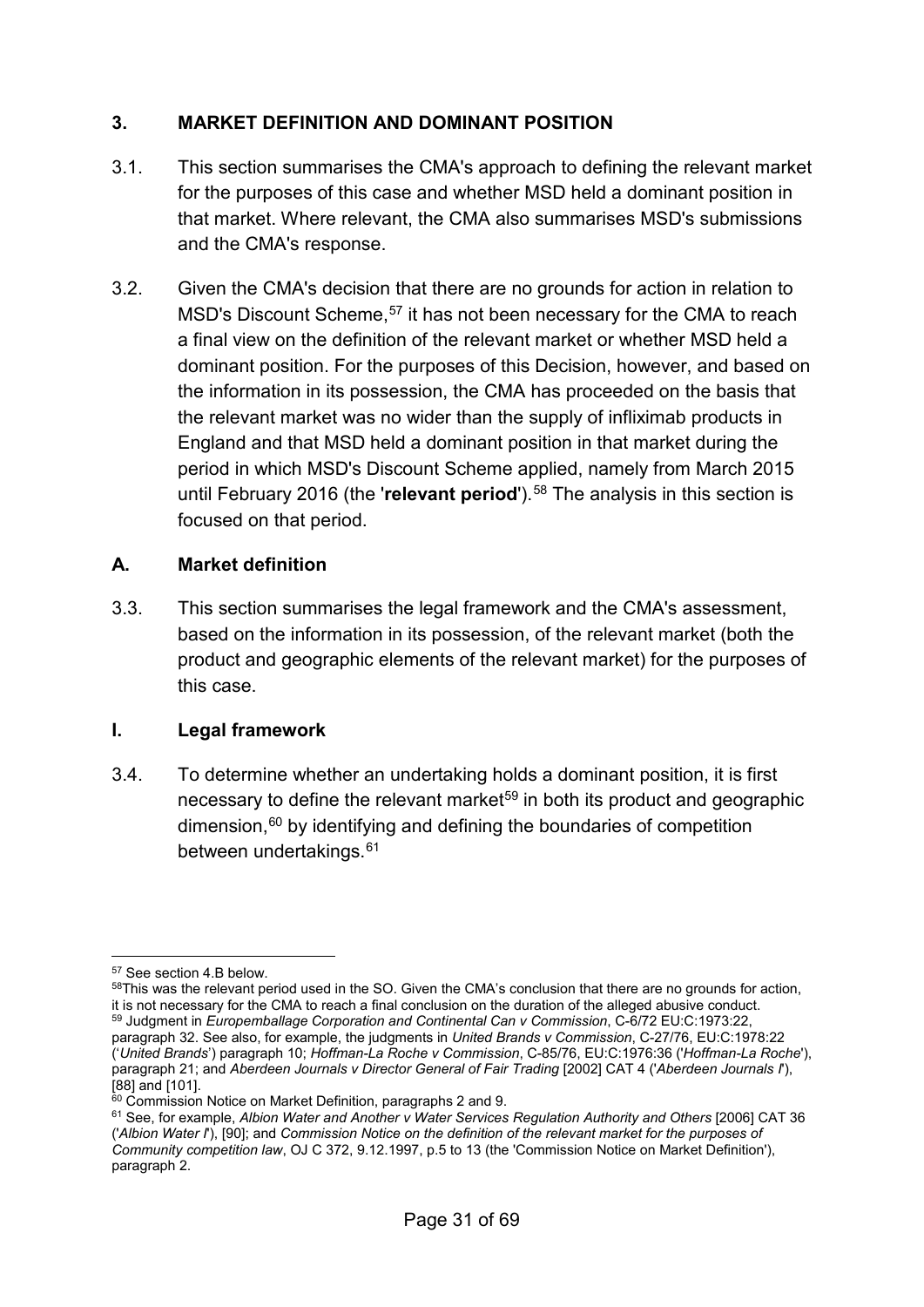#### **a. Relevant product market**

- 3.5. The relevant market implies the existence of effective competition between products with a sufficient degree of interchangeability, [62](#page-31-0) i.e. products which are *'close enough'* substitutes.<sup>[63](#page-31-1)</sup> According to the Competition Appeal Tribunal (the 'CAT'), <sup>[64](#page-31-2)</sup> the definition of the relevant product market is factspecific and takes into account the whole economic context: it is necessary to examine the particular circumstances of the case to find whether the products alleged to form part of the same market act as a competitive constraint on the conduct of the allegedly dominant firm, and, therefore, sufficiently compete with each other to be sensibly regarded as being in the same market. [65](#page-31-3)
- 3.6. The definition of the relevant product market typically starts by identifying the closest substitutes to the product that is the focus of the investigation (the **'Focal Product**') through the application of the hypothetical monopolist test.[66](#page-31-4) The application of this test in dominance cases must take into account a problem usually referred to as the 'cellophane fallacy',  $67$  which might result in false positive outcomes, particularly in markets where products are protected by patents.[68](#page-31-6)
- 3.7. Functional interchangeability or similarity of characteristics will not, in themselves, provide sufficient criteria to determine whether two products are demand substitutes.<sup>69</sup> In this respect, the European Commission has repeatedly rejected the proposition that pharmaceutical products that are used to treat the same medical condition can necessarily be regarded as demand substitutes[.70](#page-31-8) The key consideration is the extent to which different product types can be expected significantly to constrain the conduct of a given undertaking.<sup>[71](#page-31-9)</sup> Where available, evidence of actual substitution arising

<span id="page-31-3"></span><sup>65</sup> *Aberdeen Journals I*, [96] to [97].

<sup>-</sup><sup>62</sup> *Hoffmann-La Roche*, paragraph 28.

<span id="page-31-1"></span><span id="page-31-0"></span><sup>&</sup>lt;sup>63</sup> OFT403 Market definition, paragraph 2.5.

<span id="page-31-2"></span><sup>&</sup>lt;sup>64</sup> References to the CAT should be read as including reference to the Competition Commission Appeal Tribunal where appropriate. See section 12 of the Enterprise Act 2002.

<span id="page-31-4"></span><sup>66</sup> OFT403 *Market Definition*, paragraphs 2.5 to 2.13. The hypothetical monopolist test seeks to establish whether a hypothetical monopolist of the Focal Product, which is Remicade in this case, in a focal area (the geographic area in which the product is sold, the '**Focal Area**'), which is England in this case, could profitably sustain a small

<span id="page-31-5"></span><sup>&</sup>lt;sup>67</sup> Named after a US case involving cellophane products, see US v E.I. du Pont de Nemours & Co, 351 US 377 (1956).

<span id="page-31-6"></span> $68$  Where the 'cellophane fallacy' occurs, the current price of the Focal Product may be substantially higher than the competitive level and a further increase in price might induce customers to purchase other products. In these circumstances, however, it would be wrong to conclude that these other products in the same relevant market as the Focal Product.

<span id="page-31-7"></span><sup>69</sup> Commission Notice on Market Definition, paragraph 36. 70 See, for example, Case COMP/A. 37.507/F3, *AstraZeneca*, 15 June 2005, paragraph 381.

<span id="page-31-9"></span><span id="page-31-8"></span><sup>71</sup> See European Commission decision, Case COMP/A. 37.507/F3, *AstraZeneca*, 15 June 2005, paragraph 370. See also European Commission decision, Case AT.39612, *Perindopril* (Servier), 9 July 2014, footnote 3215;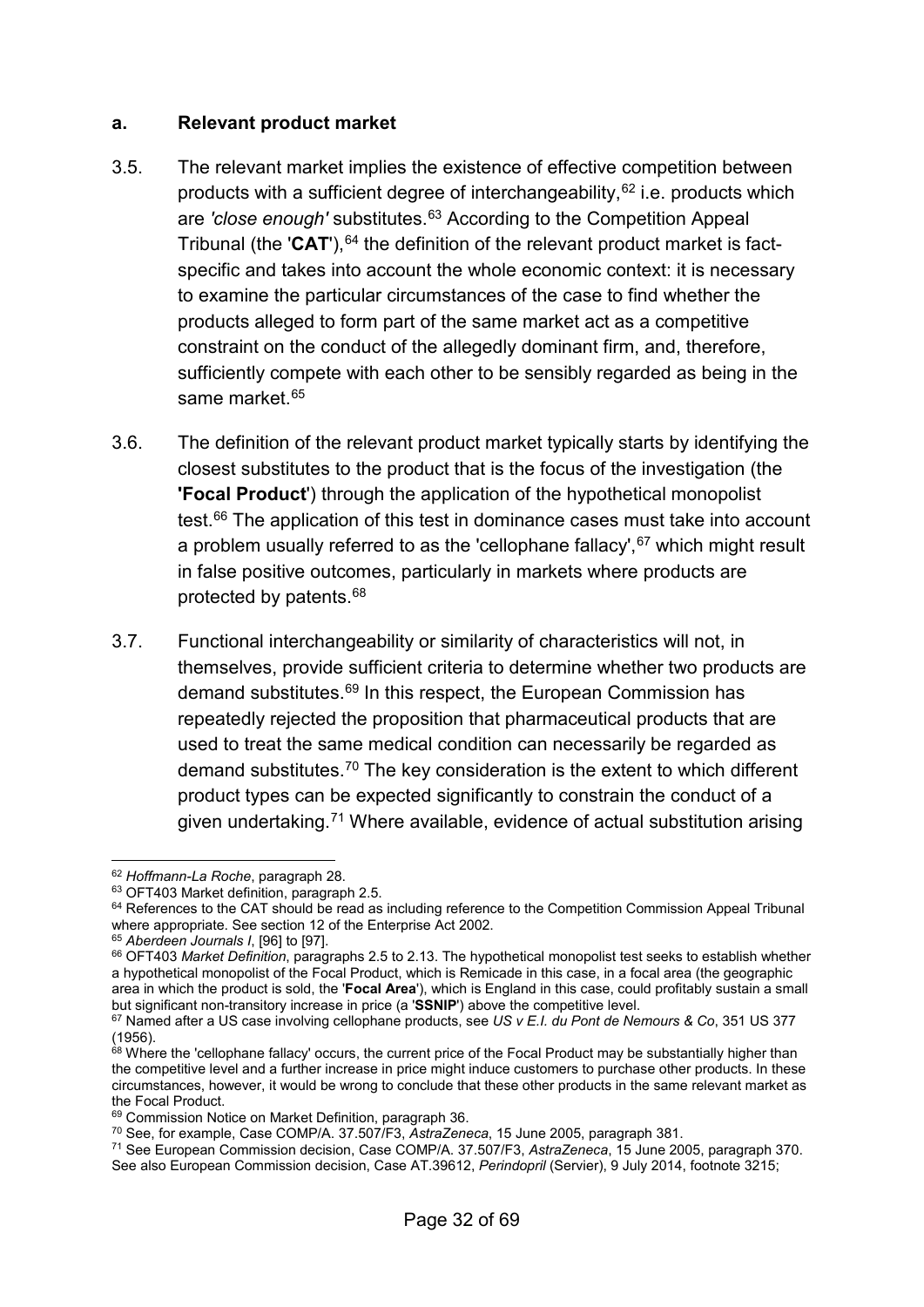from past events or shocks will normally be fundamental for market definition, including reactions to changes in relative prices and to the launch of new products.<sup>[72](#page-32-0)</sup>

#### **b. Relevant geographic market**

- 3.8. The relevant geographic market comprises the area in which the conditions of competition are sufficiently homogeneous, and which can be distinguished from neighbouring areas where these conditions are appreciably different.[73](#page-32-1)
- 3.9. In previous decisions in the pharmaceutical sector, it has been found appropriate to define the relevant geographic market as national in scope.<sup>74</sup>

## **II. Summary of the CMA's analysis of the relevant market**

3.10. For the purposes of this Decision and based on the information in its possession, the CMA has proceeded on the basis that the relevant market was the supply of infliximab, including both Remicade and Biosimilars, in England (the '**Relevant Market**').

## **a. Summary of the CMA's analysis of the relevant product market**

- 3.11. For the purposes of this Decision, the CMA has proceeded on the basis that the relevant product market was the supply of infliximab, including both Remicade and Biosimilars (the '**Relevant Product Market**').
- 3.12. In particular, the CMA considers that Biosimilars exerted a sufficient competitive constraint on Remicade such that Biosimilars should be included in the Relevant Market for the following reasons.
- 3.13. First, although Biosimilars were not exact equivalents of Remicade, they could have been used to treat all of the same conditions as Remicade and, unlike most other major biological immunosuppressant medicines, [75](#page-32-3) were administered in the same way as Remicade. [76](#page-32-4)

<sup>-</sup>CMA decision case CE-9531/11, *Paroxetine*, 12 February 2016 ('*Paroxetine*'), paragraph 4.24; and OFT decision CA98/02/2011, *Reckitt Benckiser*, 12 April 2011 ('*Reckitt Benckiser*').

<span id="page-32-0"></span> $72$  Commission Notice on Market Definition, paragraph 38.<br> $73$  Commission Notice on Market Definition, paragraph 8.

<span id="page-32-3"></span><span id="page-32-2"></span><span id="page-32-1"></span><sup>&</sup>lt;sup>73</sup> Commission Notice on Market Definition, paragraph 8.<br><sup>74</sup> See, for example, European Commission decision, Case COMP/A.37.507/F3, *AstraZeneca*, 15 June 2005, paragraph 503. This was not discussed before the EU General Court or by the EU Court of Justice, on appeal.  $^{75}$  As explained in sectio[n 2](#page-8-0)[.A](#page-8-1)[.I](#page-8-12) above, infliximab (including both Remicade and Biosimilars) is a TNF alpha $\,$ inhibitor and TNF alpha inhibitors are a category of biological immunosuppressant medicines. For its assessment of market definition, the CMA has generally considered TNF alpha inhibitors and some other biological immunosuppressant medicines because some other biological immunosuppressant medicines can be used to treat a subset of similar disorders to infliximab.

<span id="page-32-4"></span> $76$  As explained in sectio[n 2](#page-8-0)[.A](#page-8-1)[.I](#page-8-12) above, Remicade is administered through an intravenous infusion. In contrast, most other TNF alpha inhibitors are administered through subcutaneous injection.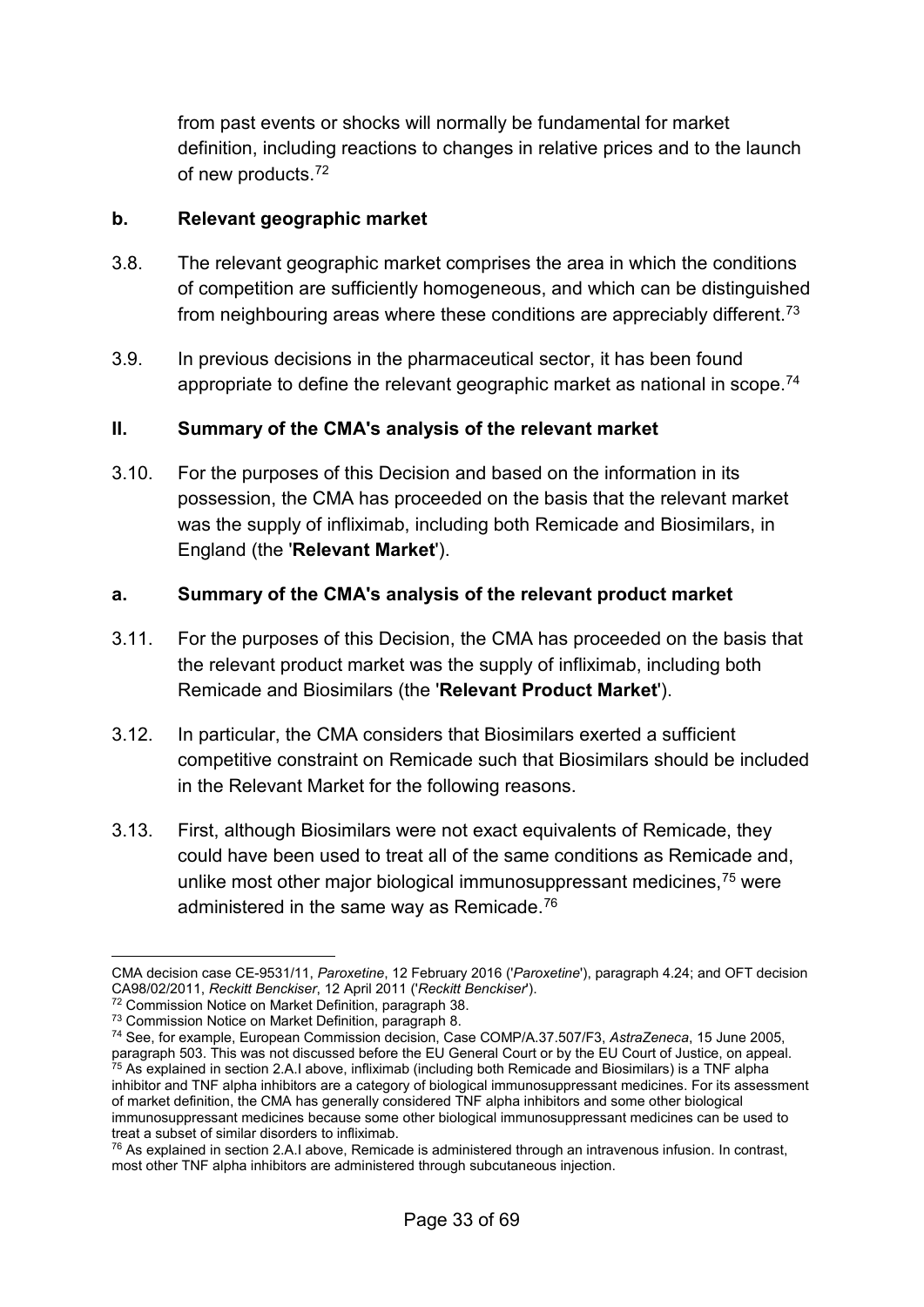- 3.14. Second, the competitive constraint imposed by Biosimilars on Remicade caused MSD significantly to change its pricing strategy after several years of stable prices, by introducing its Discount Scheme, specifically in anticipation of the entry of Biosimilars. As figures 2.5 and 2.6 above show, the introduction of Biosimilars led to a decrease in the Remicade price and in the share of infliximab sales accounted for by Remicade.
- 3.15. MSD submitted that the relevant market was wider than infliximab and included other TNF alpha inhibitors.[77](#page-33-0) According to MSD, Remicade competed against a range of other biological medicines, in addition to Biosimilars, that addressed the same therapeutic needs.<sup>[78](#page-33-1)</sup> Of these, Humira (adalimumab) and Enbrel (etanercept) generated especially large sales.
- 3.16. Whilst the CMA accepts that there was a degree of therapeutic substitutability between infliximab and a number of other biological immunosuppressant medicines, the CMA considers it appropriate also to take into account other factors, not just therapeutic substitutability, for the purpose of defining the boundary of the relevant product market in this case.
- 3.17. In particular, there was an important difference between Remicade and most other biological immunosuppressant medicines, which limited the extent to which they were substitutable, namely how Remicade and Biosimilars were administered (the '**mode of administration**'). As a result of this difference, Remicade and Biosimilars would generally only be prescribed when other biological immunosuppressant medicines were not suitable. This was because medicines delivered by intravenous infusion had inherent disadvantages for patients and clinicians compared to medicines delivered by subcutaneous injection. Biological immunosuppressant medicines delivered by subcutaneous injection were generally preferred by clinicians and patients because:
	- a. they suited patient lifestyles better (i.e. delivery through subcutaneous injection was more convenient as it did not require a hospital visit);
	- b. there were limitations on capacity in hospital infusion units, leading clinicians to prefer to prescribe subcutaneous injection medicines when they could; and

<span id="page-33-0"></span><sup>77</sup> MSD's written representations, Section 3, Part I.

<span id="page-33-1"></span><sup>77</sup> MSD's written representations, Section 3, Part I. 78 MSD's written representations, Section 3, Part II.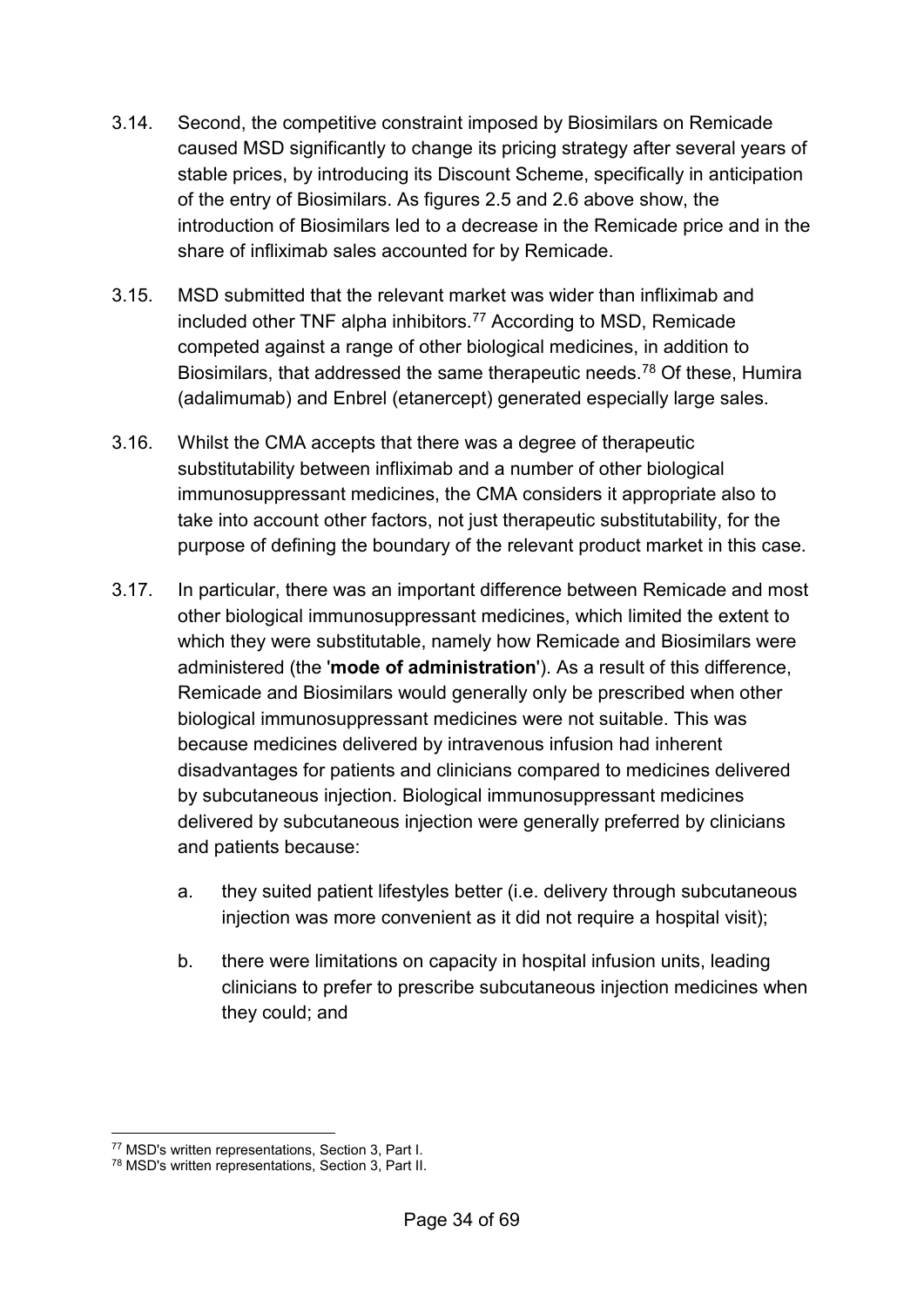- c. administration of subcutaneous injection was generally cheaper for the hospital.[79](#page-34-0)
- 3.18. In that respect, the CMA considers that Remicade or a Biosimilar would have been chosen where intravenous infusion was the preferred mode of administration.<sup>[80](#page-34-1)</sup> This would have limited the competitive constraint imposed by other biosimilar immunosuppressant medicines on infliximab.

#### **b. Summary of the CMA's analysis of the relevant geographic market**

- 3.19. For the purposes of this Decision and based on the information in its possession, the CMA has proceeded on the basis that the relevant geographic market was England (the '**Relevant Geographic Market**').
- 3.20. In considering the boundaries of the relevant geographic market in this case, it is appropriate to have regard to the way that infliximab (including both Remicade and Biosimilars) was procured – through tender processes $81 81$ and the different tendering procedures (and tender outcomes) in different parts of the UK.
- 3.21. There were different bodies and procedures for procuring infliximab in the different home nations of the UK. In particular, the tenders for infliximab (including both Remicade and Biosimilars) for each region and sub-region of England were run centrally by the CMU, whereas in Scotland and Wales, tenders were undertaken by the respective procurement bodies for those nations. [82](#page-34-3)
- 3.22. Those different arrangements had some implications for the conditions of competition in each home nation.[83](#page-34-4) Moreover, the tender outcomes were not the same in each of the home nations of the UK. For example, not all Biosimilars were accepted onto framework agreements in each of the home nations.

<span id="page-34-0"></span><sup>-</sup><sup>79</sup> This is because intravenous infusion generally requires hospital resources and medicines administered in a hospital attract VAT charges whereas home administered medicines do not.

<span id="page-34-1"></span><sup>80</sup> Where, for example, a patient may not correctly follow the prescribed course or treatment or where a patient had a needle phobia.

<span id="page-34-2"></span><sup>&</sup>lt;sup>81</sup> See sectio[n 2](#page-8-0)[.D](#page-20-0) above.

<span id="page-34-3"></span><sup>82</sup> For Scotland and Wales, the relevant entities were National Procurement Scotland and the

Shared Services Partnership, respectively. The CMA understands that the Northern Ireland Procurement and Logistics Service did not run a tender for Biosimilars during the relevant period.

<span id="page-34-4"></span><sup>&</sup>lt;sup>83</sup> For example, in terms of the timing of Biosimilar entry, and the type of pricing structures allowed.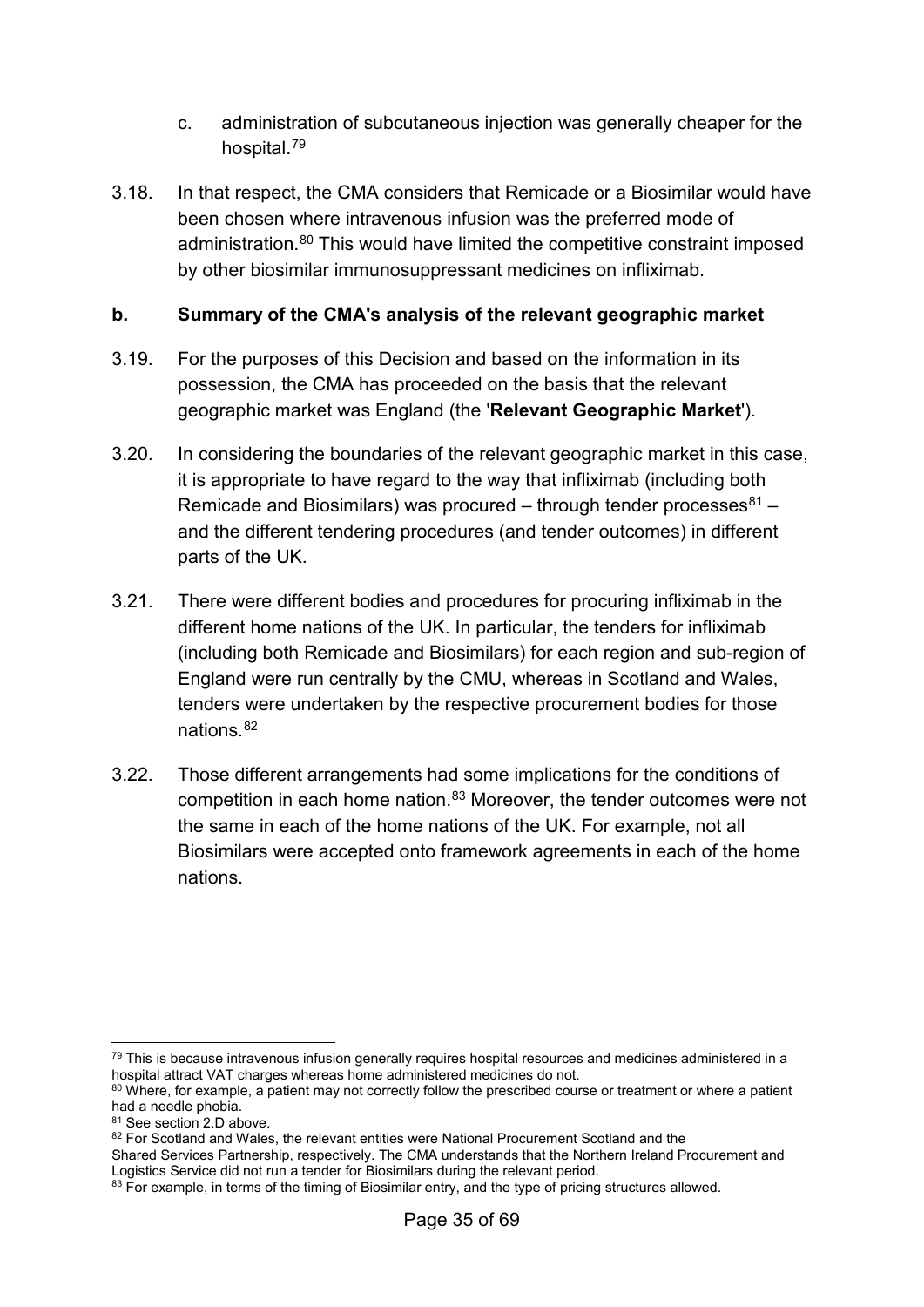#### <span id="page-35-0"></span>**B. Dominant position**

3.23. This section summarises the legal framework and the CMA's assessment, based on the information in its possession, as to whether MSD held a dominant position in the Relevant Market.

## **I. Legal framework**

- 3.24. An undertaking holds a dominant position where it enjoys a position of economic strength which enables it to prevent effective competition being maintained on the relevant market by affording it the power to behave to an appreciable extent independently of its competitors, customers and ultimately of consumers. $84$  The existence of some degree of competition on the market is a relevant, but not decisive factor.  $85$
- 3.25. The CMA will only find that an undertaking is in a dominant position if it has substantial market power.<sup>[86](#page-35-3)</sup> In its assessment, the CMA will consider any competitive constraints – including existing and potential competitors as well as buyer power – that may prevent an undertaking from profitably sustaining prices above competitive levels.<sup>[87](#page-35-4)</sup>

#### **a. Market shares**

- 3.26. Maintaining higher prices than those of its competitors, while retaining a much higher market share, can indicate that an undertaking holds a dominant position.<sup>[88](#page-35-5)</sup>
- 3.27. Market shares of other undertakings operating in the same market and their evolution over time can also be relevant.<sup>[89](#page-35-6)</sup> Where there is a substantial gap between the market shares of the undertaking concerned and of its competitors and this is maintained over time, this may support a finding of

<sup>-</sup><sup>84</sup> *United Brands*, paragraph 65.

<span id="page-35-2"></span><span id="page-35-1"></span><sup>85</sup> Judgment in *France Télécom SA v Commission* T-340/03, EU:T:2007:22, paragraph 101. See also *Hoffmann-La Roche*, paragraph 70; *United Brands*, paragraphs 108 to 129.

<span id="page-35-3"></span><sup>86</sup> OFT402 *Abuse of a dominant position* (December 2004), paragraph 4.11, adopted by the CMA.<br>87 OFT415 Assessment of market power (December 2004), adopted by the CMA, paragraphs 3.2 to 3.3.

<span id="page-35-5"></span><span id="page-35-4"></span><sup>&</sup>lt;sup>88</sup> Judgment in AstraZeneca AB and AstraZeneca plc v Commission T-321/05, EU:T:2010:266, ('T-321/05 *AstraZeneca*'), paragraph 266. See also *Hoffman-La Roche*, paragraph 41; *Napp Pharmaceutical Holdings Limited and Subsidiaries v Director General of Fair Trading* [2002] CAT 1 ('*Napp*'), [157] to [158]; and *Aberdeen*  Journals II, [310]. Undertakings holding persistently a market share of 50% are deemed to be dominant. See Judgment in *AKZO Chemie BV v Commission* C-62/86, EU:C:1991:286 ('*AKZO*'), paragraph 60; judgment in *AstraZeneca AB and AstraZeneca plc v Commission* C-457/10 P, ECLI:EU:C:2012:770 ('C-457/10 P *AstraZeneca*'), paragraph 176.

<span id="page-35-6"></span><sup>89</sup> OFT415 *Assessment of market power* (December 2004), paragraph 3.3. See also *Aberdeen Journals II*, [310]; *Communication from the Commission — Guidance on the Commission's enforcement priorities in applying Article 82 of the EC Treaty to abusive exclusionary conduct by dominant undertakings*, OJ C 45, 24.2.2009, p. 7–20; paragraph 13.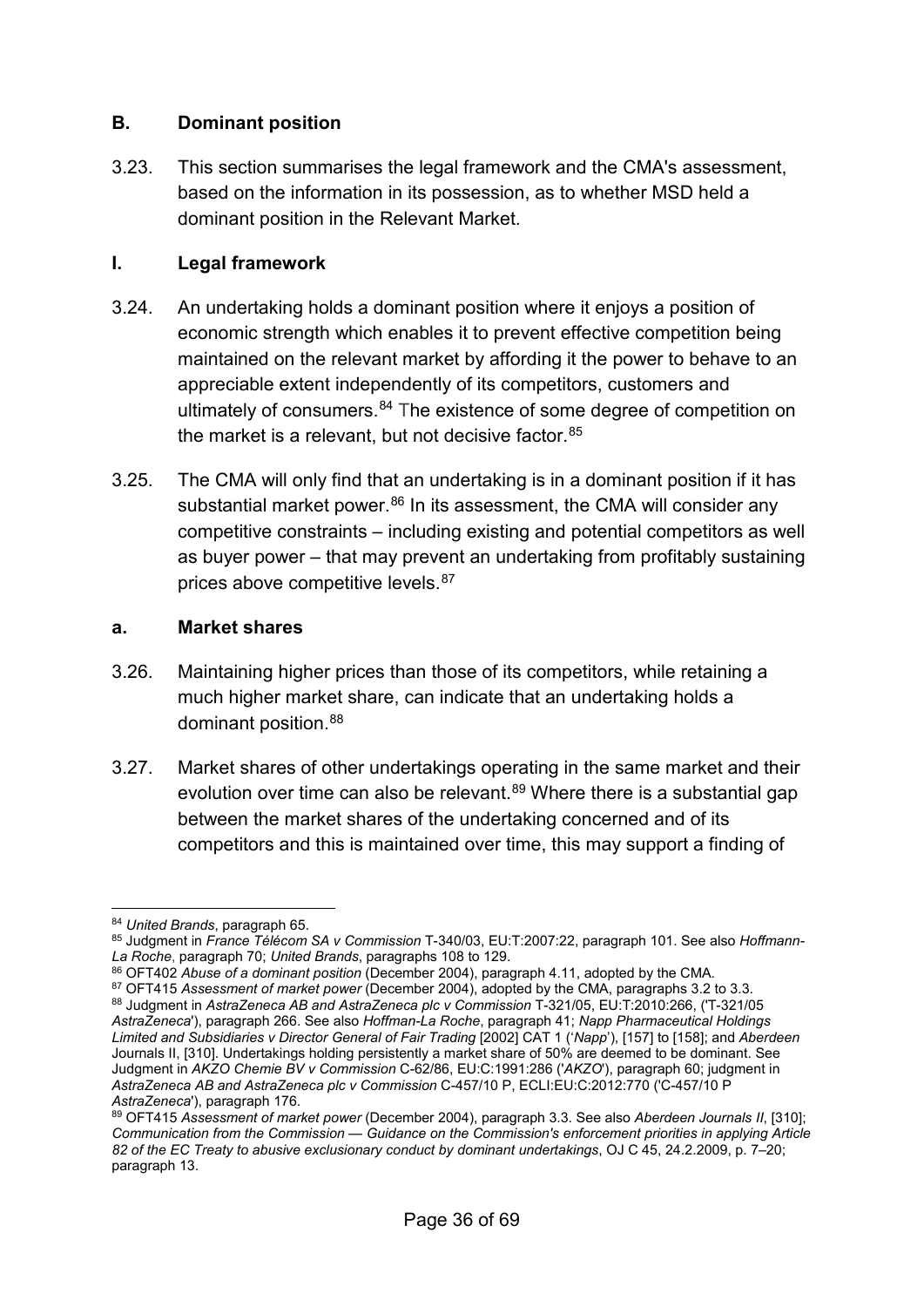dominance.[90](#page-36-0) This position of economic strength makes the concerned undertaking an unavoidable trading partner and, at least for relatively long periods, secures that freedom of action which is the special feature of a dominant position.[91](#page-36-1)

3.28. A decline in market shares does not, in itself, constitute proof of the absence of a dominant position,  $92$  particularly where those market shares are still very large.<sup>[93](#page-36-3)</sup> Nonetheless, it may be appropriate to treat market shares with a degree of caution where an undertaking has previously held a monopoly, and this comes to an end[.94](#page-36-4)

#### **b. Barriers to entry and expansion**

- 3.29. The existence and the extent of barriers to entry and expansion can impact on the competitive constraint from potential competition, either from new entry or expansion by existing competitors. Both the credibility and the timeliness of any potential entry, as well as the new entrant's ability to attain a sufficiently large scale, are likely to be relevant to a finding of dominance.  $95$ Barriers to expansion can be closely related to barriers to entry and can be analysed in a similar way.[96](#page-36-6)
- 3.30. An undertaking's first-mover status can give that undertaking an appreciable competitive advantage.[97](#page-36-7) This is particularly the case in pharmaceutical markets where there can typically be a degree of caution from prescribing doctors,<sup>[98](#page-36-8)</sup> although this may be less pronounced in secondary care than it is in primary care.<sup>[99](#page-36-9)</sup>

#### **c. Countervailing buyer power**

3.31. The strength and structure of the buyers' side of the market may constrain the market power of a seller<sup>[100](#page-36-10)</sup> if the degree of such countervailing buyer

<span id="page-36-0"></span><sup>&</sup>lt;u>.</u> <sup>90</sup> Judgment in *British Airways plc v Commission* T-219/99, EU:T:2003:343, ('T-219/99 *British Airways*'), paragraph 224; T-321/05 *AstraZeneca*, paragraph 289.

<span id="page-36-1"></span><sup>91</sup> *Hoffmann-La Roche*, paragraph 41; judgment in *Telefónica, SA and Telefónica de España, SA v Commission*  T-336/07, EU:T:2012:172, paragraph 149. 92 T-219/99 *British Airways*, paragraph 224; T-321/05 *AstraZeneca*, paragraph 288.

<span id="page-36-3"></span><span id="page-36-2"></span><sup>93</sup> Judgment in *Compagnie maritime belge transports SA and Compagnie maritime belge SA, et al. v Commission* T-24/93, T-25/93, T-26/93 and T-28/93, EU:T:1996:139, paragraph 77; judgment in *France Télécom SA v Commission* T-340/03, EU:T:2007:22, paragraph 104.

<span id="page-36-5"></span><span id="page-36-4"></span><sup>94</sup> National Grid PLC v The Gas and Electricity Markets Authority [2009] CAT 14 ('National Grid'), [51].<br>95 Genzyme Limited v Office of Fair Trading [2004] CAT 4 ('Genzyme'), [231] to [239]; and Albion Water Limited & *Albion Water Group Limited v Water Services Regulation Authority and Others* [2006] CAT 23, Annex A, [43].

<span id="page-36-7"></span><span id="page-36-6"></span><sup>&</sup>lt;sup>97</sup> T-321/05 AstraZeneca, paragraph 278.<br><sup>98</sup> T-321/05 AstraZeneca, paragraph 278.

<span id="page-36-9"></span><span id="page-36-8"></span><sup>&</sup>lt;sup>99</sup> OFT decision CA98/2/2001, *Napp Pharmaceuticals Holdings Limited and subsidiaries* ('*Napp*'), 30 March 2001, paragraphs 114 to 118, as upheld by the CAT in *Napp*, [267] to [288].

<span id="page-36-10"></span><sup>100</sup> OFT415 *Assessment of market power*, paragraph 6.1.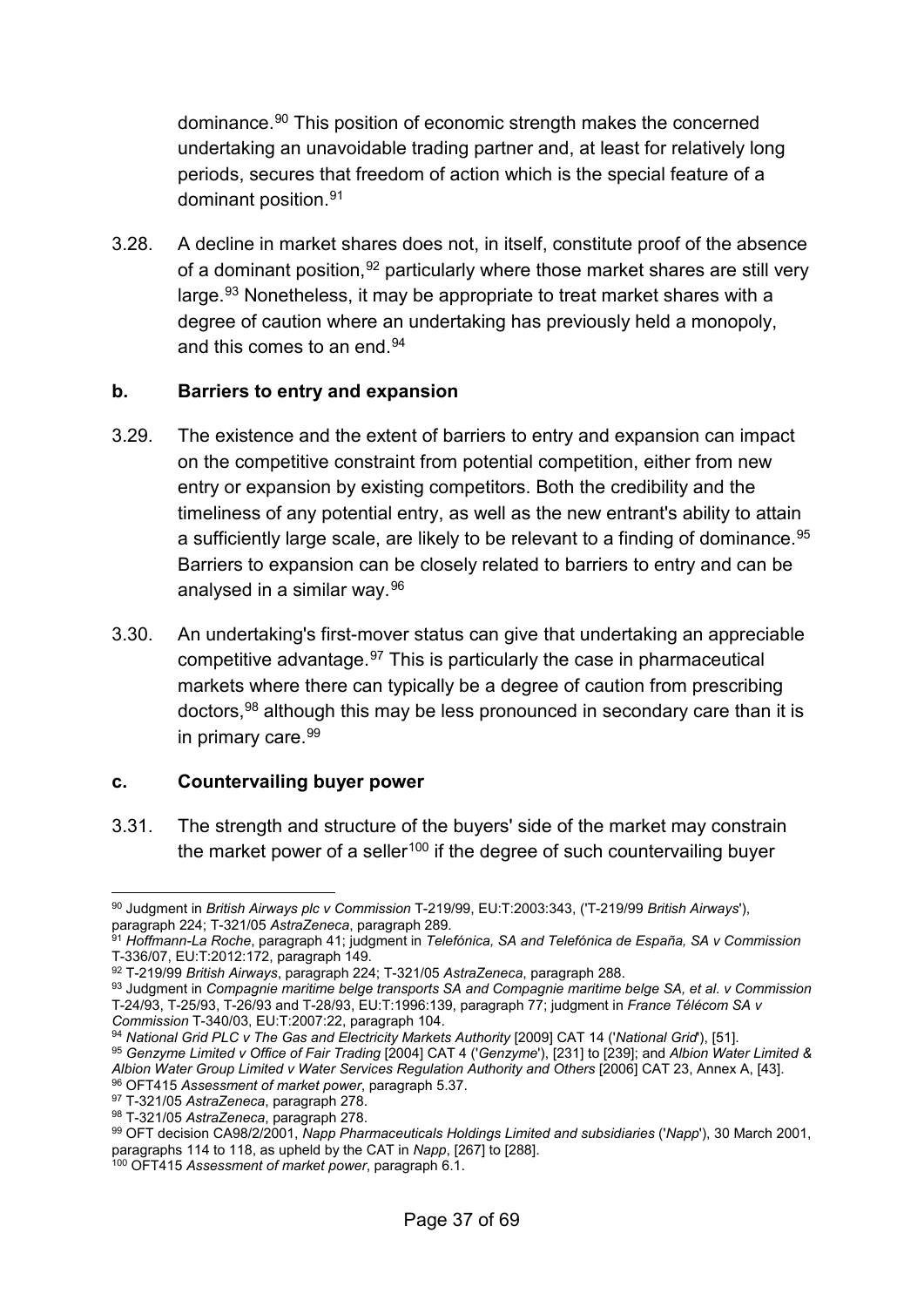power operates as a constraint on the undertaking's ability to exert market power.[101](#page-37-0) Buyer power does not come from size alone: the buyer must have alternative sources of supply.<sup>[102](#page-37-1)</sup> The existence of commercial negotiations between supplier and customer or of concessions to the benefit of a customer does not necessarily mean that the customer held sufficient buyer power to offset the supplier's dominance position. [103](#page-37-2)

#### <span id="page-37-5"></span>**II. Summary of the CMA's analysis of dominant position**

3.32. For the purposes of this Decision and based on the information in its possession, the CMA has proceeded on the basis that MSD held a dominant position in the Relevant Market during the relevant period.

#### <span id="page-37-6"></span>**a. Barriers to entry and expansion**

- 3.33. The key barrier to entry and expansion in this case was clinical caution. As explained in section [2](#page-8-0)[.A](#page-8-1)[.III](#page-9-2) above, the nature of Biosimilars (being only similar to the originator medicine, not equivalent or identical) meant that clinical confidence in Biosimilars needed to be developed through either clinical trial data (to provide evidence on the safety and efficacy of Biosimilars) or through practical use. The limited clinical trial data available at the time<sup>[104](#page-37-3)</sup> suggested that practical experience of using Biosimilars would be needed to overcome clinical caution.
- 3.34. In contrast to Biosimilars, MSD benefitted from Remicade having been used in the NHS for many years, which meant that MSD had a significant first mover advantage. [105](#page-37-4) Around the time of Biosimilar entry in the UK, clinical concerns about the limitations of the available evidence on the safety and efficacy of Biosimilars were high. This was encapsulated in a position statement from the British Society of Rheumatology published in February 2015:

*'the equivalence clinical trials for each biosimilar are conducted within a small trial population and no clinical trial is undertaken for each licensed indication of the reference products, weakening the evidence used to support extrapolation of indications from reference treatments. Furthermore, there appears to be little evidence of the safety and* 

<sup>-</sup><sup>101</sup> *National Grid*, [60], referring to *Hutchinson 3G UK Limited v Office of Communications* [2005] CAT 39.

<span id="page-37-1"></span><span id="page-37-0"></span><sup>102</sup> *Genzyme*, [242]; and *National Grid*, [69]. 103 *National Grid*, [66] to [67]

<span id="page-37-3"></span><span id="page-37-2"></span><sup>&</sup>lt;sup>104</sup> Particularly on the safety and efficacy of using Biosimilars for patients who were currently being treated with Remicade, see sectio[n 2.](#page-8-0)[A](#page-8-1)[.IV](#page-11-0) above.

<span id="page-37-4"></span><sup>&</sup>lt;sup>105</sup> Although Biosimilars were capable of exercising a material competitive constraint on Remicade particularly for new patients they faced a significant barrier to expansion when they first entered the market due to clinical caution.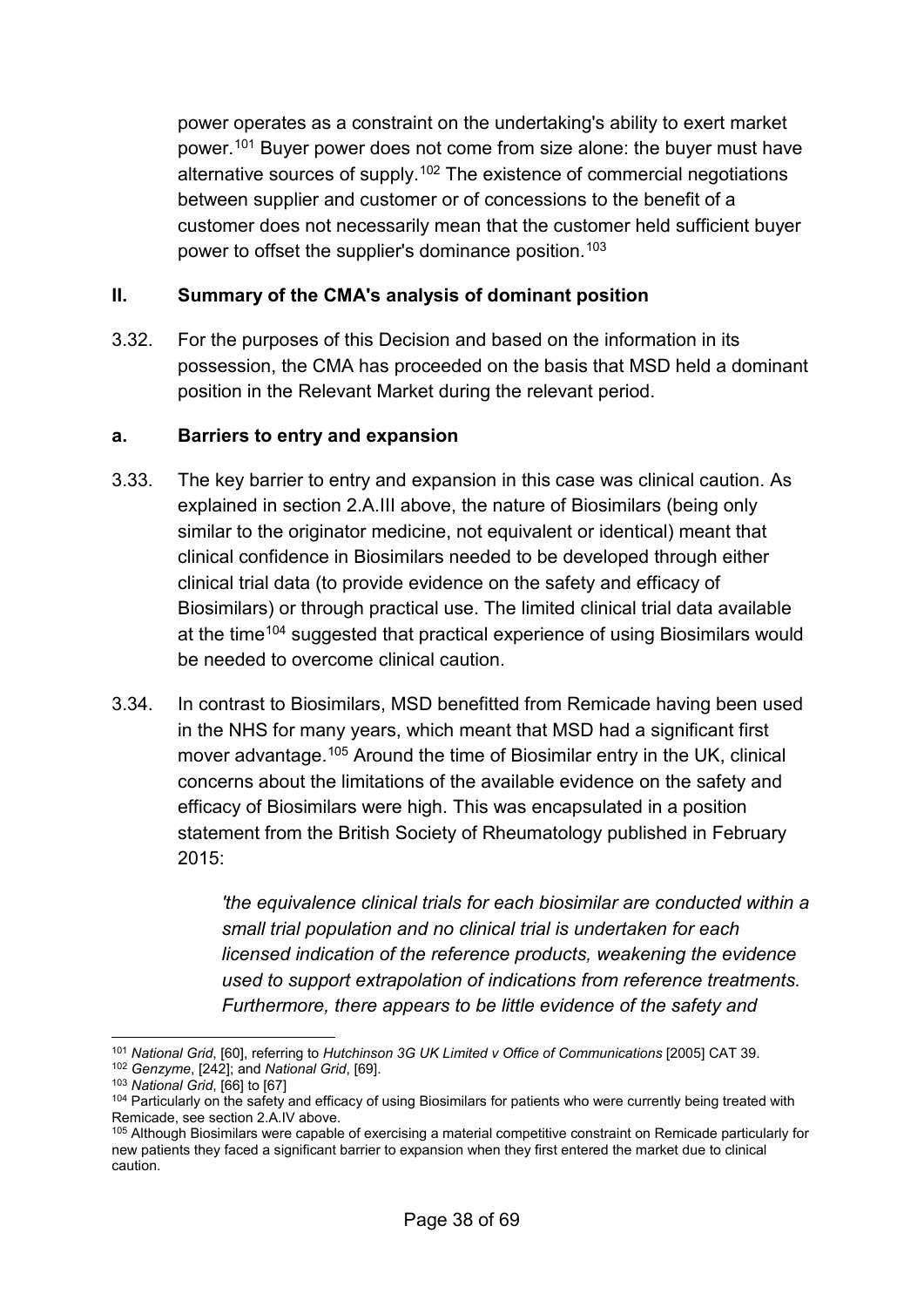*effectiveness of switching to biosimilars in patients who are stable on a reference agent and a lack of knowledge of the long term safety of biosimilar drugs which may have subtly different immunogenic profiles.'*[106](#page-38-0)

3.35. For the purposes of this Decision, the CMA has proceeded on the basis that clinical caution – as a result of the nature of biosimilar medicines (being only similar, not identical, to the originator medicine), the lack of previous experience of using Biosimilars, and the paucity of relevant clinical trial data – was a key barrier to entry and expansion, and that the NHS would therefore have continued to meet a significant proportion of its total infliximab demand through Remicade throughout the relevant period. [107](#page-38-1)

#### **b. Market shares**

- 3.36. The CMA considers that the evolution of market shares, by both volume and value, also suggests that MSD held a dominant position in the Relevant Market. Prior to the introduction of Biosimilars, MSD was the monopoly supplier of infliximab with a 100% share of the Relevant Market. As might be expected, MSD's share of the Relevant Market declined month on month (see figures 2.6 and 2.7 above) after the expiry of the Remicade patent. The CMA nevertheless considers that the high market shares MSD continued to enjoy were indicative of market dominance.
- 3.37. MSD submitted that the deterioration of Remicade's prices and the loss of market shares following Biosimilar entry was incompatible with a finding of dominance and that it lost market power as soon as Biosimilars entered the market. [108](#page-38-2)
- 3.38. The CMA does not accept MSD's submission. Sales data showed that MSD was able to sustain a high share of the Relevant Market for a significant period following the entry of Biosimilars. As can be seen from figures 2.6 and 2.7 above, MSD's share of the Relevant Market remained at 79% by volume and 86% by value in October 2015, $^{109}$  $^{109}$  $^{109}$  and at 67% by volume and 78% by value in February 2016.<sup>[110](#page-38-4)</sup> Such high shares were maintained despite Remicade selling at a substantial premium to Biosimilars, as shown by figure

<span id="page-38-0"></span><sup>-</sup><sup>106</sup> February 2015 British Society for Rheumatology Position statement on biosimilar medicines: [www.rheumatology.org.uk/includes/documents/cm\\_docs/2015/b/bsr\\_biosimilars\\_position\\_statement\\_feb\\_2015.p](http://www.rheumatology.org.uk/includes/documents/cm_docs/2015/b/bsr_biosimilars_position_statement_feb_2015.pdf)

<span id="page-38-1"></span> $\frac{df}{107}$  MSD made submissions about the scale of clinical caution and the existence/size of the non-contestable share. These are relevant to whether MSD's Discount Scheme was likely to produce an exclusionary effect and are considered in section 4.B.IV below.

<sup>&</sup>lt;sup>108</sup> MSD's written representations, paragraphs 287 to 301.

<span id="page-38-3"></span><span id="page-38-2"></span><sup>&</sup>lt;sup>109</sup> As explained in section [2](#page-8-0)[.F](#page-26-0) above, MSD offered a different pricing scheme in October 2015, in response to the invitation to tender for the North of England region and associated sub-regions.

<span id="page-38-4"></span><sup>110</sup> As explained in section [2](#page-8-0)[.F](#page-26-0) above, MSD's Discount Scheme was replaced from March 2016.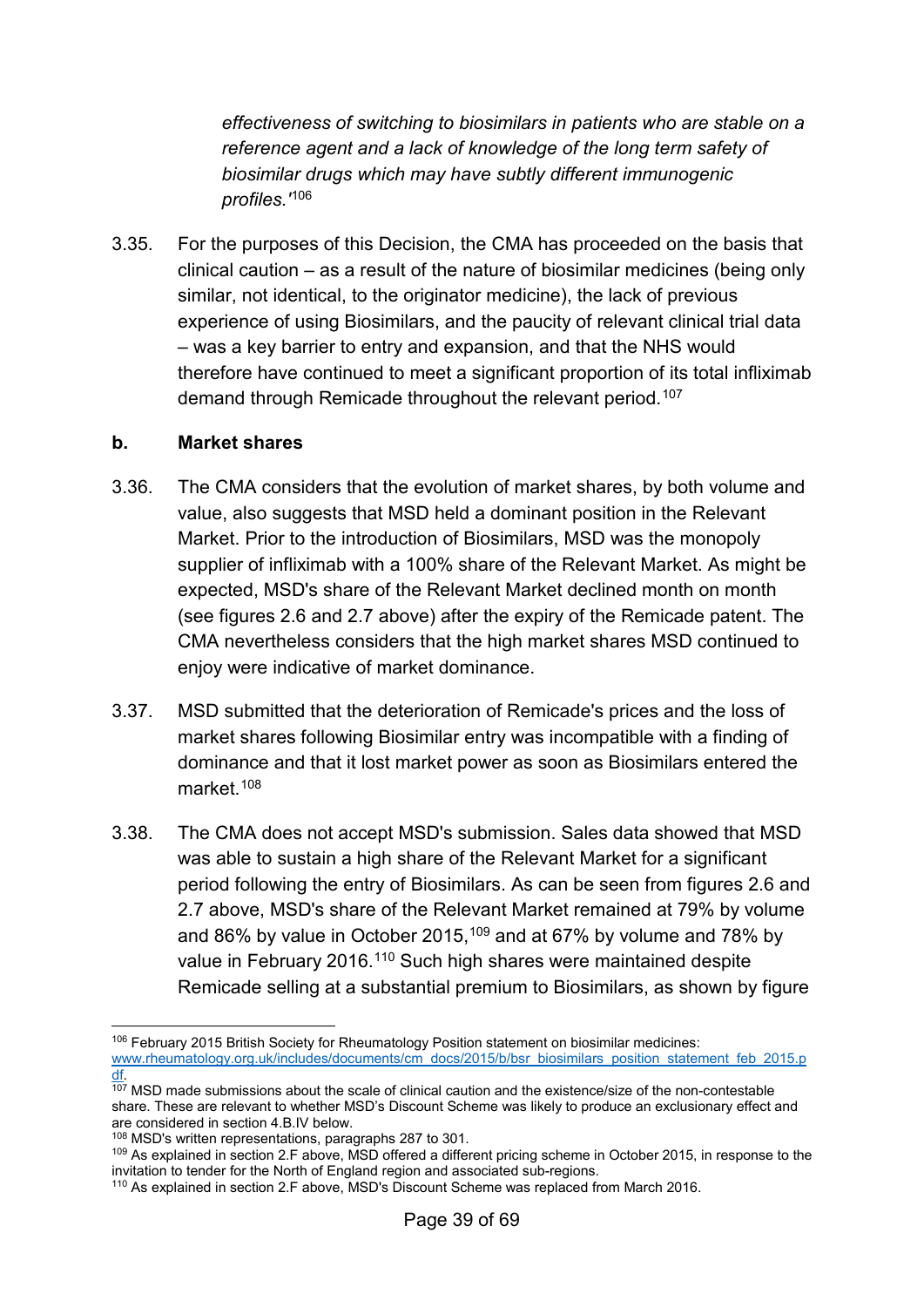2.5 above) and are consistent with clinical caution being a barrier to entry and expansion (as explained in section [3](#page-30-0)[.B](#page-35-0)[.II.](#page-37-5)[a](#page-37-6) above).

#### **c. Countervailing buyer power**

- 3.39. The CMA also considers that MSD's conduct was not likely to be constrained by any countervailing buyer power.
- 3.40. MSD submitted that the CMU, operating on behalf of the NHS in England, had the ability to require MSD to alter Remicade prices, and that it actually did so. [111](#page-39-0)
- 3.41. As explained in section [2](#page-8-0)[.F](#page-26-0) above, the CMU requested price reviews and MSD agreed to reduce Remicade prices. However:
	- a. after the new prices came into effect, the price of Remicade was still substantially in excess of the price of Biosimilars;<sup>[112](#page-39-1)</sup>
	- b. there was a minimum period of at least five months during which the CMU was unable to invoke the price review clauses;<sup>[113](#page-39-2)</sup> and
	- c. the key factor which influenced the CMU's decision to request price reviews was the Remicade prices submitted by MSD itself in its response to the CMU's second invitation to tender for infliximab in the North of England region; i.e. it was only MSD's decision to tender a lower Remicade price for a particular region (and associated subregions) that enabled the CMU to request price reviews for other regions and sub-regions.
- 3.42. In the light of the above, the CMA has proceeded for the purposes of this Decision on the basis that MSD enjoyed a dominant position in the Relevant Market during the relevant period.

<sup>-</sup>

<span id="page-39-1"></span><span id="page-39-0"></span><sup>&</sup>lt;sup>111</sup> Page 13 of Response by MSD UK to Part B of Section 26 Notice of December 1, 2015.<br><sup>112</sup> Hospira and Napp also submitted substantially lower prices for the new North of England tender. CMA analysis of pricing information provided by MSD, Hospira and Napp shows that the average selling price of Remicade was at least [50 – 70]% greater than the average selling price of the next most expensive infliximab product (Inflectra).

<span id="page-39-2"></span><sup>&</sup>lt;sup>113</sup> Paragraph 1.6 of document 00056.11, Appendix 3 of the Framework Agreements, states the clause can be invoked at *'the end of 5/11 months'*. The CMA understands that this means that where a framework agreement is for one year then the clauses cannot be invoked before 5 months have elapsed and if the agreement is longer than this then this minimum period increases to 11 months.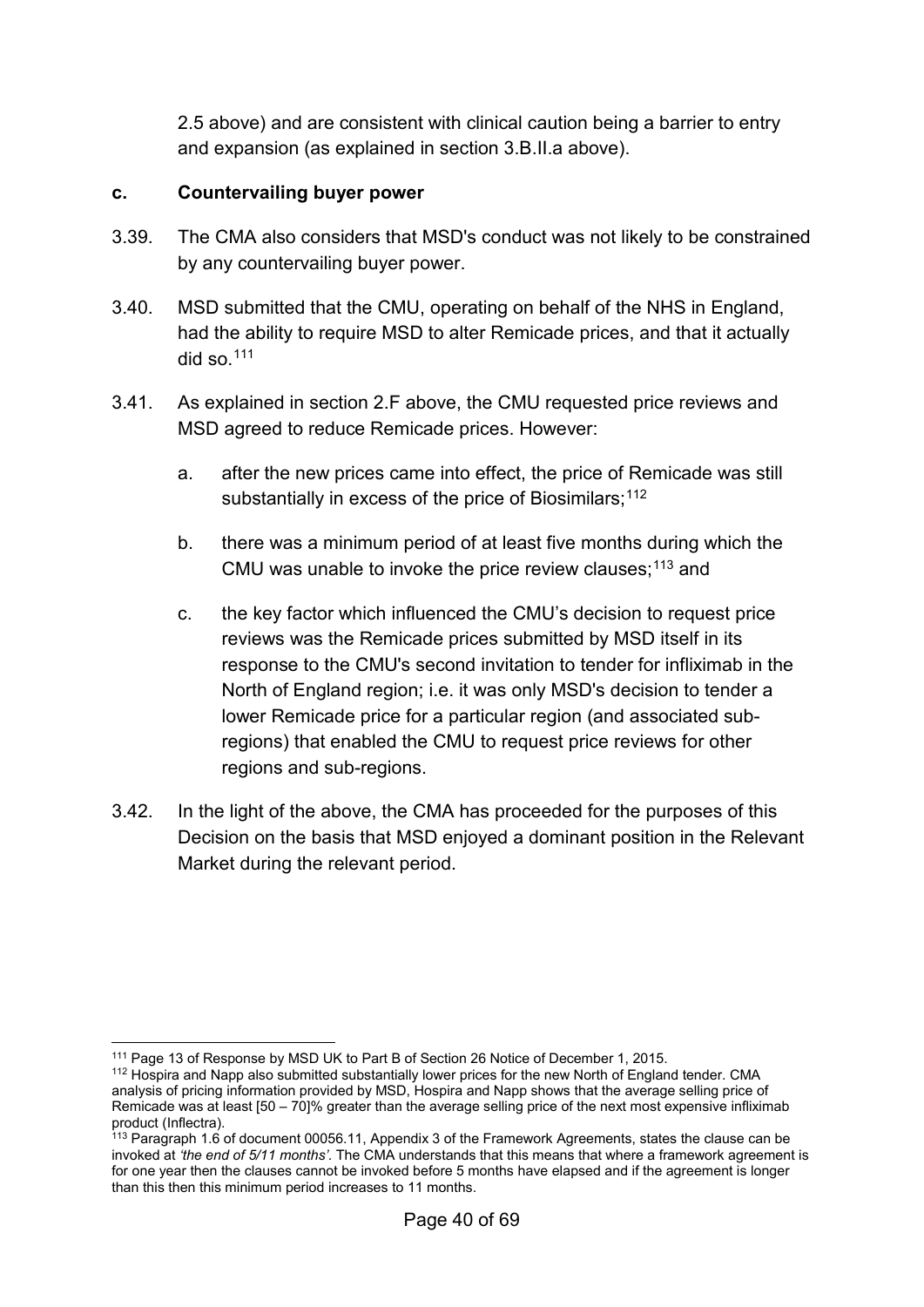#### <span id="page-40-0"></span>**4. ABUSE**

- 4.1. This section summarises the legal framework applied by the CMA<sup>[114](#page-40-2)</sup> and the CMA's assessment, based on the information in its possession, as to whether MSD's conduct constituted an abuse of a dominant position. [115](#page-40-3) Where relevant, the CMA also summarises MSD's submissions and the CMA's response.
- 4.2. In assessing whether MSD's conduct was abusive, the CMA has considered whether MSD's Discount Scheme was likely to produce an exclusionary effect;<sup>[116](#page-40-4)</sup> in particular, whether it was likely to induce the NHS to remain loyal to Remicade and make it harder for suppliers of Biosimilars to compete with MSD. This is an objective assessment based on the relevant circumstances when the conduct took place.
- 4.3. As explained in more detail below, <sup>[117](#page-40-5)</sup> the CMA considers that MSD designed its Discount Scheme to have an exclusionary effect<sup>[118](#page-40-6)</sup> and the criteria and rules<sup>[119](#page-40-7)</sup> and the NHS's understanding<sup>[120](#page-40-8)</sup> of MSD's Discount Scheme demonstrate its potential to produce an exclusionary effect. However, for MSD's Discount Scheme to be likely to have the effect that MSD intended, the market context at the time MSD's Discount Scheme was introduced needed to reflect certain broad assumptions by MSD. [121](#page-40-9) As it is, the factual circumstances at the time meant that MSD's assumptions were incorrect in a number of respects. In particular, the NHS's attitude towards using Biosimilars (and the prevailing level of clinical caution) was more positive than MSD had expected when it designed its Discount Scheme, and the financial incentive created by MSD's Discount Scheme was less strong than MSD had planned.<sup>[122](#page-40-10)</sup> As a result, the CMA has concluded that, given the factual circumstances at the time it was introduced, and on the basis of the information in its possession, MSD's Discount Scheme was not likely to produce an exclusionary effect and that there are, therefore, no grounds for action on the CMA's part.

## <span id="page-40-1"></span>**A. Legal framework**

4.4. Section 18(1) of the Act prohibits any conduct on the part of one or more undertakings which amounts to the abuse of a dominant position if it may

<sup>-</sup><sup>114</sup> See section [4](#page-40-0)[.A](#page-40-1) below.

<span id="page-40-3"></span><span id="page-40-2"></span><sup>115</sup> See section [4](#page-40-0)[.B](#page-45-0) below.

<sup>116</sup> See paragraphs [4.11](#page-42-0) to [4.12](#page-42-1) below.

<span id="page-40-5"></span><span id="page-40-4"></span> $117$  See paragraphs [4.19](#page-45-1) to [4.27](#page-46-0) below.<br> $118$  See section 4.B.I below.

<span id="page-40-10"></span><span id="page-40-9"></span>

<span id="page-40-8"></span><span id="page-40-7"></span><span id="page-40-6"></span><sup>&</sup>lt;sup>119</sup> See section 4.B.II below.<br><sup>120</sup> See section 4.B.III below.<br><sup>121</sup> See section 4.B.IV.a below. <sup>122</sup> See section 4.B.IV.b below.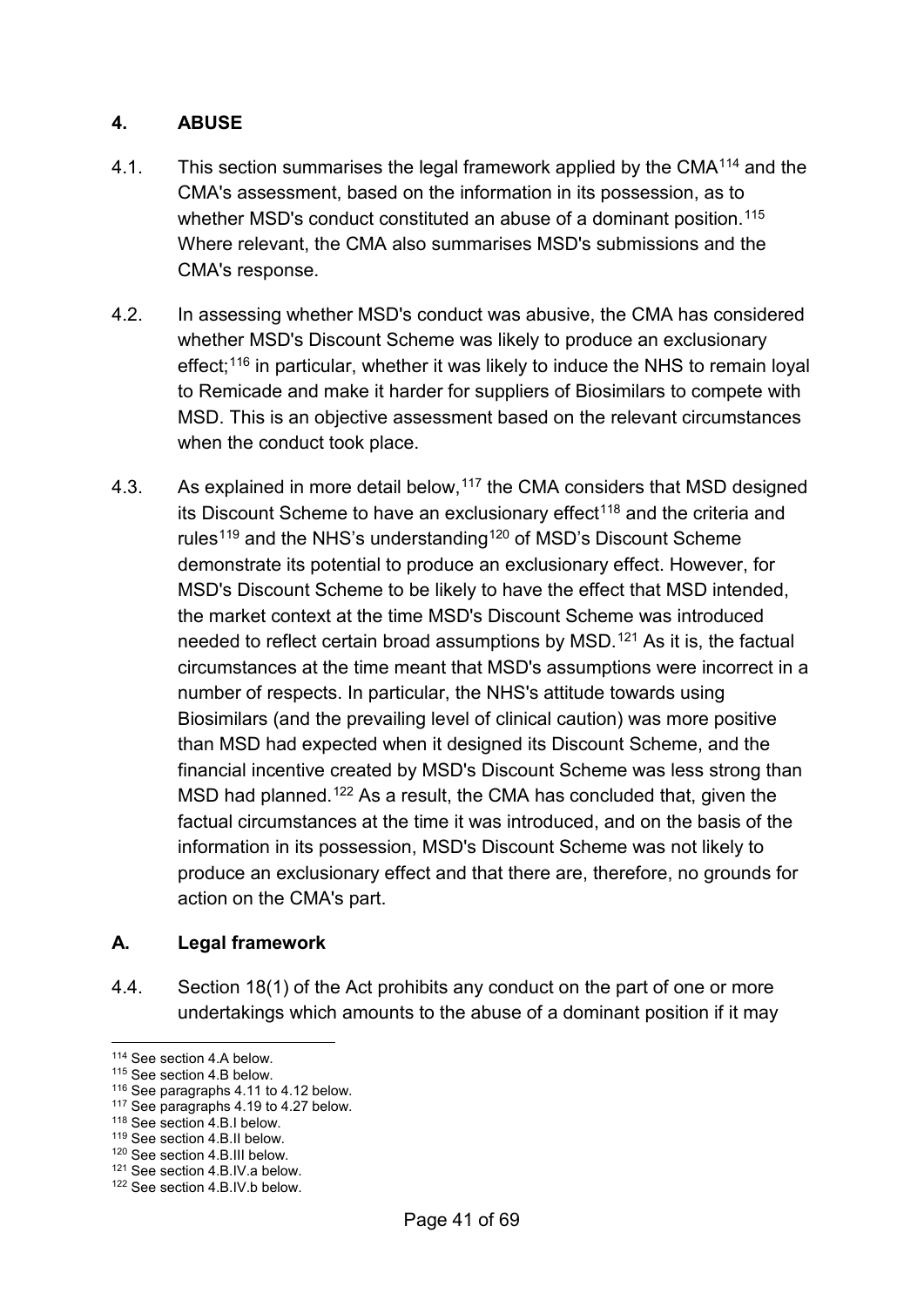affect trade within the UK. Article 102 provides that any abuse by one or more undertakings of a dominant position within the internal market or in a substantial part of it shall be prohibited in so far as it may affect trade between EU Member States.

- <span id="page-41-7"></span>4.5. An abuse of a dominant position is an objective concept. $^{123}$  $^{123}$  $^{123}$  A dominant undertaking has a special responsibility not to allow its conduct to impair genuine undistorted competition on the market.<sup>[124](#page-41-1)</sup> The scope of that responsibility must be considered in the light of the specific circumstances of each case.[125](#page-41-2)
- 4.6. Although anti-competitive intent is neither a prerequisite nor sufficient in itself to establish an abuse, it is one of the factors that may be taken into account when determining whether a dominant position has been abused.<sup>[126](#page-41-3)</sup>
- <span id="page-41-8"></span>4.7. The anti-competitive nature of the dominant undertaking's acts must be evaluated at the time when those acts were committed.<sup>[127](#page-41-4)</sup>

#### **I. Abusive discounts**

- 4.8. Not all discounts<sup>[128](#page-41-5)</sup> granted by undertakings in a dominant position are contrary to Article 102 or the Chapter II prohibition. Discounts linked solely to the volume of the purchases from the manufacturer concerned are not, in principle, liable to infringe Article 102.[129](#page-41-6)
- 4.9. In contrast, an undertaking which is in a dominant position on a market and ties purchasers – even if it does so at their request – by an obligation or promise on their part to obtain all or most of their requirements exclusively from that undertaking abuses its dominant position within the meaning of Article 102, whether that obligation is stipulated without further qualification or whether it is undertaken in consideration of the grant of a discount or payment. The same applies if the undertaking in question, without tying the

<span id="page-41-0"></span><sup>&</sup>lt;u>.</u> <sup>123</sup> *Hoffman-La Roche*, paragraph 91; judgment in *Tomra Systems and Others v Commission* C-549/10 P, EU:C:2012:221 ('C-549/10P *Tomra*'), paragraph 17. 124 Judgment in *NV Nederlandsche Banden Industrie Michelin v Commission* C-322/81, EU:C:1983:313 ('*Michelin* 

<span id="page-41-1"></span>*I*'), paragraph 57.<br><sup>125</sup> Judgment in *Tetra Pak v Commission* C-333/94 P, EU:C:1996:436, paragraph 24; *Napp*, [219].

<span id="page-41-3"></span><span id="page-41-2"></span><sup>&</sup>lt;sup>126</sup> T-321/05 AstraZeneca, paragraph 359, upheld in C-457/10 P AstraZeneca. See also C-549/10P Tomra, paragraphs 20, 23 and *United Brands*, paragraph 189.

<sup>127</sup> Case C-457/10P *AstraZeneca*, paragraph 110.

<span id="page-41-5"></span><span id="page-41-4"></span><sup>128</sup> For the purposes of this Decision, the CMA uses the terms 'discount' and 'rebate' interchangeably.

<span id="page-41-6"></span><sup>129</sup> Judgment in *Post Danmark v Konkurrenceradet* C-23/14, EU:C:2015:651 ('*Post Danmark II*'), paragraph 27 citing *Michelin I*, paragraph 71. See also Judgment in *Tomra Systems and Others v Commission* T-155/06, EU:T:2010:370 ('T-155/06 *Tomra')*, paragraphs 212-213. A rebate which is not granted in respect of each individual order, thus corresponding to the cost savings made by the supplier, but on the basis of the aggregate orders placed over a given period, cannot be regarded as a simple quantity rebate linked solely to the volume of purchases. See *Post Danmark II*, paragraph 28.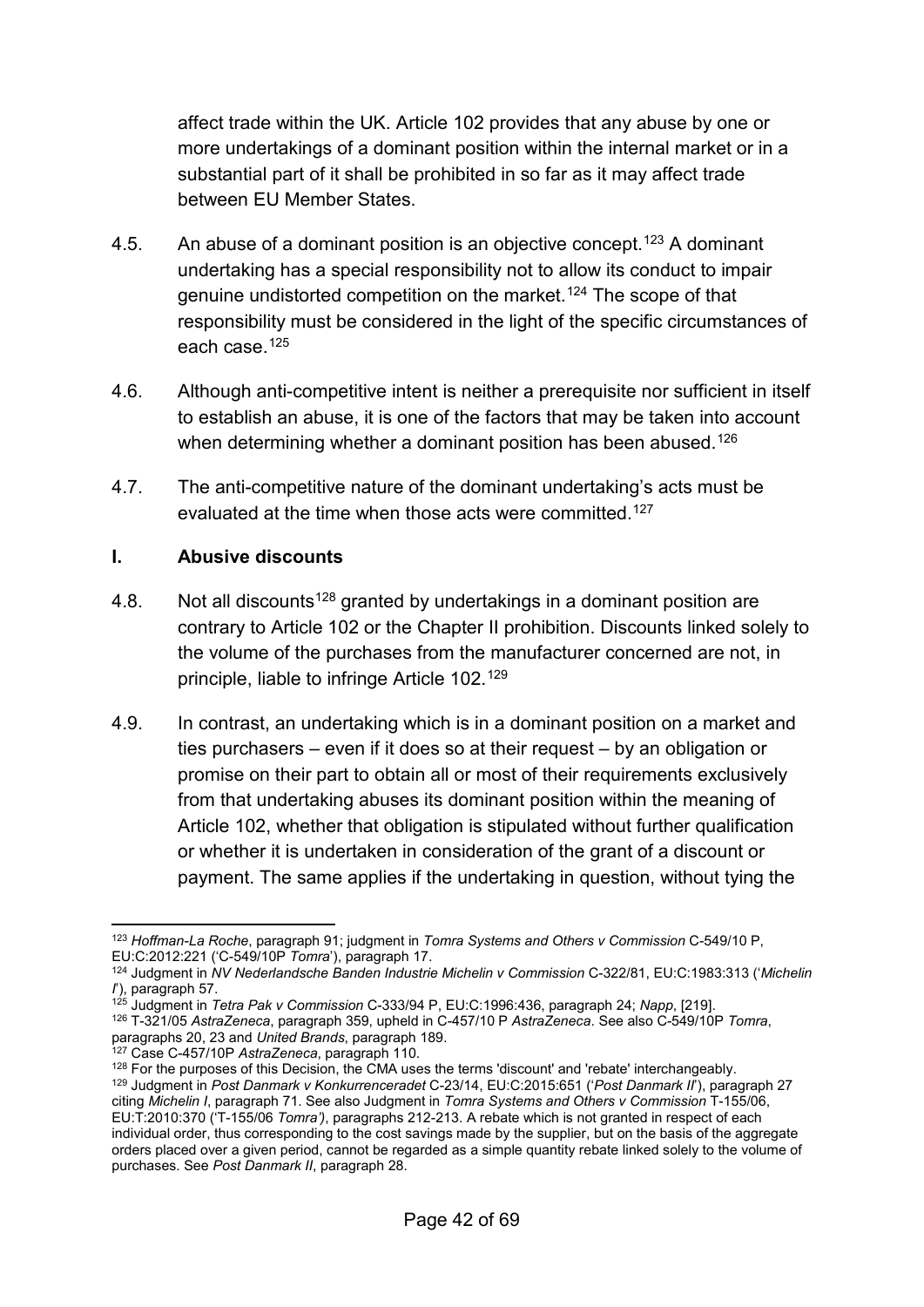purchasers by a formal obligation, applies, either under the terms of agreements concluded with those purchasers or unilaterally, a system of loyalty discounts, that is to say, discounts conditional on the customer obtaining all or most of its requirements – whether the quantity of its purchases be large or small – from the undertaking in a dominant position.<sup>[130](#page-42-2)</sup>

- <span id="page-42-7"></span>4.10. Even if the grant of the discount is not conditional on customers obtaining all or most of their requirements from the dominant undertaking, a discount which, by offering customers financial advantages, tends to prevent them from obtaining all or most of their requirements from competing manufacturers, may be abusive. In order to determine whether such a discount is abusive, it is necessary to consider all the relevant circumstances, particularly the criteria and rules governing the grant of the discount, and investigate whether, in providing an advantage not based on any economic service justifying it, the discount tends to remove or restrict the buyer's freedom to choose their sources of supply; to bar competitors from access to the market; to apply dissimilar conditions to equivalent transactions with other trading parties; or to strengthen the dominant position by distorting competition.<sup>[131](#page-42-3)</sup>
- <span id="page-42-0"></span>4.11. In that regard, it has to be determined whether the discounts can produce an exclusionary effect, that is to say whether they are capable, first, of making market entry very difficult or impossible for competitors of the undertaking in a dominant position and, secondly, of making it more difficult or impossible for customers of that undertaking to choose between various sources of supply or commercial partners.<sup>[132](#page-42-4)</sup>
- <span id="page-42-1"></span>4.12. In order to constitute an abuse of a dominant position within the meaning of the Chapter II prohibition or Article 102, it is not necessary that the discount has had an actual, concrete anti-competitive effect. <sup>[133](#page-42-5)</sup> However, the anti-competitive effect must not be purely hypothetical; rather, it must be likely.<sup>[134](#page-42-6)</sup>

<span id="page-42-2"></span><sup>-</sup><sup>130</sup> Judgment *Intel Corp. v European Commission* C-413/14 P, EU:C:2017:632 ('C-413/14 P *Intel*'), paragraph 137, citing *Hoffmann-La Roche*, paragraph 89. See also judgment in *Irish Sugar plc v Commission* T-228/97,

<span id="page-42-3"></span><sup>&</sup>lt;sup>131</sup> Post Danmark II, paragraphs 28-29, citing judgments in *British Airways v Commission* C-95/04 P, EU:C:2007:166 ('C‑95/04 P *British Airways*'), paragraphs 67-68, and C‑549/10 P *Tomra Systems and Others v* 

*Commission*, paragraph 71.

<span id="page-42-6"></span><span id="page-42-5"></span><span id="page-42-4"></span><sup>&</sup>lt;sup>133</sup> Post Danmark II, paragraph 66. See also C-457/10 P AstraZeneca, paragraph 112.<br><sup>134</sup> Post Danmark II, paragraphs 65, 67, 69 and 74. In previous cases, the expressions 'tends to' and 'capable of' have also been used variously in place of the word *'likely'*. For the purposes of assessing the anti-competitive foreclosure effect of MSD's Discount Scheme in this case, the CMA has treated these terms as synonymous with *'likely'*.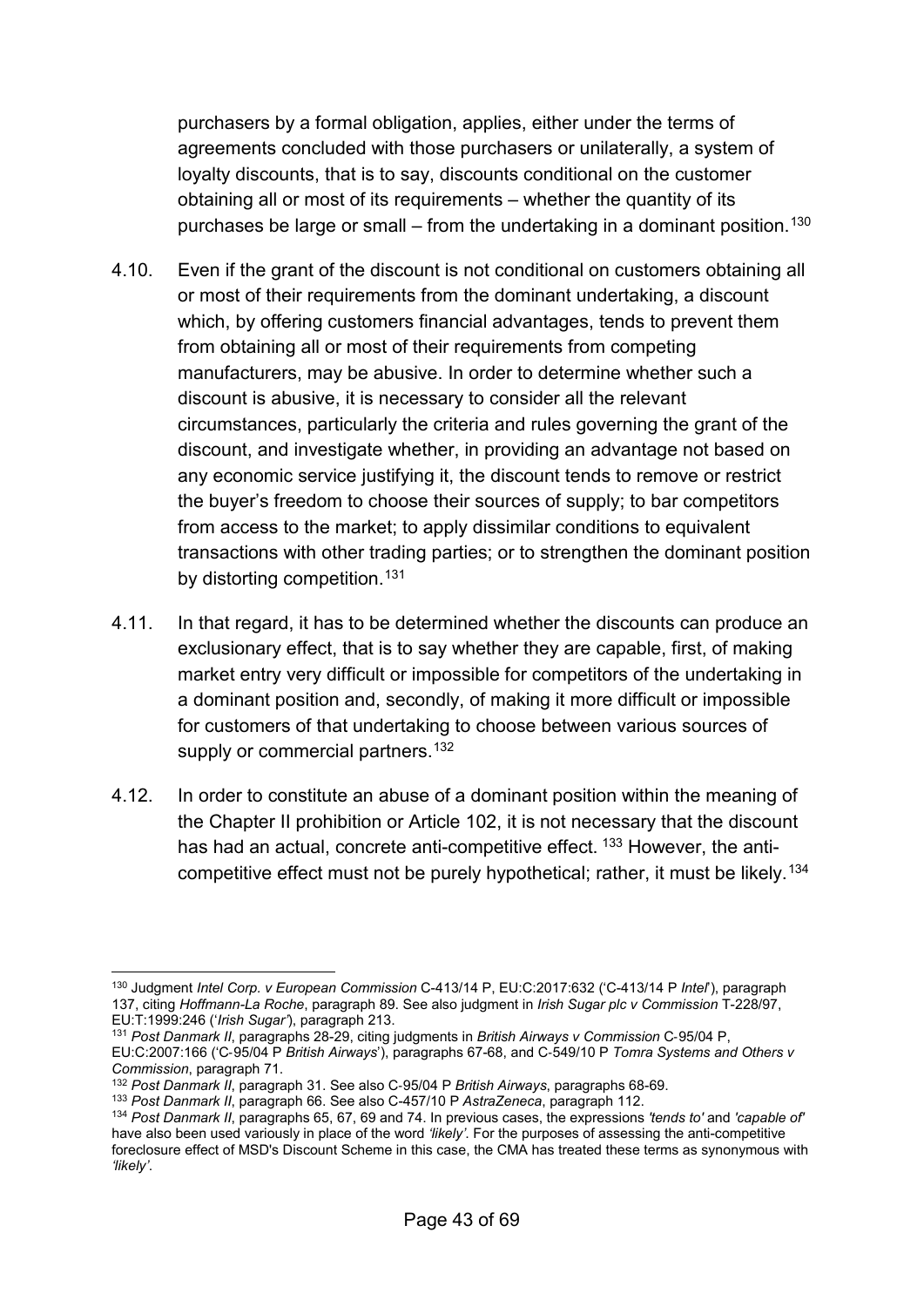- <span id="page-43-6"></span>4.13. The EU Courts have identified some positive indicators of likely anticompetitive effects:
	- a. where the discount applies to all purchases in the reference period not just those exceeding the volume threshold (i.e. it is not a purely 'incremental' discount);[135](#page-43-0)
	- b. where the granting of a discount is linked to the attainment of individually defined sales objectives, in particular where the volume thresholds for granting a discount are established on the basis of a customer's estimated requirements and/or past purchasing volumes;<sup>[136](#page-43-1),</sup> [137](#page-43-2)
	- c. where the volume thresholds correspond either to the customer's total requirements or a large proportion of those requirements;<sup>138</sup>
	- d. where the discount applies without distinction to every unit purchased by a customer from the dominant undertaking, including both (i) the portion of demand for which the customer may switch away from the dominant undertaking (the contestable share); as well as (ii) the portion of demand that would be purchased by the customer from the dominant undertaking in any event (the non-contestable share);<sup>[139](#page-43-4)</sup> and
	- e. where a discount covers the majority of customers on the market, that may constitute a useful indication as to the extent of that practice and its impact on the market, which may bear out the likelihood of an anti-competitive exclusionary effect.<sup>[140](#page-43-5)</sup>

<span id="page-43-0"></span><sup>-</sup><sup>135</sup> *Post Danmark II*, paragraphs 25 and 32. See also *Michelin I*, paragraph 81; C-95/04P *British Airways*,

<span id="page-43-1"></span><sup>&</sup>lt;sup>136</sup> See, in particular, C-95/04 P *British Airways*, paragraph 71 and C-549/10 P *Tomra*, paragraph 75. Individualised rebates have been held to be more likely to be loyalty-inducing because of the closer connection with a particular customer's requirements. However, in certain circumstances, discounts offered to all customers on the same terms ('standardised' discounts) may also be found to be abusive in certain circumstances, see *Post* 

<span id="page-43-2"></span>*Danmark II*. 137 Judgment in *Tomra Systems and Others v Commission* T-155/06, EU:T:2010:370 ('T-155/06 *Tomra')*, paragraph 261.

<span id="page-43-3"></span><sup>138</sup> Judgment in *Tomra Systems and Others v Commission* T-155/06, EU:T:2010:370 ('T-155/06 *Tomra')*, paragraphs 260-262. In that case, the discounts were conditional on the customer purchasing at least 75% to 80% of its total requirements (see paragraph 85). In *Hoffmann-La Roche,* 75% or more of a customer's requirements was also deemed to represent most of a customer's requirements (*Hoffmann-La Roche*, paragraph 83).

<span id="page-43-4"></span><sup>139</sup> *Post Danmark II*, paragraph 35.

<span id="page-43-5"></span><sup>140</sup> *Post Danmark II*, paragraph 46. See also C-413/14 P *Intel*, paragraph 139.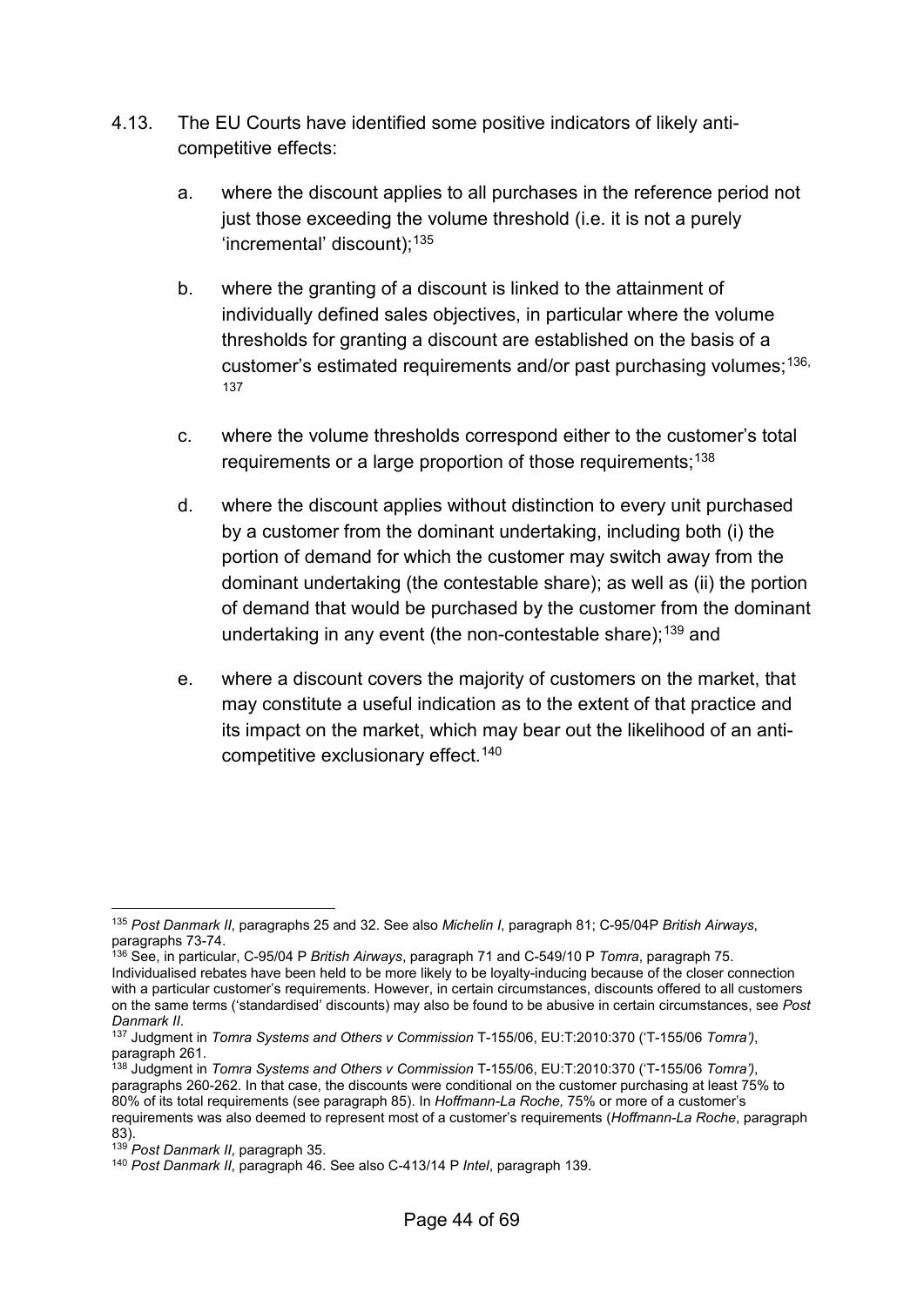- <span id="page-44-6"></span>4.14. In assessing the legality of a discount, what matters are the expectations of the customer at the time when it placed the orders in conformity with the terms and conditions of the offer.<sup>[141](#page-44-0)</sup>
- 4.15. A discount may be found to be abusive where the financial incentive is likely to influence purchasing behaviour, even though the discount is not directed at the ultimate purchaser of the product or service in question.<sup>[142](#page-44-1)</sup> Moreover, a discount may be abusive where it is negotiated on behalf of a number of different individual purchasers and the discount is calculated based on those purchasers' aggregate purchases.<sup>143</sup>
- <span id="page-44-7"></span>4.16. It is not a prerequisite for finding a discount to be abusive for the prices offered to be below cost.<sup>[144](#page-44-3)</sup> Nor is there a legal obligation requiring a finding to the effect that a discount offered by a dominant undertaking is abusive to be based on the as-efficient competitor test.<sup>[145](#page-44-4)</sup> Nonetheless, where a dominant undertaking concerned submits, during the administrative procedure, on the basis of supporting evidence, that its conduct was not capable of restricting competition and, in particular, of producing the alleged foreclosure effect, it is also necessary to analyse – in addition to the extent of the undertaking's dominant position on the relevant market, the share of the market covered by the challenged practice and the conditions and arrangements for granting the discounts as well as their duration and their amount – the possible existence of a strategy aiming to exclude a competitor that is at least as efficient as the dominant undertaking from the market. <sup>[146](#page-44-5)</sup>

#### **II. Objective justification**

4.17. A dominant undertaking may justify behaviour that would otherwise be abusive by showing either that it is objectively necessary or that the exclusionary effect produced by that behaviour is counterbalanced, or

<span id="page-44-0"></span><sup>&</sup>lt;u>.</u> 141 T-155/06 *Tomra*, paragraph 300. See also judgment in *Intel Corp v Commission* T-286/09, EU:T:2014:547 ('T-

<span id="page-44-1"></span><sup>&</sup>lt;sup>142</sup> For example, in *Michelin I* the discounts applied to tyre dealers and in *British Airways* applied to travel agents. Neither the tyre dealers, nor the travel agents exercised absolute control over how many purchases were made – the ultimate consumer did. However, the tyre dealers and travel agents were in a position to influence purchasing decisions. In T-219/99 *British Airways*, the General Court rejected an argument by BA that its performance reward schemes did not have a fidelity-building effects as travel agents have only a slight influence on travellers' choice of airlines. The General Court noted that "*BA has itself argued that those agents provide a useful service filtering information communicated to passengers who are faced with the proliferation of different air transport* 

<span id="page-44-2"></span><sup>&</sup>lt;sup>143</sup> T-155/06 *Tomra, paragraphs 61 to 66, the General Court held that "<i>it is inherent in the negotiation of that type of agreement* [where a discount scheme is negotiated by a central purchasing organisation on behalf of individual purchasers] *that the agreement will encourage members of the organisation to make purchases with a view to achieving the target set*" and that "*the central purchasing organisation had the power to influence the behaviour* 

<span id="page-44-4"></span><span id="page-44-3"></span><sup>&</sup>lt;sup>144</sup> C-549/10 P *Tomra, paragraph 73.* See also *Post Danmark II*, paragraph 56.<br><sup>145</sup> Post Danmark II, paragraphs 56, 57 and 62. See also C-549/10 P *Tomra, paragraphs 73 and 80.*<br><sup>146</sup> C-413/14 P *Intel*, paragraphs 13

<span id="page-44-5"></span>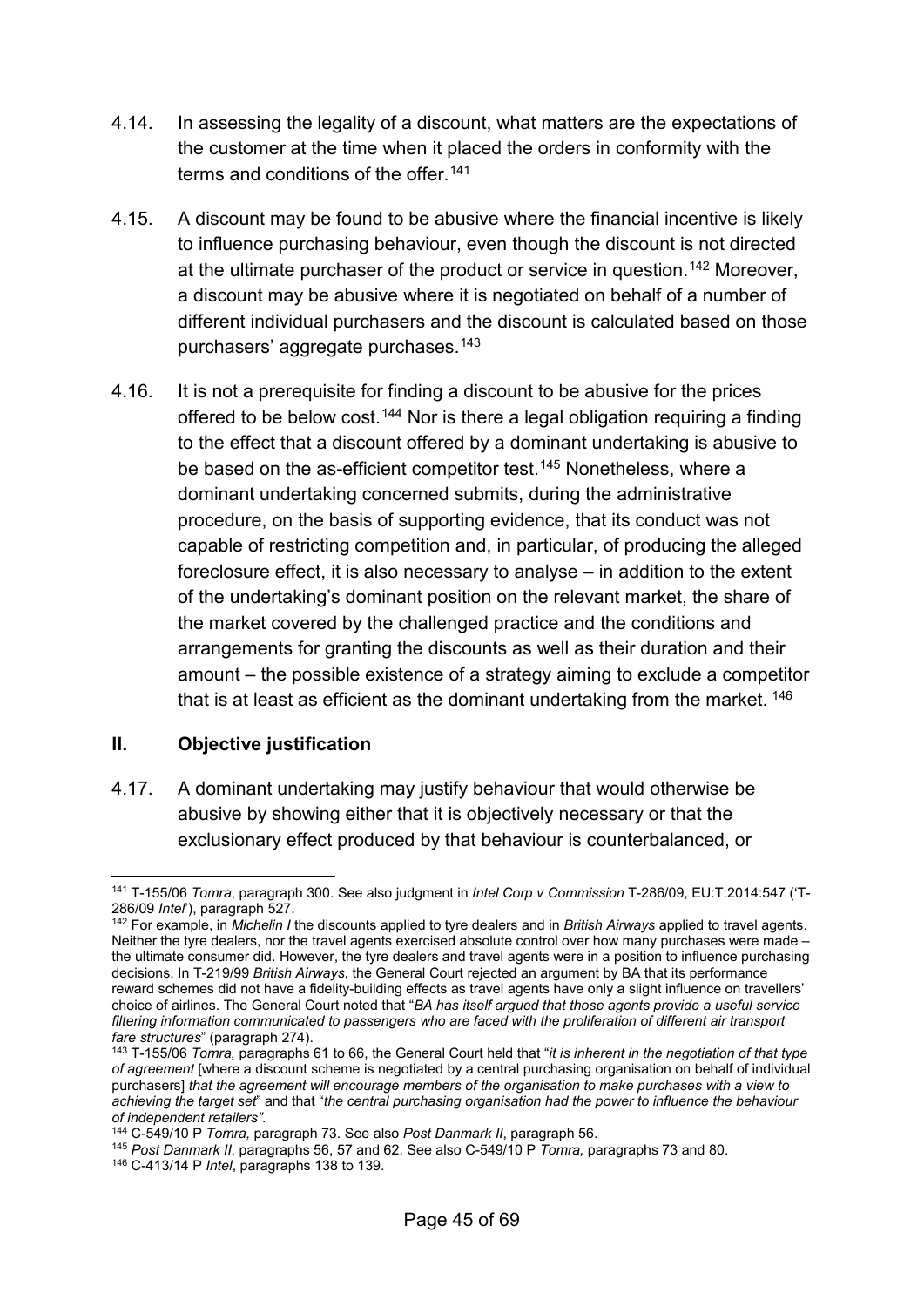outweighed, by advantages in terms of efficiency gains that also benefit consumers.[147](#page-45-2)

4.18. It is for a dominant undertaking to raise any plea of objective justification or efficiency defence and to support it with arguments and all the evidence necessary. It then falls to the CMA to make an assessment.<sup>[148](#page-45-3)</sup>

#### <span id="page-45-0"></span>**B. The CMA's analysis of MSD's Discount Scheme**

- <span id="page-45-1"></span>4.19. The advent of Biosimilars was an important and generally unprecedented event. As a high-cost drug, the NHS's total expenditure on infliximab was large and expected to increase as demand had been growing and was expected to continue to grow. In the year preceding the introduction of MSD's Discount Scheme, overall demand for infliximab had increased by around 8%. The overall value of infliximab expenditure within the NHS at the time was around £140 million per year.
- 4.20. Containing and reducing such costs was of particular importance given the context in which the NHS found itself – being both budget-constrained (having to make difficult decisions about which treatments to fund and which patients to treat with particular treatments) and under increasing pressure to reduce costs.
- 4.21. Biosimilars promised significant cost savings for the NHS. It was generally expected that Biosimilars would be priced much lower per vial than Remicade – around 30% cheaper. However, biosimilar medicines were a new phenomenon, broadly untried and untested, particularly for complex medicines such as infliximab, and with no meaningful comparison from past experiences with generic medicines.
- 4.22. Unlike for generic medicines, the nature of biosimilar medicines<sup>[149](#page-45-4)</sup> meant that clinical caution towards using biosimilar medicines was expected to be high. That was particularly the case for biosimilar infliximab given the paucity of data on safe use, especially when switching patients already being treated with Remicade to a Biosimilar.<sup>[150](#page-45-5)</sup> As a consequence, it was expected that competition from Biosimilars would be limited at first to only a small part of the total market (the '**contestable share**').

<span id="page-45-2"></span><sup>&</sup>lt;u>.</u> 147 C-95/04 P *British Airways,* paragraphs 85 and 86; See also judgements in *Post Danmark A/S v Koncurrenceradet* C-209/10, EU:C:2012:172 ('*Post Danmark I*'), paragraphs 40 and 41; *Post Danmark II*, paragraphs 47 and 48.

<span id="page-45-3"></span><sup>148</sup> Judgment in *Microsoft Corp. v Commission* T-201/04, EU:T:2007:289, paragraph 688; *Post Danmark I*, paragraph 42; *Post Danmark II*, paragraphs 47-49.<br><sup>149</sup> Being only similar, not equivalent or identical, as was the case for simple molecule generic medicines – see

<span id="page-45-4"></span>section [2](#page-8-0)[.A.](#page-8-1)[III](#page-9-2) above.

<span id="page-45-5"></span><sup>150</sup> See section [2](#page-8-0)[.A.](#page-8-1)[IV](#page-11-0) above.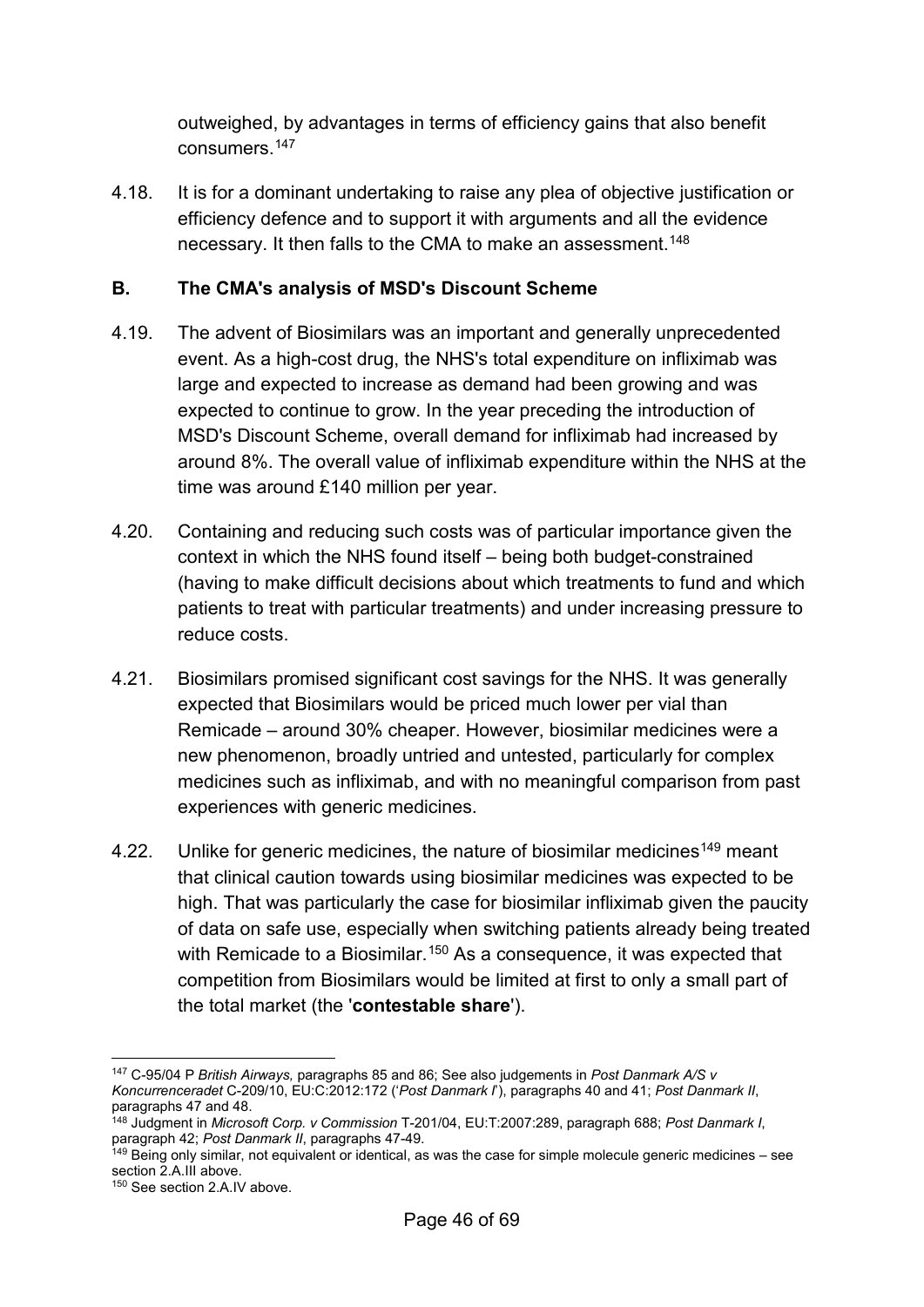- 4.23. Confidence needed to be increased through practical and successful use of Biosimilars, both for new patients and those patients already using Remicade. The more Biosimilars were used successfully to treat patients, the more clinical confidence was expected to increase, and the less clinical caution was expected to endure.
- 4.24. Over time, it was expected that practical experience of using Biosimilars would enable more effective competition from Biosimilars. The longer it took the NHS to trial Biosimilars, the longer clinical caution was expected to remain. Further, the longer clinical caution remained, the longer it was expected to take for effective competition to emerge, and for the NHS fully to realise the cost savings that Biosimilars promised.
- 4.25. Given the importance of being able successfully to trial Biosimilars with patients, discouraging the use of Biosimilars (such as through a financial disincentive) had the potential to prolong clinical caution towards Biosimilars, thereby maintaining barriers to entry and expansion and delaying the NHS from realising fully the cost savings promised from competition.
- 4.26. It was in that context that MSD designed and introduced its Discount Scheme, and against that backdrop that the CMA considered MSD's Discount Scheme.
- <span id="page-46-0"></span>4.27. The following sections set out the CMA's analysis of MSD's Discount Scheme and whether it was likely to produce an exclusionary effect. The CMA's assessment considers:
	- a. the aims and design of MSD's Discount Scheme; [151](#page-46-1)
	- b. the rules and criteria of MSD's Discount Scheme as introduced;<sup>[152](#page-46-2)</sup>
	- c. the NHS's understanding of MSD's Discount Scheme; [153](#page-46-3)
	- d. the relevant circumstances in which MSD's Discount Scheme was introduced; [154](#page-46-4)
	- e. MSD's representations;<sup>[155](#page-46-5)</sup> and

<sup>-</sup>

<span id="page-46-5"></span><span id="page-46-4"></span><span id="page-46-3"></span>

<span id="page-46-2"></span><span id="page-46-1"></span><sup>&</sup>lt;sup>151</sup> See section [4](#page-40-0)[.B.](#page-45-0)I below.<br><sup>152</sup> See section 4.B.III below.<br><sup>153</sup> See Section 4.B.I[V](#page-60-0) below.<br><sup>154</sup> See section 4.B.V below.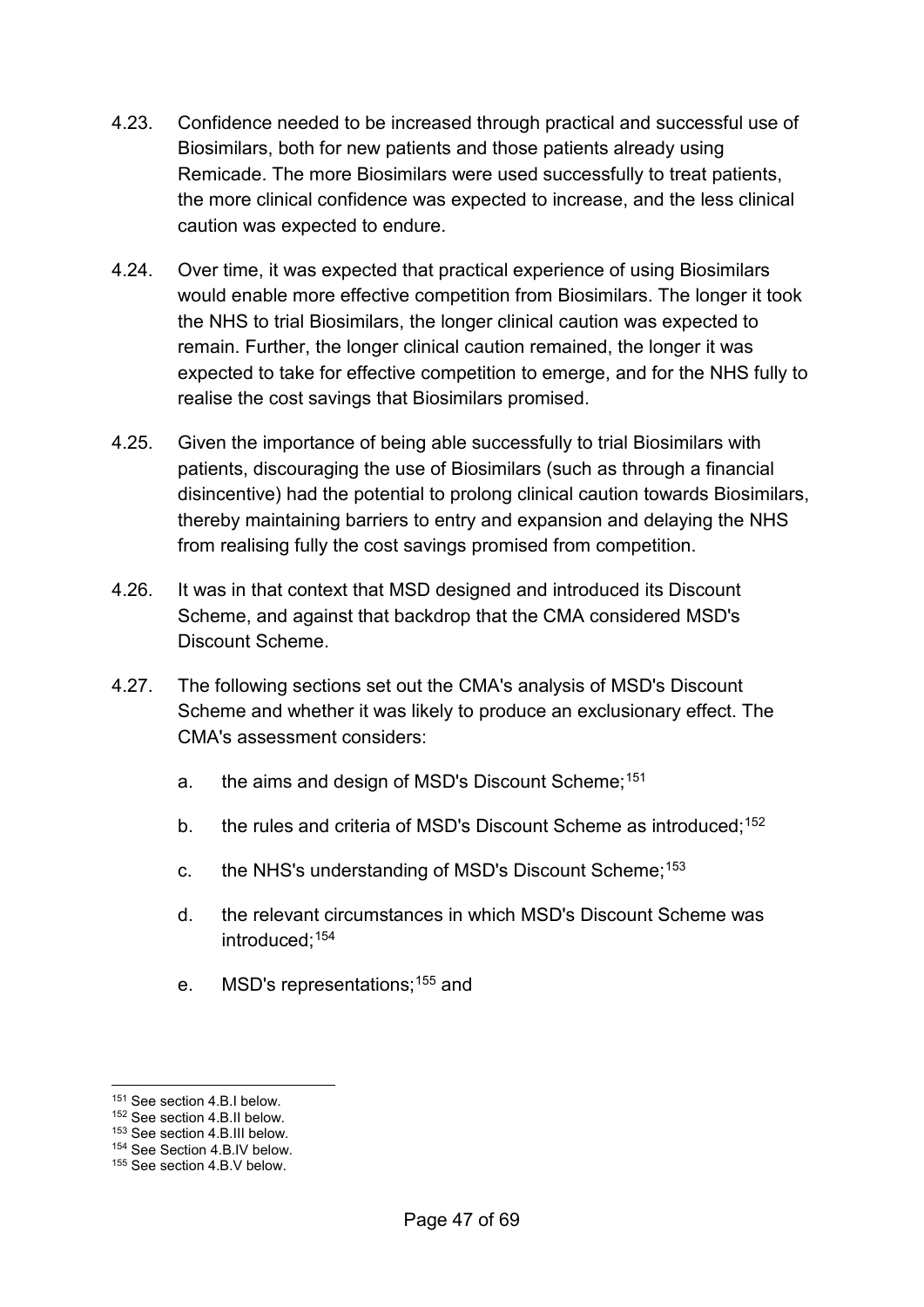f. whether there was any objective justification for MSD's Discount Scheme.[156](#page-47-1)

## <span id="page-47-0"></span>**I. The aims and design of MSD's Discount Scheme**

- 4.28. This section considers the evidence on the design of MSD's Discount Scheme and explains why the CMA considers that this evidence demonstrates that MSD had an anti-competitive strategy.
- 4.29. The CMA's assessment in this section is based on MSD's internal analysis at the time of designing its Discount Scheme. This analysis assumed that there would be a single price that would apply to all units purchased during the contract period and that the price would depend on the total purchases made during the contract period as a whole. In fact, under MSD's Discount Scheme as introduced, any price change made at a Quarterly Review would be prospective only. The significance of this difference between MSD's internal modelling at the design stage and MSD's Discount Scheme as introduced is explained at paragraph 4.44 below.
- 4.30. MSD considered the design of its Discount Scheme for over nine months before submitting its Discount Scheme in response to the CMU's invitations to tender. During the design phase, MSD analysed the impact its pricing strategy would have both on MSD's revenue (from the sale of Remicade) and on the NHS's total infliximab expenditure (i.e. the cost to the NHS of purchasing Remicade, Biosimilars or some combination of Remicade and Biosimilars). It was a significant change from MSD's pricing strategy prior to patent expiry, where MSD had sold Remicade at a set discount off its list price, regardless of the volume of Remicade purchased.
- 4.31. As explained below, MSD's internal analysis demonstrates that MSD designed its Discount Scheme to result in:
	- a. Biosimilar suppliers having to charge very low prices in order to match the effective price charged by MSD over the contestable share of demand; and
	- b. the NHS having to pay more in total for infliximab products if it chose to switch from purchasing Remicade to purchasing Biosimilars.
- 4.32. The CMA infers from this evidence that MSD had an anti-competitive strategy in designing its Discount Scheme. MSD structured its Discount Scheme so that, over the portion of the market where MSD was likely to face

<span id="page-47-1"></span><sup>-</sup><sup>156</sup> See section [4](#page-40-0)[.B.](#page-45-0)[VI](#page-66-0) below.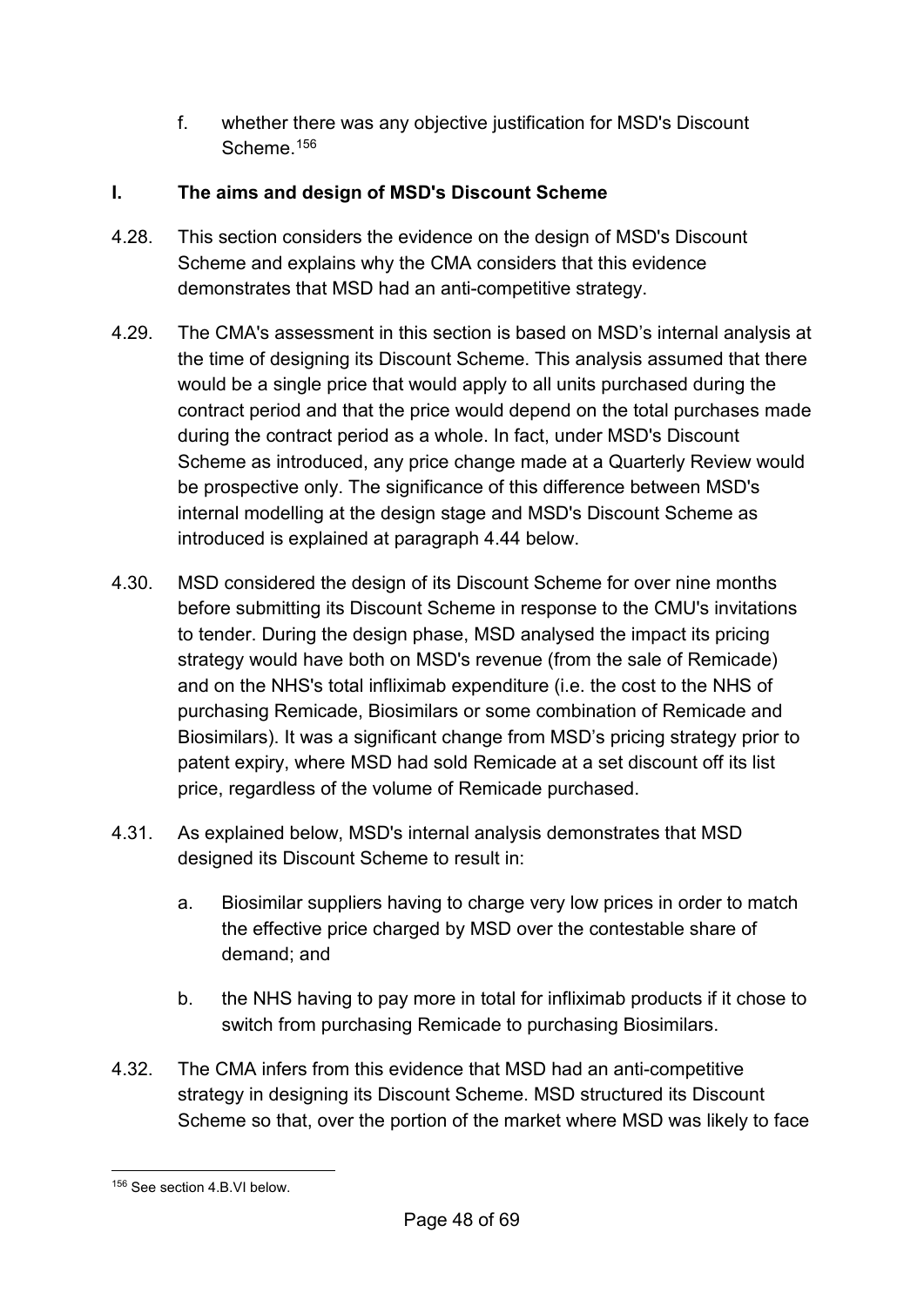competition, the NHS would be disincentivised to switch to Biosimilars and Biosimilar suppliers would struggle to compete against MSD.

## **a. MSD designed its Discount Scheme so that Biosimilar suppliers would have to charge very low prices in order to match the effective price charged by MSD**

- 4.33. Under MSD's Discount Scheme, as MSD's share of total expected infliximab demand increased from 85% to 100%, the price of Remicade would fall.
- 4.34. MSD's internal analysis showed that, within this 85% to 100% range, MSD would achieve similar levels of revenue irrespective of Remicade's share of total expected infliximab demand obtained over the duration of the contract.[157](#page-48-0) By way of illustration, MSD's internal analysis showed that, if MSD achieved a market share of 100%, (i.e. if the NHS purchased all of its expected infliximab demand from MSD) MSD would generate sales of £31.1 million.<sup>158</sup> If it lost a proportion of total expected infliximab demand and its market share fell to 85%, MSD forecast that it would still generate revenue of £30.9 million.
- 4.35. Accordingly, the structure of MSD's Discount Scheme would mean that the difference in revenue between 85% and 100% market share was  $£[0 – 1]$ million. The effective price over this range was therefore only approximately  $£[0 – 20]$  per unit of Remicade.<sup>[159](#page-48-2)</sup> In contrast, MSD expected that Biosimilars would be priced at around £230 per unit and, as it turned out, the price of the cheapest available Biosimilar on entry in March 2015 was £210 per unit.
- 4.36. MSD therefore designed its Discount Scheme so that the effective price for each unit of Remicade was very low over a portion of expected demand, and significantly below the level that MSD expected Biosimilars to be priced at (at around £230). This portion of demand corresponded closely to the share of the Relevant Market which MSD expected that Biosimilars would compete for, i.e. the contestable share. As explained in section 3.B.II above, it was expected that Biosimilars were likely to be able to compete for only a small proportion of the Relevant Market, corresponding mainly to new patients

<span id="page-48-0"></span><sup>-</sup><sup>157</sup> MSD's revenue would only begin to fall when its share of a region's or sub-region's total expected infliximab demand fell below 85%. As explained in sectio[n 2](#page-8-0)[.E](#page-21-0)[.I](#page-22-1) above, below 85%, MSD would have reverted to its list price for Remicade and removed all discounts.<br><sup>158</sup> Volume of [87,000 – 92,000] units multiplied by a price of £[330 – 350].

<span id="page-48-2"></span><span id="page-48-1"></span><sup>&</sup>lt;sup>159</sup> Effective price of Remicade for purchasing between 85% and 100% is the difference in cost/difference in the number of units, which in this case is £[0 – 1] million/[10,000 – 15,000] units, which is £[0 – 20] per unit. In other words, it would cost the NHS £[0 – 20]/unit of Remicade if the NHS increased its Remicade purchases from 85% to 100%.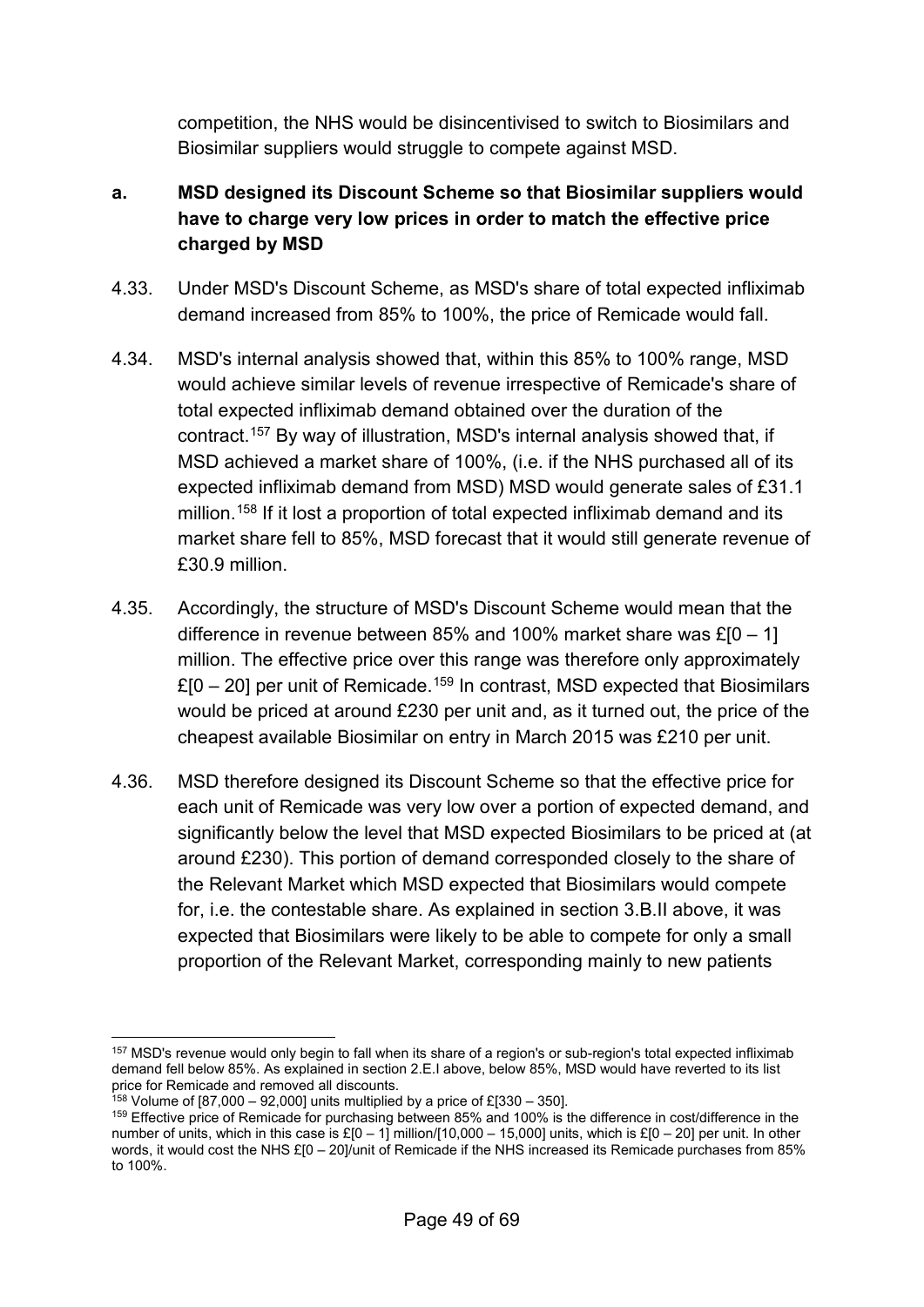(which MSD estimated to account for around 18% of expected infliximab demand) and a small number of existing patients.

4.37. In order to compete for sales of infliximab within this range of demand, Biosimilar suppliers would have had to sell at very low prices, commensurate with the low effective prices created by MSD's Discount Scheme, to offset the increased expenditure that the NHS would have incurred as a result of the loss of Remicade discount.<sup>[160](#page-49-1)</sup> If effective prices were below the cost of production (which may be the case where effective prices are very low), Biosimilar suppliers would have had to make a financial loss to win sales from Remicade. It is unlikely that this would have been a commercially viable strategy, in which case it would have been impossible for a Biosimilar supplier to compete with MSD unless the NHS was willing to switch a larger proportion of sales from Remicade to Biosimilars.

#### **b. MSD designed its Discount Scheme so that switching to Biosimilars would result in the NHS having to pay more in total for infliximab**

4.38. MSD also analysed the effect of its Discount Scheme on the NHS's total expenditure for infliximab products. Based on the price that MSD expected Biosimilars to enter at, that analysis showed that as the NHS started to use Biosimilars, the effect of MSD's Discount Scheme would be to increase the NHS's total infliximab expenditure.<sup>[161](#page-49-2)</sup> It was only if the NHS met 30% or more of its total infliximab demand through Biosimilars (significantly above MSD's estimate of the contestable share) that the NHS would start to make any savings by switching to Biosimilars. Unless the NHS switched a significant portion of total demand to Biosimilars – which based on MSD's estimates would need to have included not only new patients but also a portion of existing Remicade patients – switching to Biosimilars would be expected to have cost the NHS more under MSD's Discount Scheme and prevented it from realising cost-savings. This was despite the fact that MSD expected the unit price of Biosimilars to be significantly below the unit price of Remicade.

#### <span id="page-49-0"></span>**II. The criteria and rules of MSD's Discount Scheme as introduced**

4.39. This section assesses the criteria and rules of MSD's Discount Scheme as it was introduced. The CMA has identified a number of features of MSD's

<span id="page-49-1"></span><sup>-</sup><sup>160</sup> Essentially, in order to be able to compete and win sales, a Biosimilar supplier would have needed to compensate the NHS for the Remicade discount it lost from purchasing less Remicade.

<span id="page-49-2"></span><sup>&</sup>lt;sup>161</sup> Because over a range of total demand the NHS would pay the same in total for Remicade under MSD's Discount Scheme regardless of whether the NHS purchased 100% of its total demand from Remicade.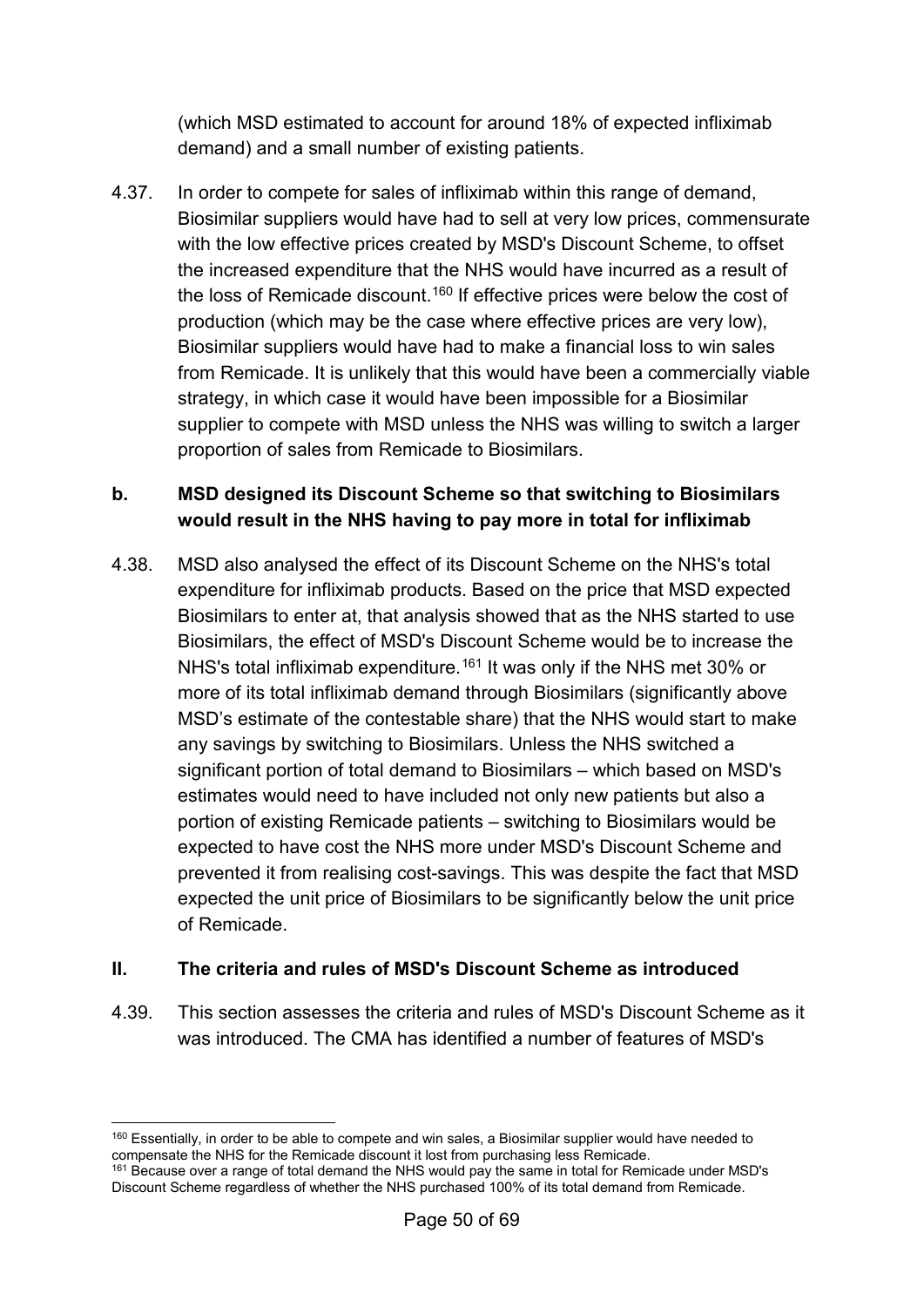Discount Scheme, as it was introduced, that had the potential to produce an exclusionary effect.

- 4.40. First, the discount granted under MSD's Discount Scheme was conditional on a region or sub-region purchasing a minimum volume of Remicade. Although those thresholds were presented as volumes (i.e. the thresholds were not explicitly linked to market shares), they were, in fact, determined by the proportion of each sub-region's total expected infliximab demand. [162](#page-50-0) In that respect, MSD's Discount Scheme was akin to a market share-based discount scheme, with the discount granted being conditional on the proportion of total infliximab demand met through Remicade. The volume thresholds under MSD's Discount Scheme were tailored for each region or sub-region, based on each region or sub-region's total expected infliximab demand.<sup>[163](#page-50-1)</sup> As a market-share based scheme, the discount granted under MSD's Discount Scheme was also a function of how much Biosimilar was purchased, given that the more Biosimilar that was purchased, the less Remicade would be purchased.
- 4.41. Second, the proportion of total expected infliximab demand that a region or sub-region needed to purchase under MSD's Discount Scheme to avoid having to pay a higher Remicade price amounted to a very large proportion of the region or sub-region's total expected infliximab demand. As explained in section [2](#page-8-0)[.E](#page-21-0) above, if Remicade purchases fell below 94% of total expected infliximab demand, the price of Remicade would increase. Below 85% of total expected infliximab demand, all discount would be withdrawn, and the region or sub-region would be charged the list price for Remicade.<sup>164</sup> In that respect, MSD's Discount Scheme was akin to an exclusivity discount, with the thresholds accounting for most or all of a region's or sub-region's total demand [165](#page-50-3)
- 4.42. Third, if the volume of Remicade purchased fell sufficiently far, a region or sub-region would end up paying more for Remicade than it had done previously, before Biosimilar entry. In that respect, under MSD's Discount Scheme, the emergence of new competition risked the NHS having to pay a higher price for Remicade than it had had to pay prior to competition. This

<sup>-</sup><sup>162</sup> See section [2](#page-8-0)[.E](#page-21-0) above.

<span id="page-50-1"></span><span id="page-50-0"></span><sup>163</sup> The relevant volume thresholds for each region and sub-region were specific and tailored as each region and sub-region had a different total expected infliximab demand. In contrast, the share of total expected infliximab demand for each threshold (i.e. the proportion of total infliximab demand that a sub-region needed to meet through purchasing Remicade) was the same for all regions and sub-regions.

<span id="page-50-3"></span><span id="page-50-2"></span><sup>&</sup>lt;sup>164</sup> Prior to the introduction of its Discount Scheme, MSD had never charged list price in the UK for Remicade. <sup>165</sup> As explained in paragrap[h 4.12](#page-42-1)[.c](#page-43-6) above, in previous cases, 75% of total demand has been considered to a large proportion of a customer's total requirements.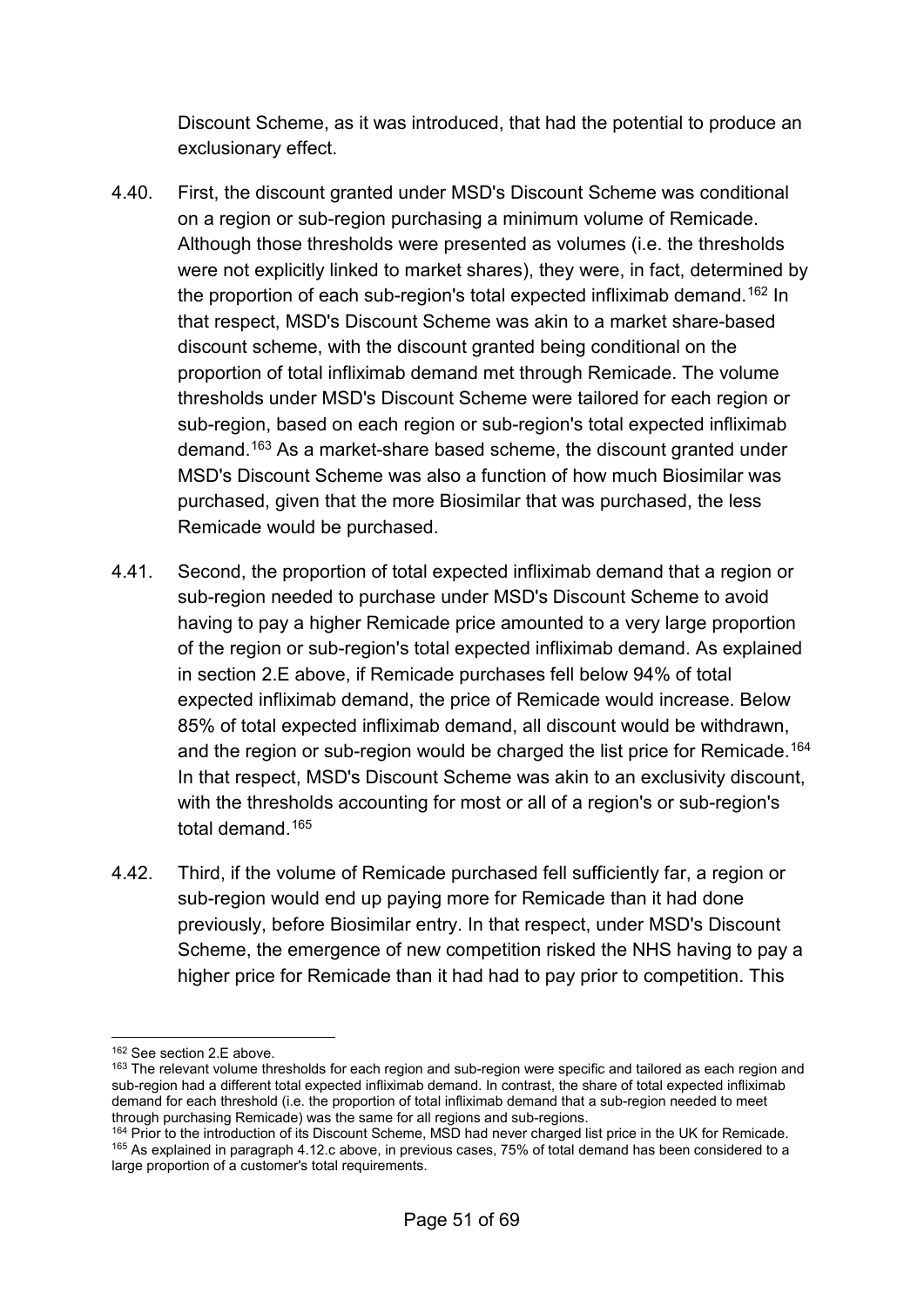was the case despite the fact that Biosimilars were priced at a level significantly below the price of Remicade.

- 4.43. As explained above, <sup>166</sup> performance against MSD's Discount Scheme was expected to be monitored on a regular basis through Quarterly Reviews. At Quarterly Reviews, <sup>[167](#page-51-1)</sup> Remicade purchases were expected to be assessed against expectations under MSD's Discount Scheme. Where a threshold was exceeded, the Remicade discount was expected to increase (i.e. the Remicade price would decrease if expectations were exceeded). Where purchases fell below a threshold, it was expected that the Remicade discount would decrease (i.e. the Remicade price would increase if expectations were not met). Any change in the price of Remicade (either up or down) would have applied to every vial of Remicade purchased in the region or sub-region from the point at which the price changed.<sup>[168](#page-51-2)</sup>
- 4.44. As noted above, <sup>[169](#page-51-3)</sup> the inclusion of Quarterly Reviews was the key difference between the way MSD modelled the Discount Scheme when it was originally conceived by MSD and the Discount Scheme that MSD introduced.[170](#page-51-4) MSD modelled its Discount Scheme as an all-unit scheme (i.e. it assumed that any change to the Remicade price would apply to all purchases of Remicade). [171](#page-51-5) The addition of Quarterly Reviews meant that MSD's Discount Scheme was not retroactive.<sup>[172](#page-51-6)</sup> Instead, any change to the Remicade price would apply prospectively only to all future Remicade purchases.
- 4.45. The CMA considers that the fact that MSD's Discount Scheme was not retroactive reduced the strength of the financial incentives which the Scheme created compared to a retroactive discount scheme. However, the CMA considers that this did not prevent MSD's Discount Scheme from having the potential to induce the NHS to remain loyal to Remicade. The expectation that the volume of Remicade purchases would be periodically reviewed was well understood within the NHS. It was also understood that the price of Remicade could change following a Quarterly Review and that under the

<sup>-</sup><sup>166</sup> See section [2](#page-8-0)[.E.](#page-21-0)[II](#page-26-1) above.

<span id="page-51-1"></span><span id="page-51-0"></span><sup>&</sup>lt;sup>167</sup> It was expected that Quarterly Reviews would be attended by representatives from MSD, the CMU and the relevant Specialist. The format for Quarterly Reviews was not prescribed and may have been held as a meeting or by telephone. The format was, however, inconsequential.

<span id="page-51-2"></span><sup>168</sup> See section [2](#page-8-0)[.E](#page-21-0) above.

<sup>169</sup> See section [4](#page-40-0)[.B.](#page-45-0)[I](#page-47-0) above.

<span id="page-51-4"></span><span id="page-51-3"></span><sup>170</sup> At the point of introduction, there was also a lack of clarity over how MSD's Discount Scheme would be implemented in practice, in particular, how a region's or sub-region's purchases of Remicade may be measured for the purposes of Quarterly Reviews. This became clearer over time as MSD implemented its Discount Scheme, although customer understanding remained mixed. It was not necessary for the CMA to conclude on this point, however, given its decision that there are no grounds for action. <sup>171</sup> See section [4](#page-40-0)[.B.](#page-45-0)[I](#page-47-0) above.

<span id="page-51-6"></span><span id="page-51-5"></span><sup>172</sup> In that any price change would not also apply to volumes of Remicade purchased prior to the price changing following a Quarterly Review.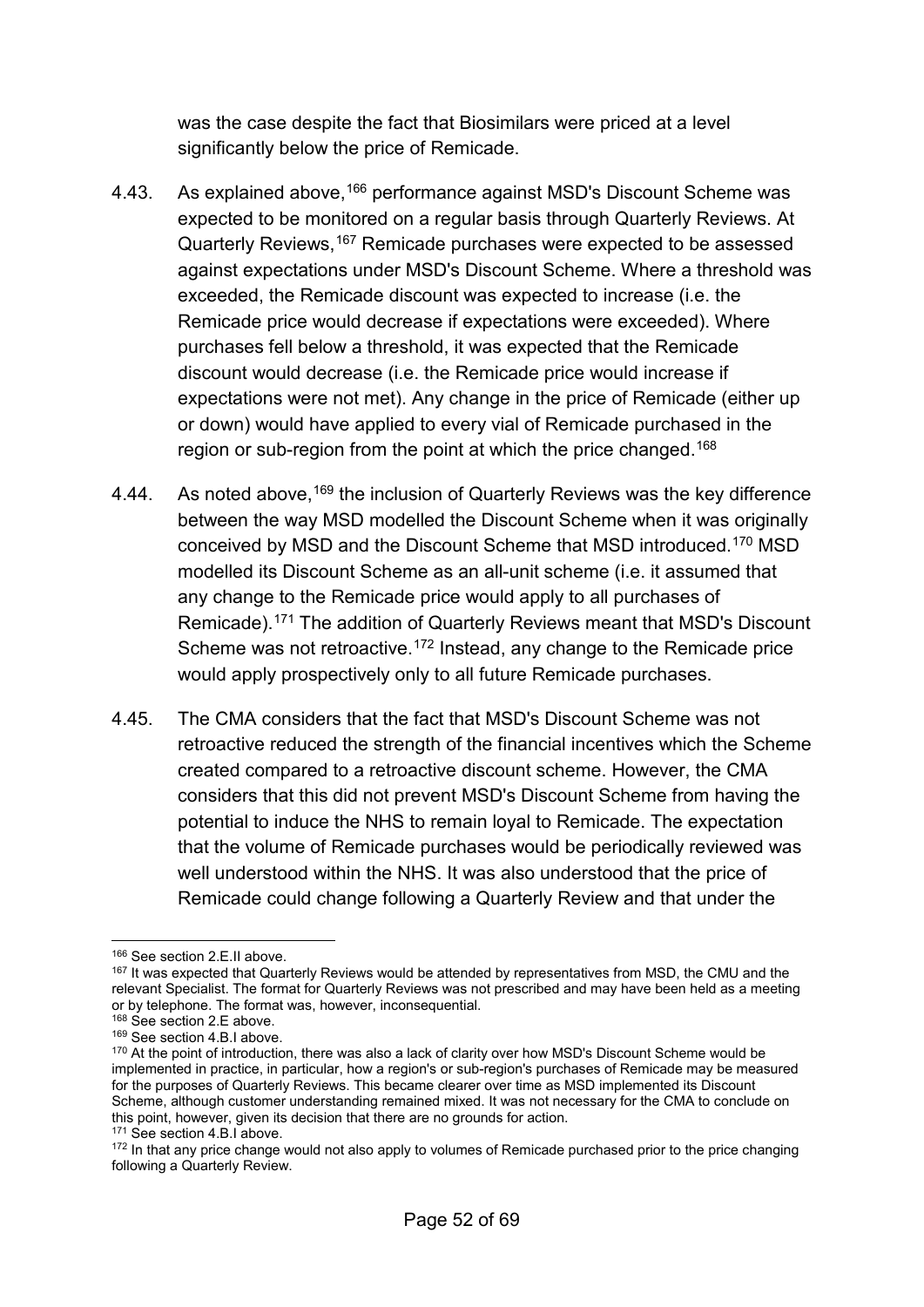Discount Scheme the price for Remicade following a Quarterly Review would be determined by purchasing decisions prior to the Quarterly Review. In that regard, the risk of having to pay a higher price for all future Remicade purchases had the potential to impact on immediate purchasing decisions.

4.46. As explained above, the CMA considers that MSD's strategy was anti-competitive<sup>[173](#page-52-1)</sup> and there were a number of features of its Discount Scheme that had the potential to produce an exclusionary effect.<sup>[174](#page-52-2)</sup> However, in order to determine the likelihood of MSD's Discount Scheme producing an exclusionary effect, the CMA considers it necessary to examine both the NHS's likely response to MSD's Discount Scheme and the relevant circumstances in which MSD's Discount Scheme was introduced. Those factors are assessed in the following sections.

#### <span id="page-52-0"></span>**III. The NHS's understanding of MSD's Discount Scheme**

- 4.47. In determining whether MSD's Discount Scheme was likely to induce the NHS to be loyal to Remicade and, thus, likely to produce an exclusionary effect, the CMA has also had regard to the way in which the Discount Scheme was understood within the NHS.
- 4.48. For the reasons set out below the CMA considers that the NHS's understanding of MSD's Discount Scheme at the time at which it was introduced was consistent with MSD's Discount Scheme being likely to produce an exclusionary effect.
- 4.49. MSD submitted that the matrix included in its tender offers was not incorporated into the Framework Agreements but rather that a single price applied under the Framework Agreements. Moreover, MSD argued that, under the terms of the Framework Agreements, it could not unilaterally increase the price of Remicade and there was no volume commitment. The implication, according to MSD, was that if volumes of Remicade purchased fell, MSD could not increase the price of Remicade. [175](#page-52-3)
- 4.50. In applying competition law, the CMA considers that the likely effect of MSD's Discount Scheme needs to be assessed in the light of how it was understood within the NHS at the relevant time and how MSD and the NHS behaved, rather than by reference solely to what the strict contractual position may or may not have been under the Framework Agreements. In particular, what factors the NHS was likely to take into account, what decisions were likely to be taken, and whether those decisions were likely to

<sup>&</sup>lt;u>.</u> 173 See section [4](#page-40-0)[.B.](#page-45-0)[I](#page-47-0) above.

<span id="page-52-2"></span><span id="page-52-1"></span><sup>174</sup> See section [4](#page-40-0)[.B.](#page-45-0)[II](#page-49-0) above.

<span id="page-52-3"></span><sup>&</sup>lt;sup>175</sup> MSD's written representations, section Introduction and summary, paragraph 20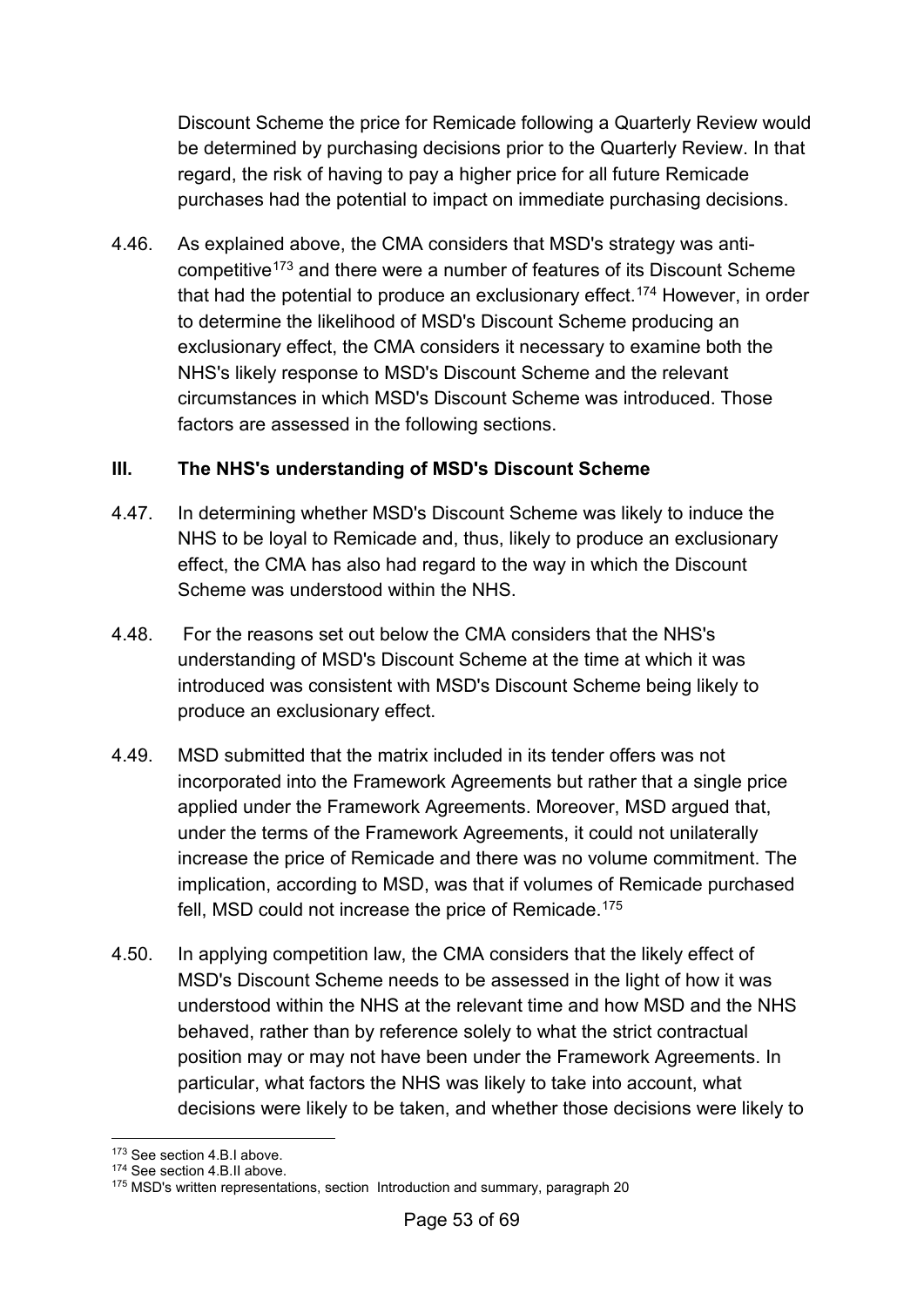be influenced by MSD's Discount Scheme will all have been informed by the NHS's understanding of the Scheme at the point at which orders were placed. [176](#page-53-0)

- 4.51. In this case, NHS views were of particular relevance given that the NHS was the end customer and selling direct to the NHS was the only route to market for infliximab suppliers.[177](#page-53-1) If MSD's Discount Scheme was likely to affect whether the NHS chose Remicade or a Biosimilar, it was, in turn, likely to affect the ability of Biosimilar suppliers to compete by potentially foreclosing the only route to market.
- 4.52. In considering the NHS's understanding of MSD's Discount Scheme, the CMA focused on the views and understanding of Specialists given the role they played and the mechanisms available to them to seek to influence decisions[.178](#page-53-2)
- 4.53. Evidence gathered from Specialists during the Investigation identified that they had a common understanding of the following two key features of MSD's Discount Scheme, consistent both with how MSD had designed its Discount Scheme<sup>[179](#page-53-3)</sup> and with the criteria and rules of MSD's Discount Scheme outlined above: [180](#page-53-4)
	- a. the price of Remicade was expected to increase if the volume of Remicade purchased fell (which would have been the case if the NHS purchased Biosimilars in place of Remicade); and
	- b. total expenditure on infliximab products was expected to increase as the NHS moved from purchasing Remicade to purchasing Biosimilars, thus creating a cost pressure. That cost pressure would persist until sufficient demand was switched to Biosimilars to offset the higher price of Remicade.
- 4.54. The CMA considers that both of those features had the potential to disincentivise the NHS from using Biosimilars and, accordingly, remain loyal to Remicade. In particular, the key driver for using Biosimilars was to achieve cost savings,<sup>[181](#page-53-5)</sup> with cost savings being of particular importance to

<span id="page-53-2"></span>178 See section [2](#page-8-0)[.C](#page-16-0)[.I](#page-17-0) above.

176 See paragrap[h 4.14](#page-44-6) above.

<span id="page-53-1"></span><span id="page-53-0"></span><sup>&</sup>lt;sup>177</sup> In contrast, where the customer group in question is an intermediary customer (such as a wholesaler or retailer), competitors may have alternative routes to sell direct to end customers such that they may be able to overcome any loyalty-inducing effect from a discount scheme.

<sup>179</sup> As explained in section [4](#page-40-0)[.B.](#page-45-0)[I](#page-47-0) above.

<span id="page-53-4"></span><span id="page-53-3"></span><sup>&</sup>lt;sup>180</sup> As explained in section [4](#page-40-0)[.B.](#page-45-0)[II](#page-49-0) above.

<span id="page-53-5"></span><sup>&</sup>lt;sup>181</sup> Biosimilars were similar to Remicade but did not offer any functional or clinical advantage over Remicade. By their nature (being, at most, similar, but not identical to Remicade), Biosimilars could not offer better quality than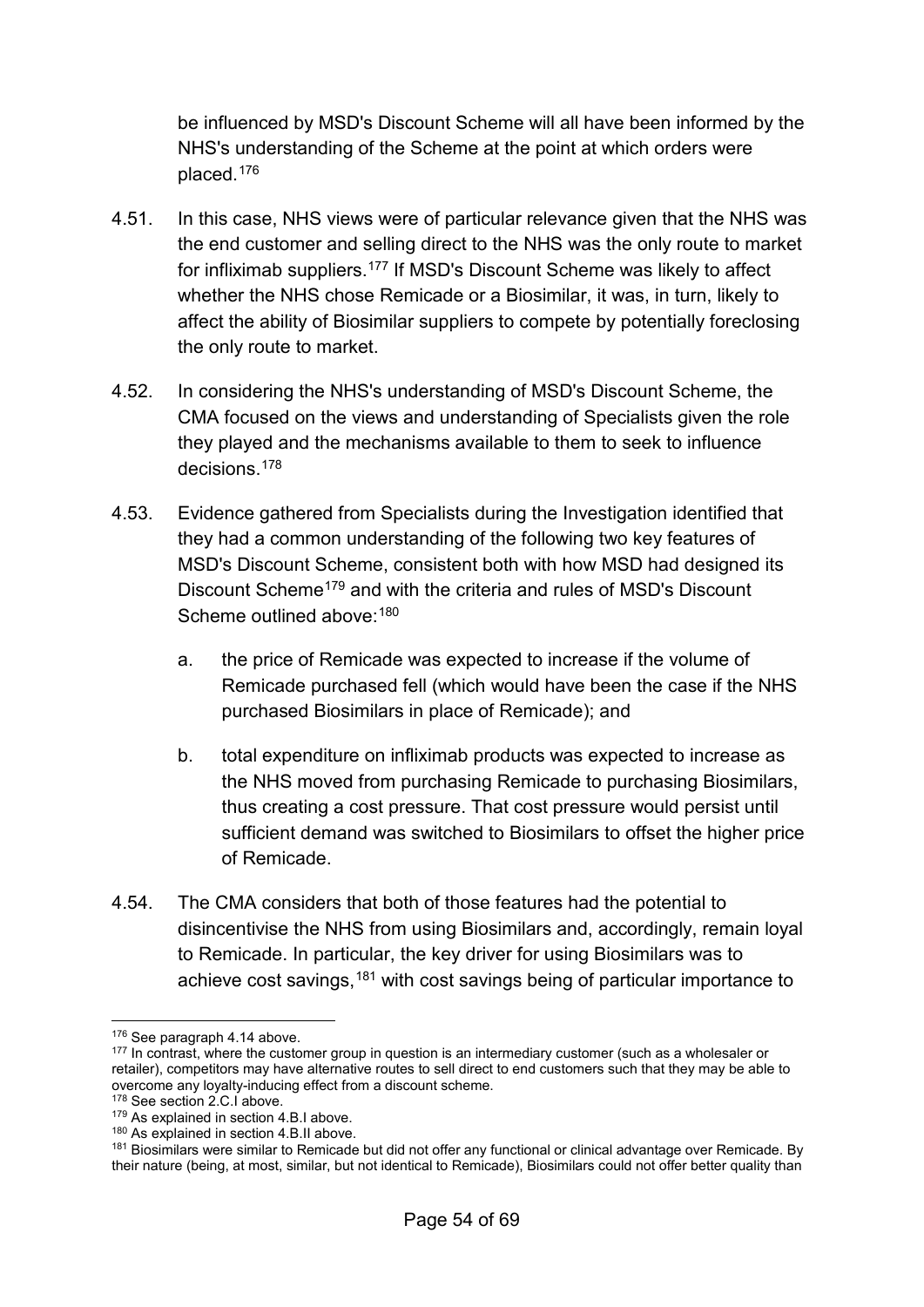the NHS.[182](#page-54-1) In that context, the risk of price and cost increases had the potential to discourage the NHS from using Biosimilars. Moreover, the risk under MSD's Discount Scheme of price and cost increases as a result of switching to Biosimilars was well understood within the NHS.

- 4.55. The potential of MSD's Discount Scheme to increase prices and costs was also a cause of concern within the NHS, particularly among certain Specialists. Given their role and the mechanisms available to them to seek to influence decisions in the NHS,<sup>183</sup> those concerns about MSD's Discount Scheme had the potential to encourage Specialists to seek to influence those within their respective regions and sub-regions not to switch to Biosimilars so as to avoid the risk of a price increase under MSD's Discount Scheme and the resulting cost pressure.
- 4.56. Concerns were expressed by the NHS to MSD on a number of occasions about the potential implications of switching to using Biosimilars, both on the potential for the price of Remicade to increase under MSD's Discount Scheme and for total expenditure on infliximab to increase. MSD did not seek to suggest at the time that the concerns raised were mistaken, nor did MSD seek to alter the NHS's view. Indeed, in a number of instances, MSD sought to reinforce the concerns and reminded the NHS about the potential financial implications under MSD's Discount Scheme if it started to switch to using Biosimilars.

## <span id="page-54-0"></span>**IV. The relevant circumstances in which MSD's Discount Scheme was introduced**

4.57. In order to assess whether MSD's Discount Scheme was likely to produce an exclusionary effect it is necessary to consider all the relevant circumstances, including the context in which it was introduced.<sup>[184](#page-54-3)</sup> This is an objective assessment<sup>[185](#page-54-4)</sup> of the likely effect<sup>[186](#page-54-5)</sup> of MSD's Discount Scheme based on the facts and relevant circumstances at the point at which MSD's Discount Scheme was introduced in March and April 2015.

<sup>&</sup>lt;u>.</u> Remicade. Accordingly, price was the key competitive factor on which Biosimilars could seek to compete with Remicade.

<span id="page-54-1"></span><sup>182</sup> As explained in section [4](#page-40-0)[.B](#page-45-0) above, the NHS was under pressure to achieve cost savings. Further, reducing the total cost of infliximab treatment would have allowed the NHS to, for example, provide infliximab treatment to a larger number of patients or redeploy those resources to other treatment areas. As such, cost savings from Biosimilars could have allowed the NHS to increase the number of patients it could treat.

<span id="page-54-2"></span> $183$  See section [2](#page-8-0)[.C](#page-16-0) above.<br> $184$  See paragraph 4.10 above.

<span id="page-54-4"></span><span id="page-54-3"></span> $185$  See paragrap[h 4.5](#page-41-7) above.

<span id="page-54-5"></span><sup>186</sup> See paragrap[h 4.12](#page-42-1) above.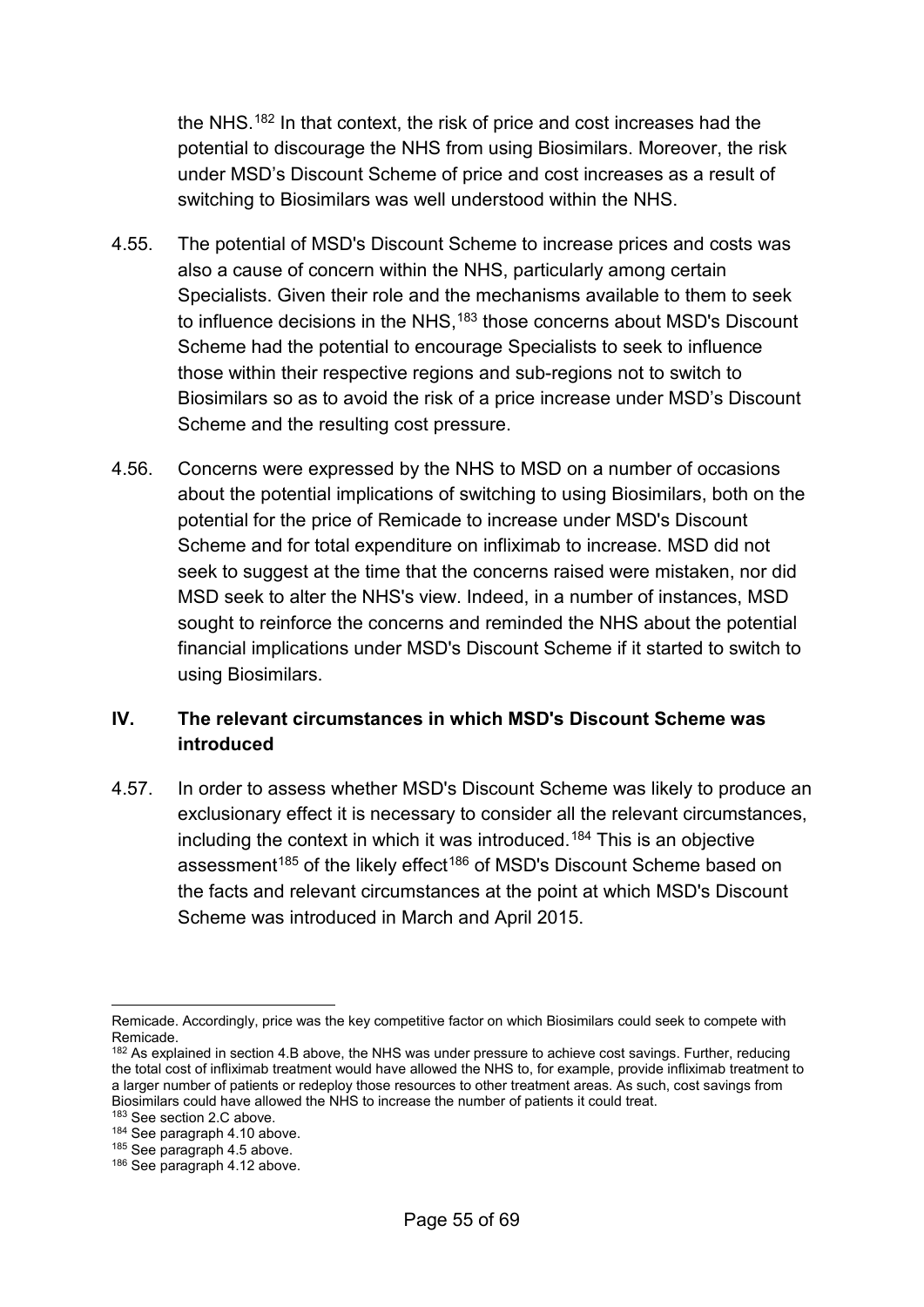- 4.58. This section sets out the CMA's assessment of the relevant circumstances at the point at which MSD's Discount Scheme was introduced and explains why the CMA has concluded, based on the information in its possession, that MSD's Discount Scheme was not likely at that time to produce an exclusionary effect and accordingly that there are no grounds for action on the CMA's part.
- 4.59. In summary, although MSD designed its Discount Scheme to have an exclusionary effect by making entry more difficult<sup>[187](#page-55-0)</sup> and the criteria and rules<sup>[188](#page-55-1)</sup> and the NHS's understanding of MSD's Discount Scheme<sup>[189](#page-55-2)</sup> demonstrated the potential for it to produce an exclusionary effect, the actual likelihood of such an effect depended on the accuracy of the various assumptions made by MSD at the time that MSD's Discount Scheme was introduced[.190](#page-55-3)
- 4.60. Some of MSD's assumptions were incorrect in a number of material respects, notably the degree of clinical caution, and the NHS's likely reaction and attitude to using Biosimilars.<sup>[191](#page-55-4)</sup> The relative strength of the financial incentive created by MSD's Discount Scheme was also less than when MSD designed its Discount Scheme. [192](#page-55-5) As a result, at the time it was introduced, the CMA considers that MSD's Discount Scheme was not likely to produce an exclusionary effect.<sup>193</sup>
- 4.61. In the following paragraphs, the CMA:
	- a. explains the factors on which the likelihood of MSD's Discount Scheme producing an exclusionary effect depended and why these factors were uncertain; [194](#page-55-7)
	- b. explains the relevant circumstances in which MSD's Discount Scheme was introduced and how these differed from the assumptions underlying MSD's Discount Scheme, focusing on the degree of clinical caution and the likely attitude of the NHS to using Biosimilars, and the relative strength of the financial incentive that MSD's Discount Scheme was likely to create;<sup>[195](#page-55-8)</sup> and

-

<span id="page-55-0"></span><sup>187</sup> See section [4](#page-40-0)[.B.](#page-45-0)[I](#page-47-0) above.

<span id="page-55-1"></span> $188$  See section [4](#page-40-0)[.B.](#page-45-0)[II](#page-49-0) above.<br> $189$  See section 4.B.III above.

<span id="page-55-3"></span><span id="page-55-2"></span> $190$  See section [4](#page-40-0)[.B.](#page-45-0)[IV.](#page-54-0)a below.

<span id="page-55-4"></span><sup>191</sup> See section [4](#page-40-0)[.B.](#page-45-0)[IV](#page-54-0)[.b](#page-57-0) below.

<span id="page-55-5"></span><sup>192</sup> See section [4](#page-40-0)[.B.](#page-45-0)[IV](#page-54-0)[.b](#page-57-0) below.

<span id="page-55-6"></span><sup>193</sup> See section [4](#page-40-0)[.B.](#page-45-0)[IV](#page-54-0)[.c](#page-60-1) below.

<span id="page-55-7"></span><sup>194</sup> See section [4](#page-40-0)[.B.](#page-45-0)[IV](#page-54-0)[.a](#page-56-0) below.

<span id="page-55-8"></span><sup>195</sup> See section [4](#page-40-0)[.B.](#page-45-0)[IV](#page-54-0)[.b](#page-57-0) below.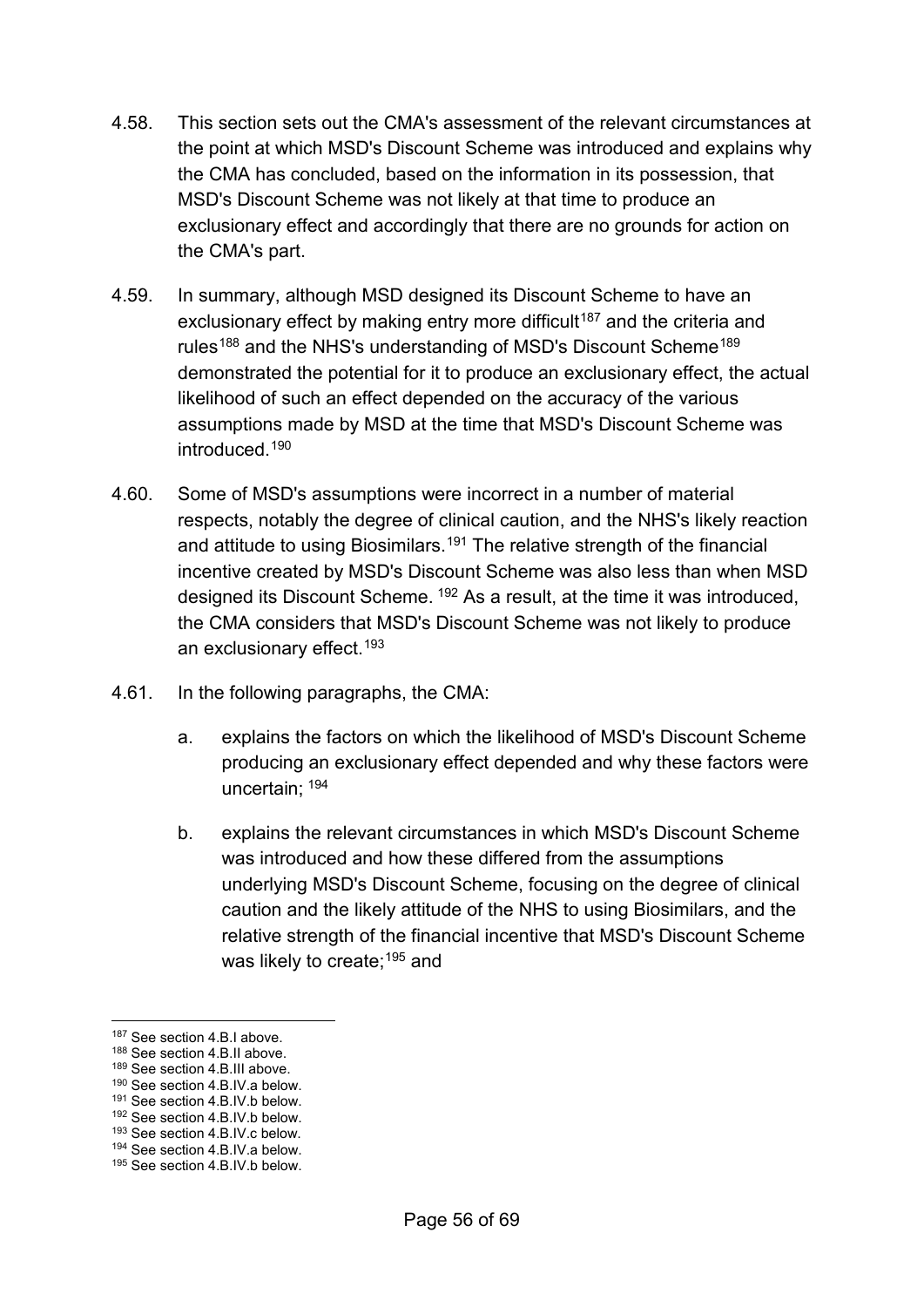c. concludes on the likelihood of MSD's Discount Scheme to produce an exclusionary effect in the relevant circumstances in which it was introduced.[196](#page-56-1)

## <span id="page-56-0"></span>**a. Key factors on which the likelihood of MSD's Discount Scheme producing an exclusionary effect depended**

- 4.62. As explained above, <sup>[197](#page-56-2)</sup> MSD designed its Discount Scheme to produce an exclusionary effect by making entry more difficult. The likelihood of MSD's Discount Scheme producing an exclusionary effect, by inducing the NHS to remain loyal to Remicade, was dependent both on the strength of the financial incentive created by MSD's Discount Scheme and on how long the cost pressure<sup>[198](#page-56-3)</sup> was likely to persist. Whether MSD's Discount Scheme was likely to produce an exclusionary effect depended on various factors about which there was uncertainty at the time at which MSD's Discount Scheme was introduced, including the following:
	- the NHS's reaction to and appetite for using Biosimilars;
	- the strategies of Biosimilar suppliers, including the price at which Biosimilars would enter; and
	- the rate of growth of overall demand for infliximab.
- 4.63. There was uncertainty about how the NHS would react to Biosimilars and the appetite within the NHS to use Biosimilars. Although it was generally expected that Biosimilar use would focus on new patients (where clinical caution was least acute),<sup>[199](#page-56-4)</sup> the willingness and speed at which the NHS would trial and adopt Biosimilars for existing patients were unclear. The point at which MSD's Discount Scheme was introduced was also the first time that biosimilar medicines had been introduced in the UK for this kind of particularly complex biological medicine. Although a few biosimilar medicines had been previously introduced for other biological medicines, biosimilar infliximab was somewhat of a test case for biosimilar medicines and the NHS's approach to and appetite for using them. As MSD explained, *'there*

<sup>-</sup><sup>196</sup> See section [4](#page-40-0)[.B.](#page-45-0)[IV](#page-54-0)[.c](#page-60-1) below.

<span id="page-56-1"></span><sup>197</sup> See section [4](#page-40-0)[.B.](#page-45-0)[I](#page-47-0) above.

<span id="page-56-3"></span><span id="page-56-2"></span><sup>&</sup>lt;sup>198</sup> As explained in section [4](#page-40-0)[.B.](#page-45-0)[I](#page-47-0) above, the potential cost pressure created by MSD's Discount Scheme arose from the price of Remicade increasing as a region or sub-region purchased more Biosimilars and less Remicade, which, in turn, meant that the total that a region or sub-region spent on infliximab (both Remicade and Biosimilars) would increase. The extent to which total infliximab expenditure increased for a region or sub-region was dependent on both the price of Remicade and the price of Biosimilars, with the lower Biosimilar price partially offsetting the higher Remicade price.

<span id="page-56-4"></span><sup>&</sup>lt;sup>199</sup> Clinical caution towards using Biosimilars for new patients was expected to be less both because some clinical trial data existed (see sectio[n 2.](#page-8-0)[A](#page-8-1)[.IV](#page-11-0) above) and because concerns over therapeutic failure did not arise where a patient was not already using Remicade.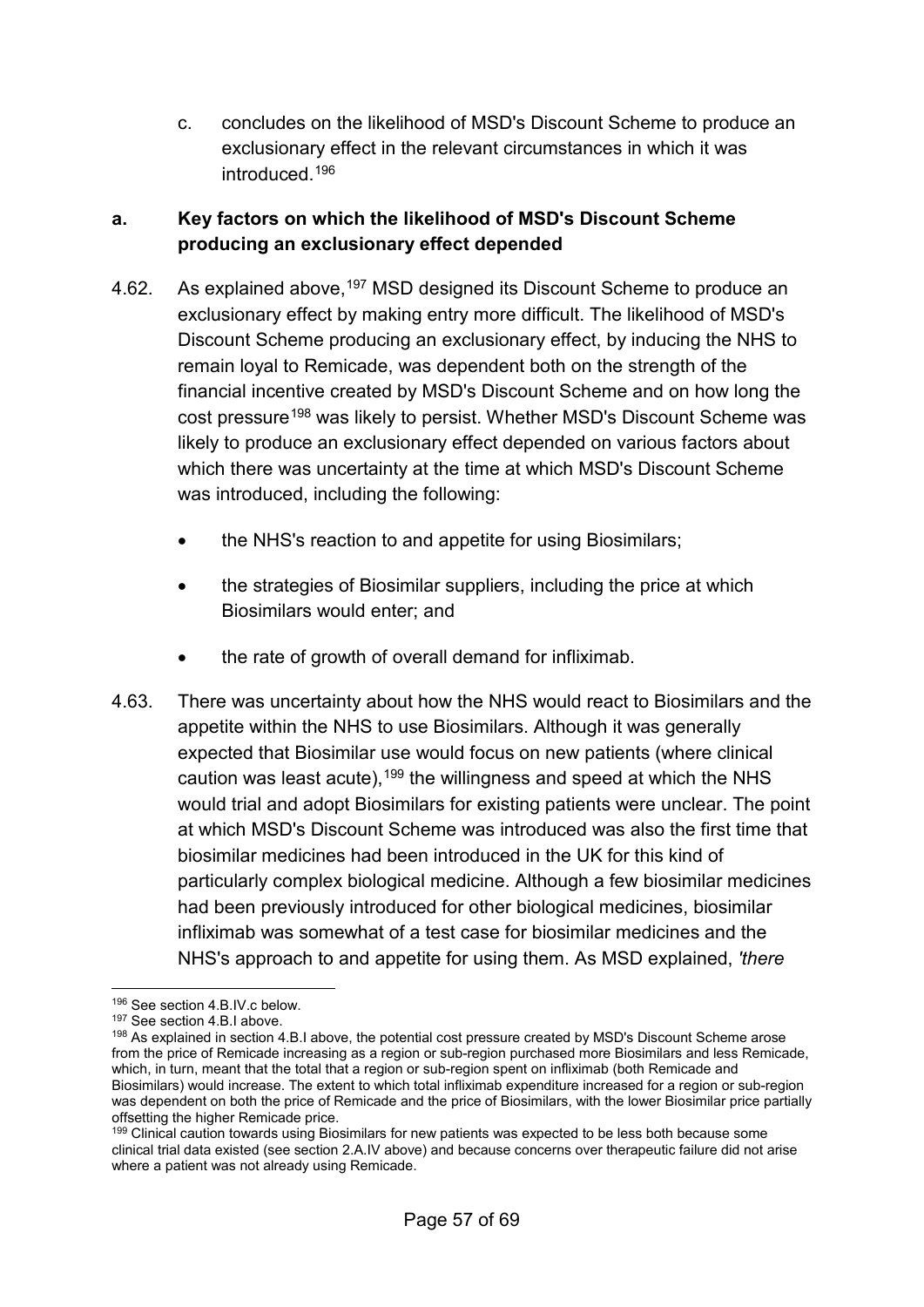*was little previous experience of biosimilar entry (for any originator product), and the uptake of generic versions of chemical products was not an accurate comparator'*. [200](#page-57-1)

- 4.64. Further, Biosimilars were not yet available at the point at which MSD designed and tendered its Discount Scheme. There was, therefore, uncertainty about the strategies of Biosimilar suppliers, including the price at which they would enter the market, and how Biosimilars would affect Remicade sales. Further, the tender processes were sealed bids and contract awards were commercially confidential.
- 4.65. Finally, overall demand for infliximab had been growing and was expected to increase but the rate of growth was uncertain and unpredictable, meaning that the total size of the infliximab market was uncertain.

## <span id="page-57-0"></span>**b. The relevant circumstances in which MSD's Discount Scheme was introduced**

- 4.66. In an attempt to address the uncertainty at the time, MSD carried out detailed research, including surveying a number of NHS staff, including clinicians. The results of that research fed into how MSD calibrated the thresholds within its Discount Scheme,  $201$  which were based on assumptions about:
	- a. the total infliximab demand that MSD expected within each region and sub-region;
	- b. the willingness with which and the speed at which the NHS was expected to use Biosimilars;
	- c. all regions and sub-regions acting in a similar way; and
	- d. the price at which Biosimilars would enter.
- 4.67. The market reality at the time that MSD's Discount Scheme was introduced did not reflect the assumptions underlying MSD's Discount Scheme in several material respects. Those differences are explained below, focusing on:
	- the likely attitude of the NHS to using Biosimilars; and

<sup>&</sup>lt;u>.</u>  $^{200}$  MSD's written representations, introduction and summary, paragraph 5.

<span id="page-57-2"></span><span id="page-57-1"></span><sup>&</sup>lt;sup>201</sup> The thresholds under MSD's Discount Scheme were a function of total infliximab demand, being set by proportions of total expected infliximab demand – see sectio[n 2](#page-8-0)[.E](#page-21-0)[.I](#page-22-1) above.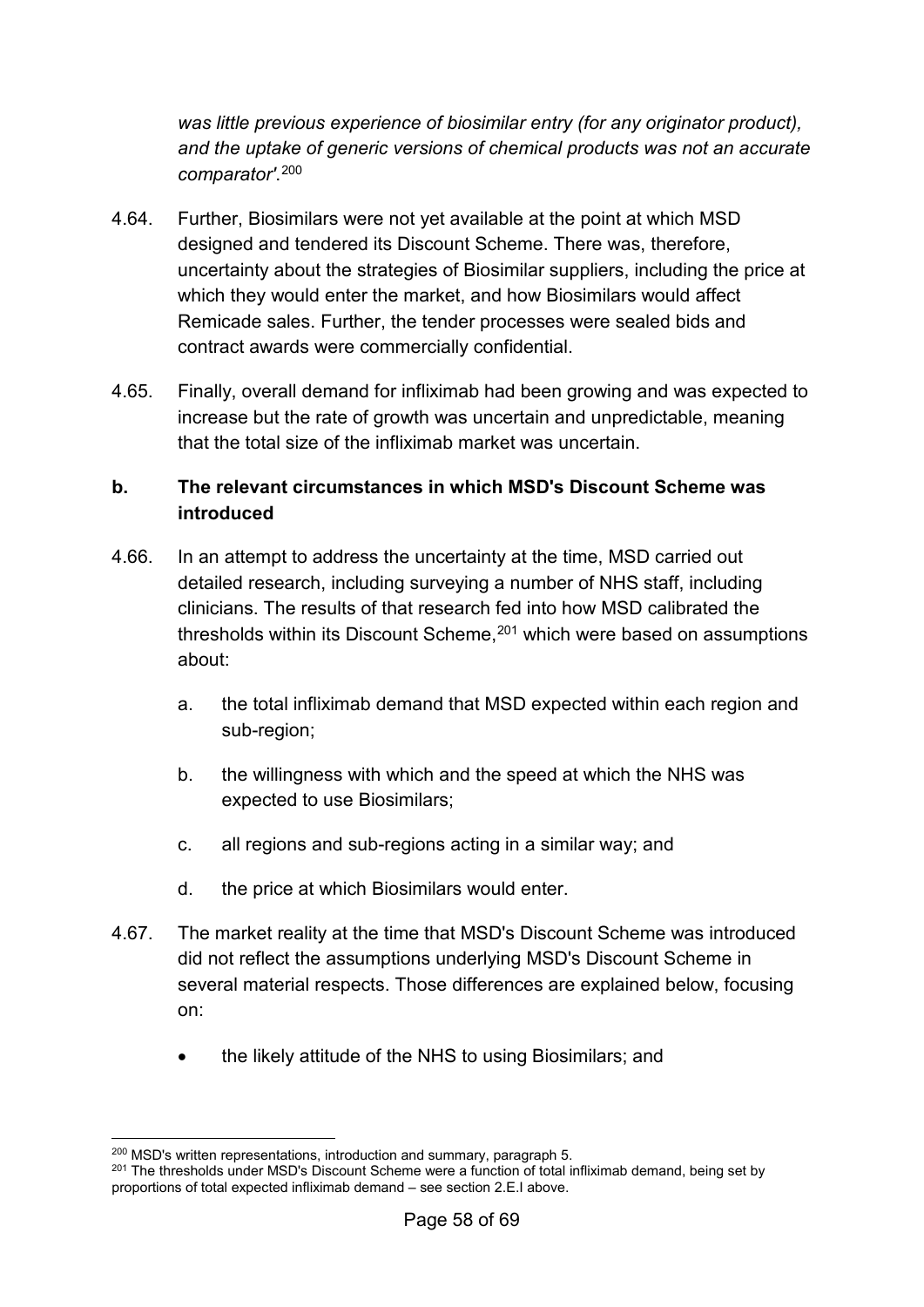• the relative strength of the financial incentive that MSD's Discount Scheme was likely to create.

## The likely attitude of the NHS to using Biosimilars

- 4.68. The likelihood that MSD's Discount Scheme would induce the NHS to remain loyal to Remicade was dependent on attitudes within a region or sub-region towards using Biosimilars, including both the degree of clinical caution and whether regions and sub-regions took a short or longer-term view of the costs and benefits of Biosimilars.
- 4.69. When MSD's Discount Scheme was introduced, clinical caution varied both within and between different regions and sub-regions and was less than MSD expected in a number of regions and sub-regions. In particular, there were a number of Trusts which decided to adopt Biosimilars soon after they became available, not just for new patients (which MSD had expected to be the case generally), but also for existing patients (which MSD had not expected to be the case). A notable example is University Hospital Southampton NHS Foundation Trust, which decided to purchase Biosimilars for all its gastrointestinal patients (both new and existing).
- 4.70. The speed with which certain Trusts adopted Biosimilars effectively acting as 'pioneers' – meant, in turn, that other Trusts were more likely to follow suit more quickly, once such trials had proved successful and demonstrated that Biosimilars could be used safely, particularly for existing patients. The benefits of such learning were particularly relevant for other Trusts within the same sub-region, making it more likely that clinical caution within a whole sub-region would be lower than MSD had assumed.
- 4.71. MSD's Discount Scheme determined prices based on regional and subregional volumes.[202](#page-58-0) Accordingly, the attitudes of particular Trusts towards using Biosimilars were likely to have a wider effect both on whether the price of Remicade would increase and on the ability and speed at which a region or sub-region might be able to overcome the cost pressure arising from MSD's Discount Scheme.
- 4.72. MSD's Discount Scheme was also not likely to affect prescribing and purchasing decisions in those regions or sub-regions which took a longerterm view of the costs and benefits of Biosimilars. In particular, Trusts within a region or sub-region could decide to risk facing a short-term increase in total expenditure on infliximab, in recognition of the fact that the more

<span id="page-58-0"></span><sup>-</sup><sup>202</sup> See section [2](#page-8-0)[.E](#page-21-0) above.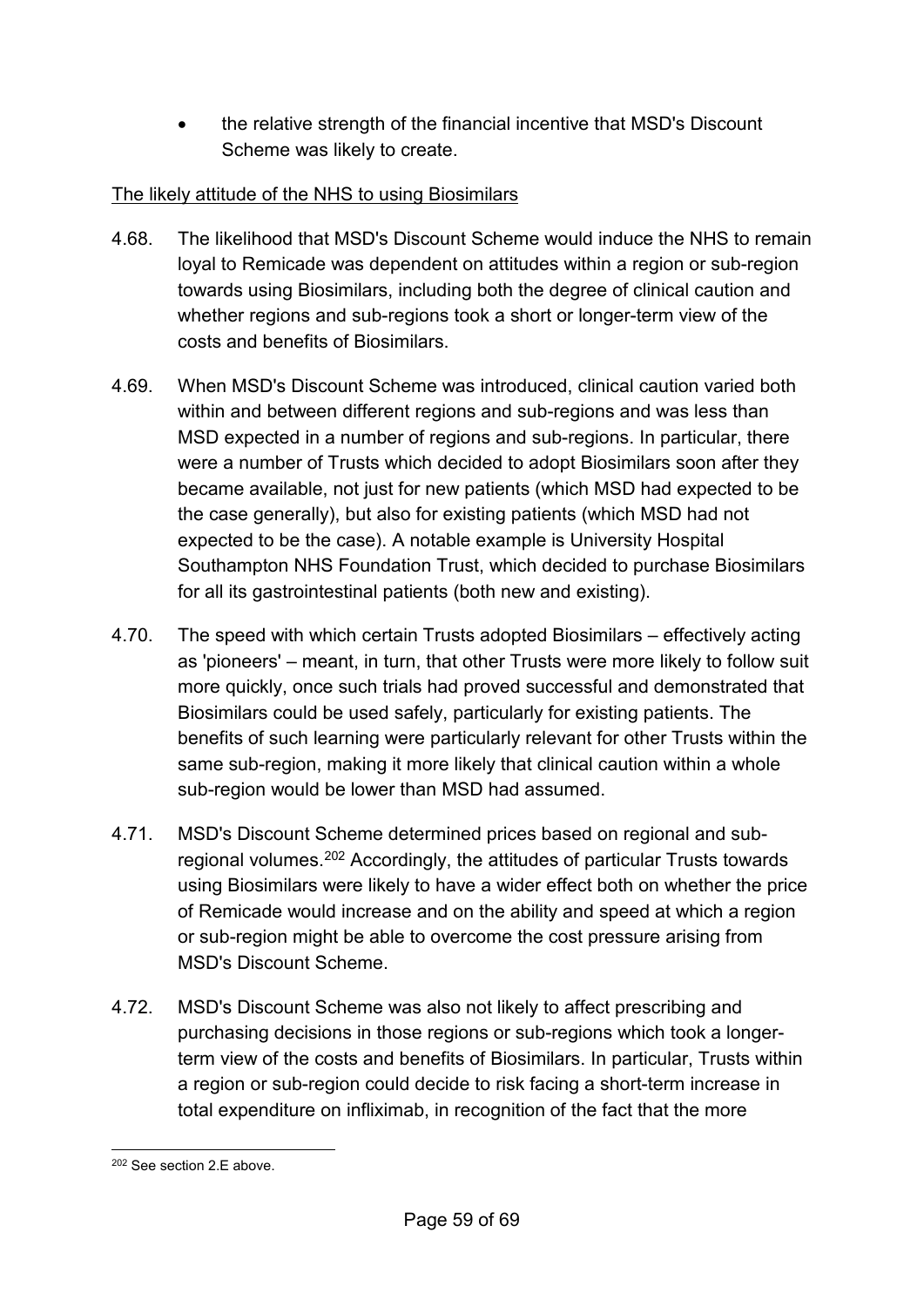Biosimilars were used, the more confident the NHS was expected to become in using Biosimilars and the less clinical caution was likely to endure.<sup>203</sup> As explained above,<sup>[204](#page-59-1)</sup> the cost pressure created by MSD's Discount Scheme would reduce once sufficient demand had been switched from Remicade to Biosimilars. The quicker a region or sub-region could switch to using Biosimilars, the shorter the period that any cost pressure would remain.

- 4.73. As a result of lower clinical caution towards Biosimilars and a greater desire to use Biosimilars for both new and existing patients than MSD had originally assumed, it followed that certain regions or sub-regions were likely to overcome the cost pressure created by MSD's Discount Scheme relatively quickly. This is because a region or sub-region would have been able to purchase a sufficiently large volume of Biosimilars such that, despite facing a higher price for Remicade, this would be offset by the lower price of Biosimilars, meaning that the total amount paid for infliximab would still be lower overall.
- 4.74. Moreover, at least some sub-regions took a longer-term view at the time that MSD's Discount Scheme was introduced, recognising that greater use of Biosimilars was likely to make it quicker to overcome the cost pressure created by MSD's Discount Scheme and to achieve total cost savings for infliximab. As a result of the NHS's attitude to Biosimilars when introduced in the UK, the contestable share of demand was larger than MSD had expected when it designed its Discount Scheme.

## The relative strength of the financial incentive that MSD's Discount Scheme was likely to create

4.75. The likelihood that MSD's Discount Scheme would produce an exclusionary effect, by inducing the NHS to remain loyal to Remicade for some time, was also dependent on the strength of the financial incentive created by MSD's Discount Scheme. The greater the financial impact for a region or sub-region from switching to using Biosimilars, <sup>[205](#page-59-2)</sup> the more likely it was that Trusts within a region or sub-region would choose to remain with Remicade rather than start to use Biosimilars.The financial incentive created by MSD's Discount Scheme when it was introduced was less strong than MSD's initial

<sup>-</sup><sup>203</sup> See section [4](#page-40-0)[.B](#page-45-0) above.

<span id="page-59-1"></span><span id="page-59-0"></span><sup>204</sup> See section [4](#page-40-0)[.B.](#page-45-0)[I](#page-47-0) above.

<span id="page-59-2"></span> $205$  The financial implication for the NHS from MSD's Discount Scheme was dependent on whether and by how much the price of Remicade would increase, the price of Biosimilars, and the amount by which total infliximab expenditure would increase.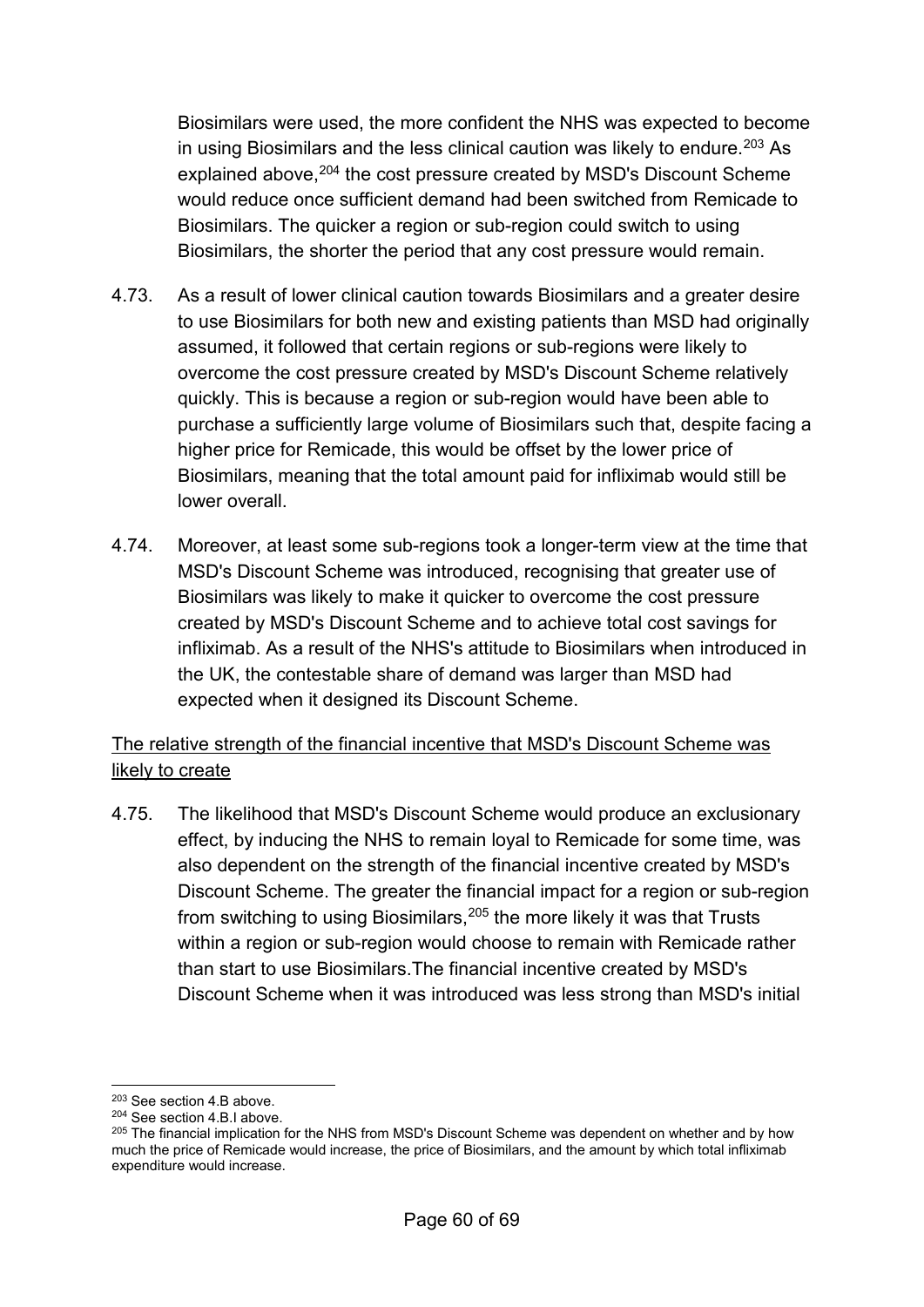internal modelling had assumed.<sup>[206](#page-60-2)</sup> In particular, as explained above, $207$  the inclusion of Quarterly Reviews and the consequent lack of retroactivity reduced the strength of the financial incentive created by MSD's Discount Scheme.

## <span id="page-60-1"></span>**c. The CMA's conclusion on the circumstances in which MSD's Discount Scheme was introduced**

4.76. In the light of the above points, the CMA considers, based on the information in its possession, that, at the point when MSD's Discount Scheme was introduced, the factual circumstances were such that MSD's Discount Scheme was not likely to produce an exclusionary effect. Considered in the relevant context at the time it was introduced, the financial incentive created by MSD's Discount Scheme was likely to be overcome in those regions or sub-regions where clinical caution was lower than MSD had expected and/or where a longer-term view of the costs and benefits of Biosimilars was taken, and was less strong than MSD had originally assumed.

#### <span id="page-60-0"></span>**V. MSD's representations**

- 4.77. MSD made various submissions to the CMA as to why its conduct did not constitute an abuse, including in response to the SO. The CMA addresses the following submissions from MSD below and explains why it did not accept these submissions:
	- a. observed actual effects undermined the CMA's proposed finding that MSD's Discount Scheme was likely to produce an exclusionary effect;
	- b. the CMA should have applied the as-efficient competitor test (the '**AEC test**') and that the application of that test showed that MSD's Discount Scheme was not likely to exclude an as-efficient competitor;
	- c. there was no non-contestable share of demand or, even if there was, the CMA underestimated its size; and
	- d. the CMA wrongly equated Specialists as customers for the purposes of MSD's Discount Scheme.

<span id="page-60-3"></span><span id="page-60-2"></span><sup>-</sup><sup>206</sup> Albeit, the CMA considers that the lack of retroactivity was not such to prevent MSD's Discount Scheme from having the potential to induce the NHS to remain loyal to Remicade, see sectio[n 4.](#page-40-0)[B](#page-45-0)[.II](#page-49-0) above. See also section [4](#page-40-0)[.B.](#page-45-0)[I](#page-47-0) above on MSD's internal modelling of its Discount Scheme. <sup>207</sup> See section [4](#page-40-0)[.B.](#page-45-0)[II](#page-49-0) above.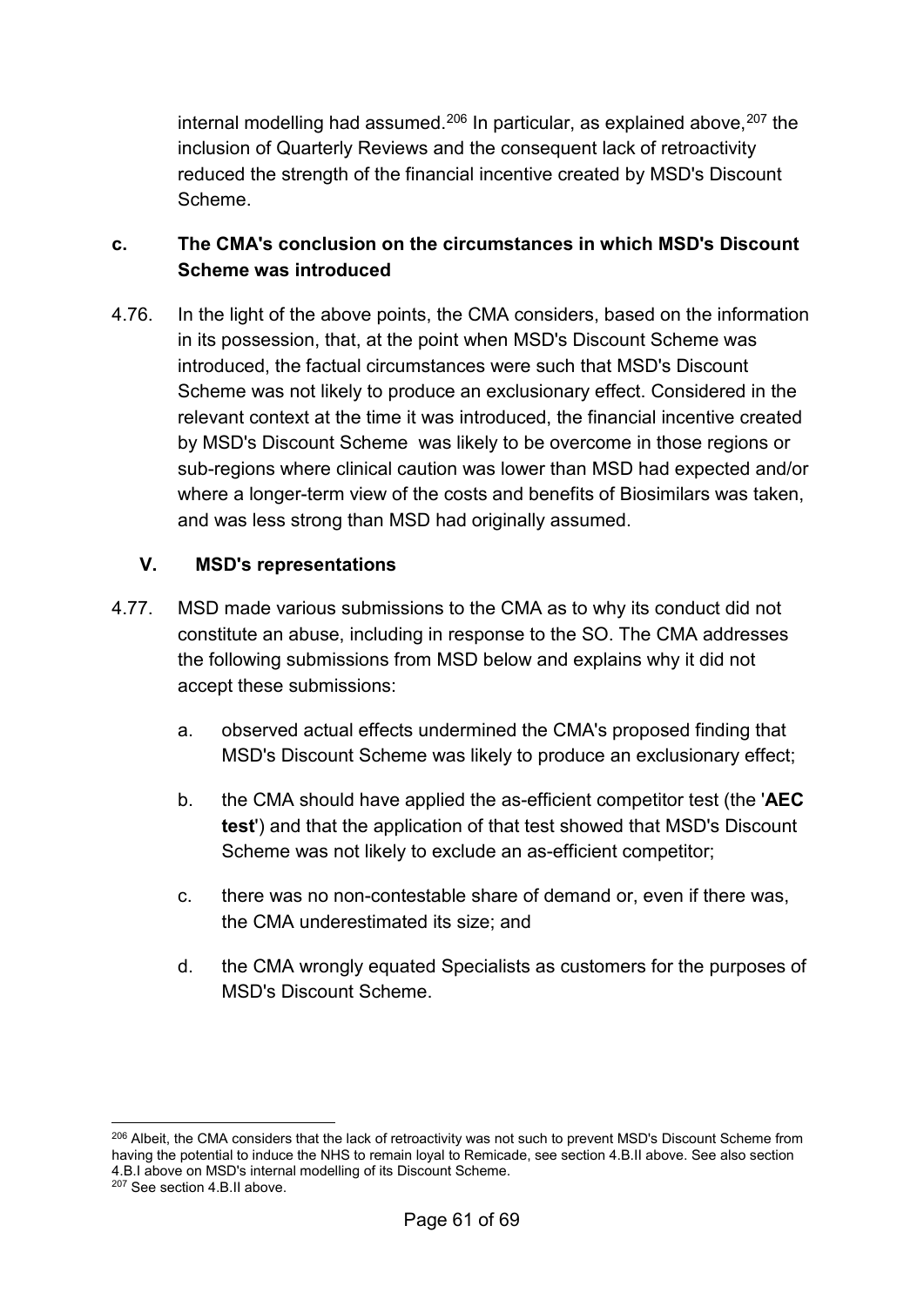#### **a. Actual effects**

- 4.78. MSD submitted that actual market developments undermined the CMA's proposed finding in the SO, that MSD's Discount Scheme was likely to produce an exclusionary effect. MSD argued that where actual effects can be readily observed, those should be taken into account, indeed that an assessment of likely effects must take account of what actually happened.<sup>[208](#page-61-0)</sup> In support of that point, MSD submitted that:
	- a. the evidence showed that Biosimilar sales developed contrary to the CMA's theory of harm. First, because sales data indicate that, both at regional and local level and for a significant period of the alleged abuse, Biosimilars market shares lay in the range (6% to 30%) where Biosimilars purchases were allegedly disincentivised by the Discount Scheme. Second, because individual Trusts and clinicians adopted a policy of treating new patients with Biosimilars; [209](#page-61-1)
	- b. overall, the evidence suggested there was no delay in Biosimilar uptake as a result of MSD's Discount Scheme. In particular, Biosimilar uptake increased throughout the period that MSD's Discount Scheme was in force and the NHS purchased more Biosimilars than initially expected. In some instances, MSD's Discount Scheme accelerated rather than delayed Biosimilar uptake; [210](#page-61-2)
	- c. the evidence showed that the speed of Biosimilar uptake was driven by factors other than MSD's Discount Scheme;<sup>[211](#page-61-3)</sup> and
	- d. when compared to Scotland (where MSD's Discount Scheme did not apply), purchases across the NHS in England did not show that Biosimilar uptake had been delayed, demonstrating that MSD's Discount Scheme had no effect in England. [212](#page-61-4)
- 4.79. The CMA considers that for the purposes of applying the Chapter II prohibition and Article 102, the likely effect of a dominant undertaking's conduct should be assessed by reference to the point at which the allegedly abusive conduct was implemented rather than at some point after the allegedly abusive conduct had been in place. $213$  That is the approach that

<span id="page-61-0"></span><sup>&</sup>lt;sup>208</sup> MSD's written representations, Introduction and summary, paragraph 10.

<span id="page-61-2"></span><span id="page-61-1"></span>

<sup>&</sup>lt;sup>209</sup> MSD's written representations, Introduction and summary, paragraph 20.<br><sup>210</sup> MSD's written representations, section Introduction and summary, paragraph 29

<span id="page-61-3"></span><sup>211</sup> MSD's written representations, section Introduction and summary, paragraph 38

<span id="page-61-4"></span><sup>&</sup>lt;sup>212</sup> MSD's written representations, section introduction and summary, paragraph 28

<span id="page-61-5"></span><sup>213</sup> See paragraph [4.7](#page-41-8) above.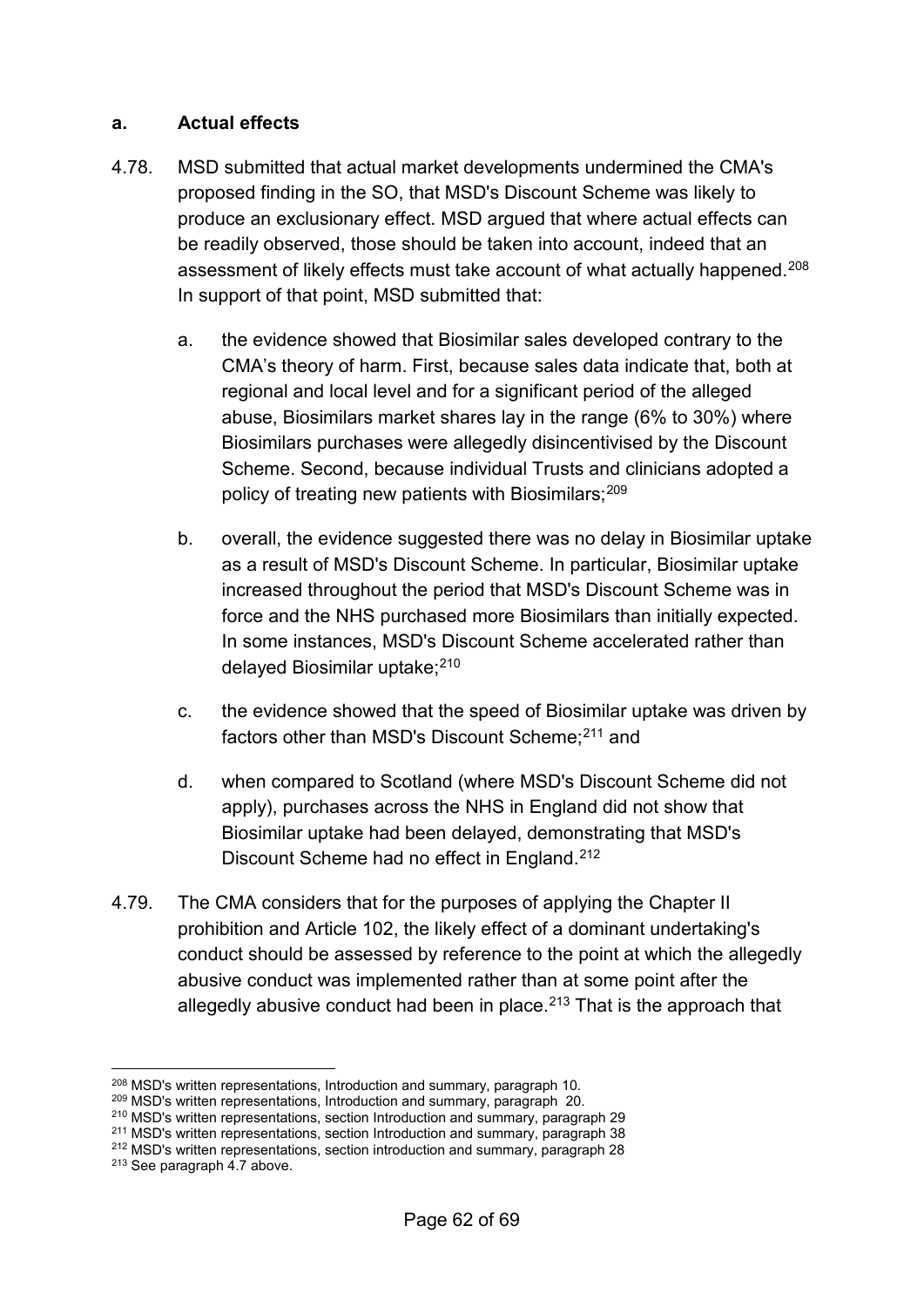the CMA took when assessing the relevant circumstances in which MSD's Discount Scheme was introduced.[214](#page-62-0)

#### **b. The as-efficient competitor test**

- 4.80. MSD submitted that the CMA should apply the AEC test and that, if it did, it would show that MSD's Discount Scheme was not likely to exclude an as-efficient competitor from competing with Remicade.<sup>[215](#page-62-1)</sup>
- 4.81. The CMA did not apply an AEC test in the SO and did not consider it necessary to do so in order to determine whether MSD's Discount Scheme was likely to produce an exclusionary effect. The CMA comments below on the reasons that were particularly relevant to its consideration of an AEC test to appraise MSD's Discount Scheme.
- 4.82. First, the AEC test is not the only way in which a discount can be assessed under competition law. Although the AEC test can be informative and useful when assessing a discount offered by a dominant undertaking, [216](#page-62-2) it is not required. [217](#page-62-3) Neither is it a 'safe harbour'. It is necessary to consider all the relevant circumstances. This includes the possible existence of a strategy aiming to exclude competitors that are at least as efficient as the dominant undertaking.[218](#page-62-4) Other circumstances will be relevant too, including:
	- a. the extent of the undertaking's dominant position on the relevant market;
	- b. the share of the market covered by the discount;
	- c. the conditions and arrangements for granting the discount(s) in question;
	- d. the duration of the discount(s) granted; and
	- e. the amount of the discount(s) granted.<sup>[219](#page-62-5)</sup>

<sup>-</sup><sup>214</sup> See section [4](#page-40-0)[.B.](#page-45-0)[IV](#page-54-0) above.

<span id="page-62-2"></span><span id="page-62-1"></span><span id="page-62-0"></span><sup>&</sup>lt;sup>215</sup> MSD's written representations, Part 2, section 5.<br><sup>216</sup> As the CJEU observed in *Post Danmark II, 'that conclusion* [that there is no *'legal obligation requiring a finding to the effect that a rebate scheme operated by a dominant undertaking is abusive to be based always on the asefficient-competitor test'*] *ought not to have the effect of excluding, on principle, recourse to the as-efficient competitor test in cases involving a rebate scheme for the purposes of examining its compatibility with Article*  [102] *EC'* (paragraph 58). See also paragraph 61: *'The as-efficient-competitor test must this be regarded as one tool amongst others for the purposes of assessing whether there is an abuse of a dominant position in the* 

<span id="page-62-3"></span>*context of a rebate scheme'.*<br><sup>217</sup> See paragrap[h 4.16](#page-44-7) above. See also *Post Danmark II*, paragraphs 56, 57 and 62; CJEU's judgment in *Tomra*, paragraphs 73 and 80.

<sup>&</sup>lt;sup>218</sup> See paragrap[h 4.16](#page-44-7) above.

<span id="page-62-5"></span><span id="page-62-4"></span><sup>219</sup> C-413/14 P *Intel,* paragraph 139.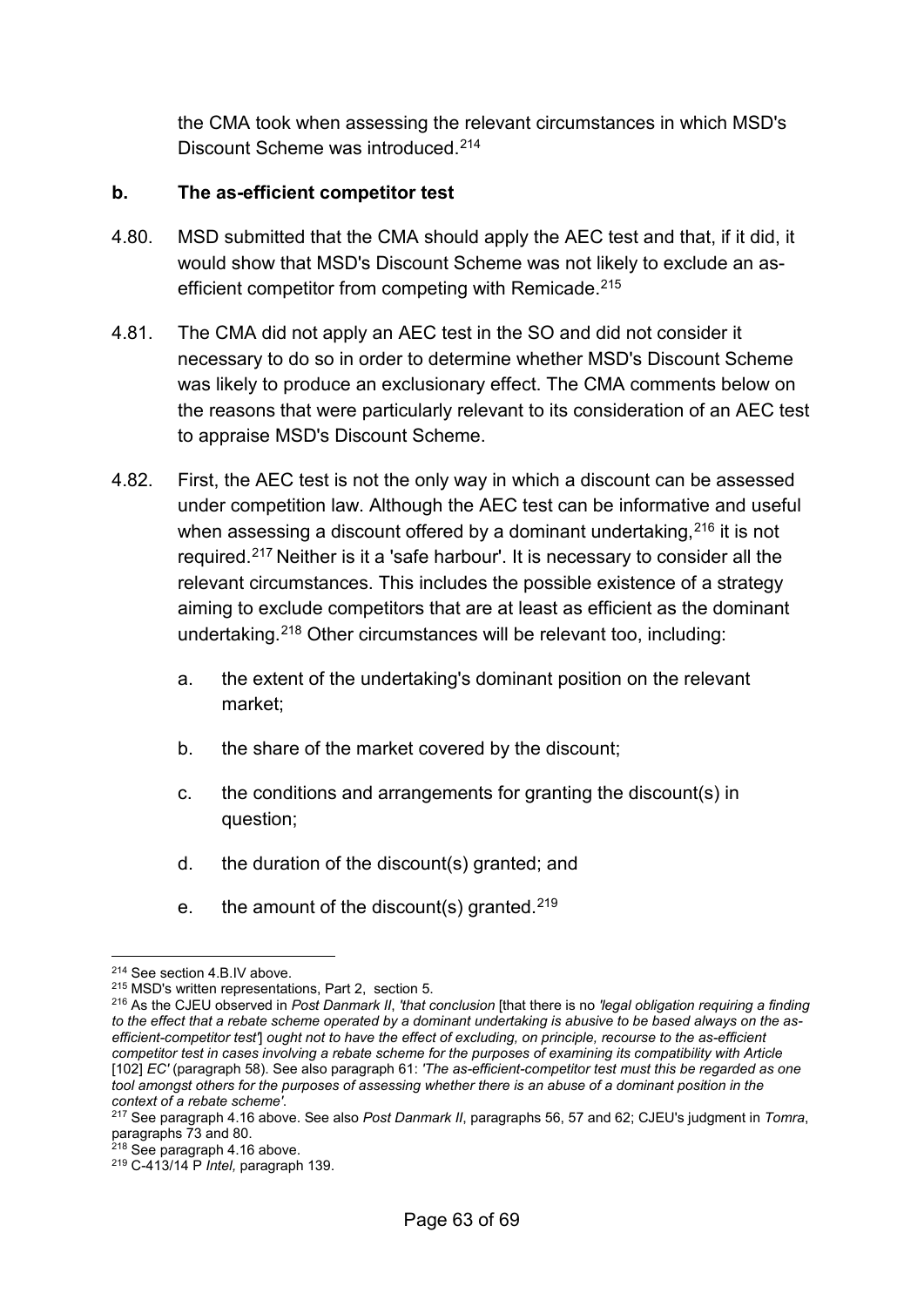- 4.83. Second, the AEC test may set too high a threshold for finding a discount to be an abuse, which, in turn, may risk under enforcement. In particular, the following points were relevant to the CMA's assessment of MSD's Discount Scheme:
	- a. The AEC test indicates whether it is impossible for an as-efficient competitor to compete profitably. [220](#page-63-0) However, as a matter of law, to establish an abuse it is sufficient to show that a discount was likely to make it very difficult for a competitor to compete. [221](#page-63-1)
	- b. It is also sufficient to show that the conduct in question was likely to produce an exclusionary effect. It is not necessary to show that the conduct in question was likely to lead to total exclusion (i.e. that existing competitors were likely to exit the market or that potential entrants were likely not to enter the market).<sup>[222](#page-63-2)</sup> In this case, the CMA considered that MSD's Discount Scheme would have been abusive had its likely effect been to delay the introduction of Biosimilars rather than to prevent entry altogether.
	- c. Placing a significant burden on entry may make it very difficult for a competitor to compete, particularly in the context of newly emerging and nascent entry and where the prior situation was one of a monopoly supplier.
	- d. More generally, a predation-type test, such as the AEC test, may not be appropriate where a dominant undertaking can use a discount profitably to exclude actual or potential competitors. In that scenario, the dominant undertaking can implement its discount over a prolonged period without making losses but nevertheless excluding or delaying competitive entry. The AEC test implicitly assumes the entrant can survive on variable costs during the period of predation or low prices. However, since the discount can be profitable for the incumbent in perpetuity, the AEC test at least needs to be assessed on the basis of long-run variable costs (or total costs).
- 4.84. Third, the results of an AEC assessment need to be interpreted with caution, particularly where there is uncertainty over how a discount is interpreted by customers. In order for the assessment to be considered in the relevant context in which the discount is deployed, it needs to be grounded in the

<span id="page-63-0"></span><sup>&</sup>lt;u>.</u> <sup>220</sup> Where a discount scheme passes the test (i.e. where it supports that an abuse has occurred), that shows that an as-efficient competitor cannot compete profitably. In that scenario, it would be economically rational for the asefficient competitor to either exit the market or not enter the market in the first instance.

<span id="page-63-1"></span><sup>&</sup>lt;sup>221</sup> See paragrap[h 4.11](#page-42-0) above.

<span id="page-63-2"></span><sup>222</sup> See paragraph [4.12](#page-42-1) above.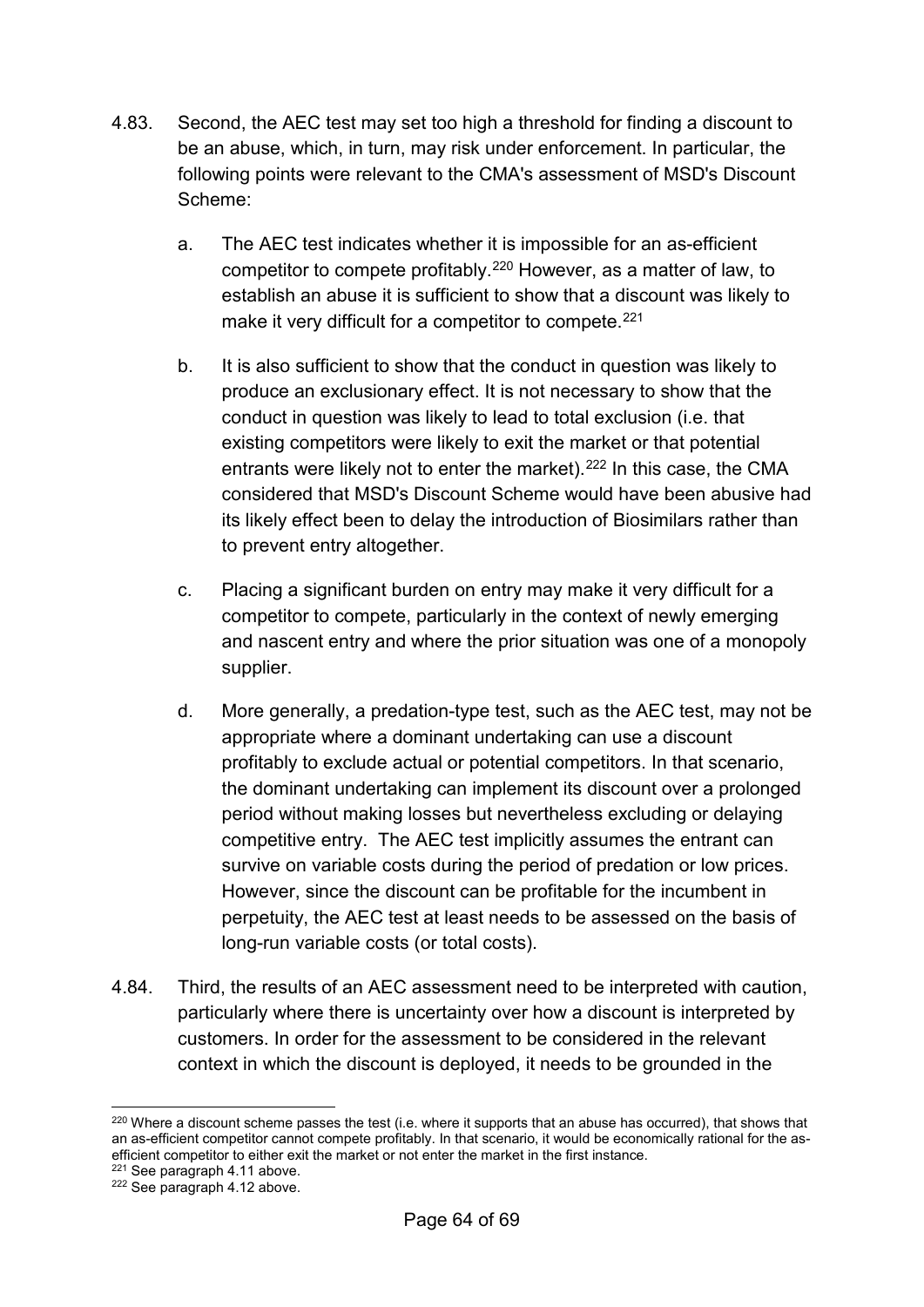reality in which customers (who will be the entities who decide whether and how they will react to changes in price) view and react to the different price offerings and how quickly and easily competitors are able to respond.

#### **c. The existence and size of the non-contestable share of demand**

- 4.85. MSD submitted that the CMA had failed to show to the requisite legal standard that there was a non-contestable share of demand for Remicade[.223](#page-64-0) In particular, according to MSD:
	- a. The CMA had not attempted to identify a non-contestable share, nor had the CMA claimed that there was a non-contestable share or explained what the non-contestable share could be. Further, the CMA had not claimed that Remicade was a must-have product.<sup>[224](#page-64-1)</sup>
	- b. Actual market developments showed that existing Remicade patients did not constitute a non-contestable share of demand. Any expectation as to what market share Biosimilars could compete for was incorrect.<sup>[225](#page-64-2)</sup>
	- c. Whatever barriers to switching might have existed, those could be overcome  $-$  and frequently were.<sup>[226](#page-64-3)</sup>
	- d. The existence of clinical caution did not mean that existing patients were non-contestable.<sup>227</sup>
- 4.86. MSD also submitted that the contestable share that the CMA posited in the SO was implausibly low and that in the SO the CMA overestimated the minimum share required for profitably switching to Biosimilars.<sup>228</sup>
- 4.87. The CMA does not accept that there was no non-contestable share of demand, particularly in the light of the existence of clinical caution.[229](#page-64-6)
- 4.88. As explained above, the CMA has taken into account the degree of clinical caution when deciding whether on the basis of the information in its possession MSD's Discount Scheme was likely to produce an exclusionary effect. [230](#page-64-7) However, the CMA did not consider it necessary to conclude on the size of the non-contestable share of demand, particularly in the light of its overall conclusion that there are no grounds for action in this case.

<u>.</u>

<span id="page-64-1"></span><span id="page-64-0"></span><sup>&</sup>lt;sup>223</sup> MSD's written re[pres](#page-37-6)entations, paragraph 196.<br><sup>224</sup> MSD's written representations, paragraph 199.<br><sup>225</sup> MSD's written representations, paragraph 198.<br><sup>226</sup> MSD's written representations, paragraph 198.<br><sup>227</sup> MSD's w

<span id="page-64-2"></span>

<span id="page-64-3"></span>

<span id="page-64-4"></span>

<span id="page-64-5"></span>

<span id="page-64-7"></span><span id="page-64-6"></span><sup>230</sup> See section [4](#page-40-0)[.B.](#page-45-0)[IV](#page-54-0) above.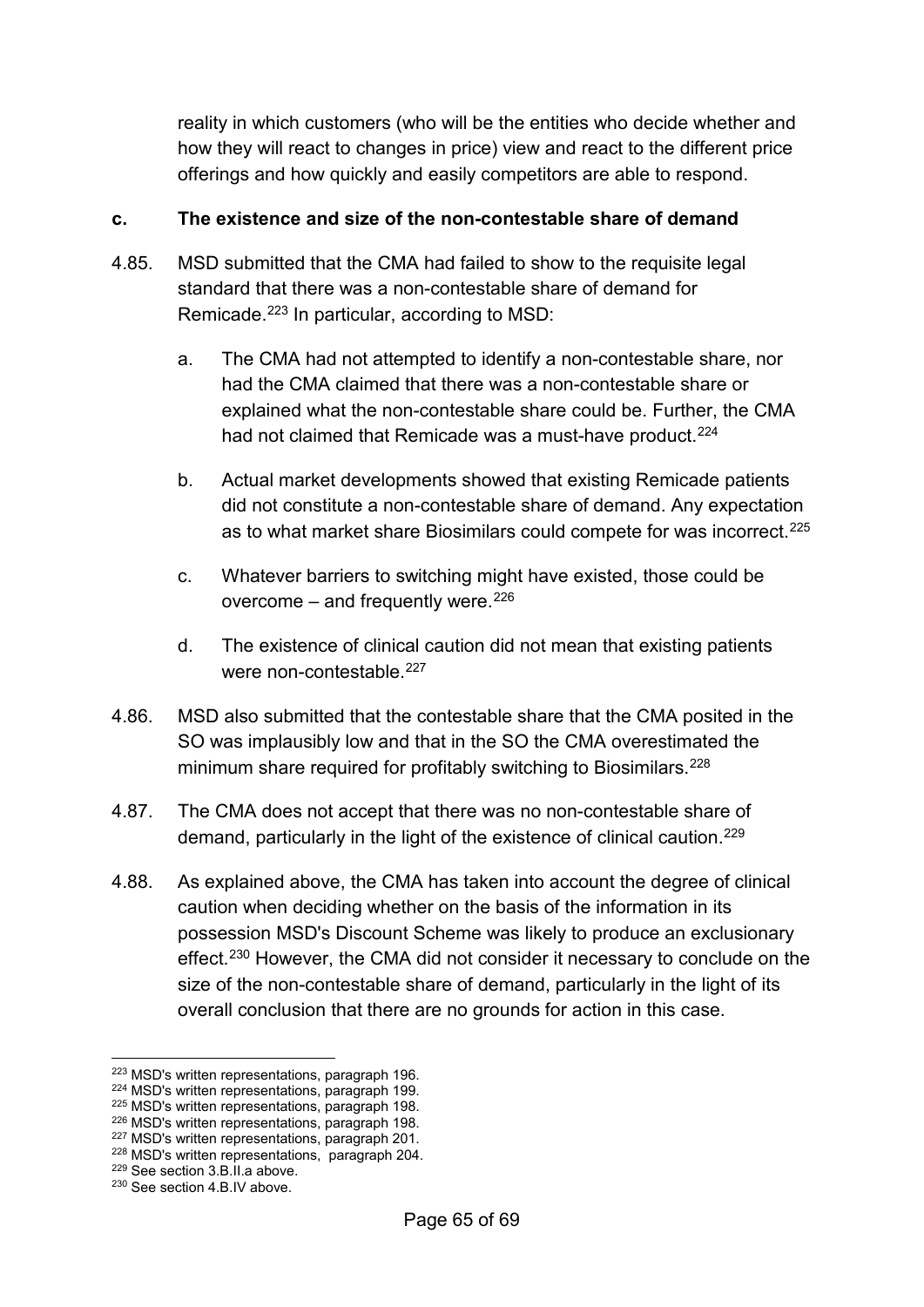#### **d. The role of Specialists**

- 4.89. MSD challenged the CMA's focus on Specialists, arguing that the SO wrongly equated the Specialists with MSD customers. MSD argued that Specialists were not purchasers and had no decision-making powers: they did not make purchasing decisions and were not able to dictate such decisions. In addition, MSD argued that Specialists could not co-ordinate views or decisions within regions or sub-regions. MSD argued that prescribing decisions were made at the local level by clinicians, based solely on therapeutic autonomy. According to MSD, those decisions could not have been influenced by Specialists and even Trusts had little scope to influence clinical decision-making. Accordingly, Trusts took purchasing decisions based on clinicians' prescriptions, not the preferences of Specialists. MSD also suggested that, even if the Specialists may have espoused views on the theoretical regional or sub-regional strategies, they had no ability to implement such strategies.<sup>[231](#page-65-0)</sup>
- 4.90. MSD further submitted that:
	- a. the structure of secondary healthcare in England meant that a regional price would not have been capable of influencing decisions at a local Trust level, as no individual Trust's actions would have been sufficient to impact on regional or sub-regional volumes in total; $^{232}$  $^{232}$  $^{232}$  and
	- a. absent an ability to co-ordinate local decisions at a regional or subregional level, MSD's Discount Scheme would not have been able to impact on local Trust decisions.<sup>[233](#page-65-2)</sup>
- 4.91. The CMA considers that, whilst Specialists were not 'customers' in the sense that they made purchases or determined prescribing, purchasing or funding decisions, they had an important role to play in seeking to encourage costeffective decisions within the NHS.
- 4.92. The CMA does not accept that for MSD's Discount Scheme to have had an exclusionary effect it was necessary for decision-makers within a sub-region to be able to co-ordinate purchases. Nor does the CMA accept that for such an exclusionary effect to occur it was necessary for Specialists to have the ability and/or means available to them to co-ordinate purchases within their respective sub-regions.

<span id="page-65-0"></span><sup>&</sup>lt;sup>231</sup> MSD's written representations, Introduction and summary, paragraph 36.

<span id="page-65-1"></span><sup>&</sup>lt;sup>232</sup> MSD's written representations, Part 2, section 2, paragraph 101.

<span id="page-65-2"></span><sup>233</sup> MSD's written representations, Part 2, section 2, paragraph 101.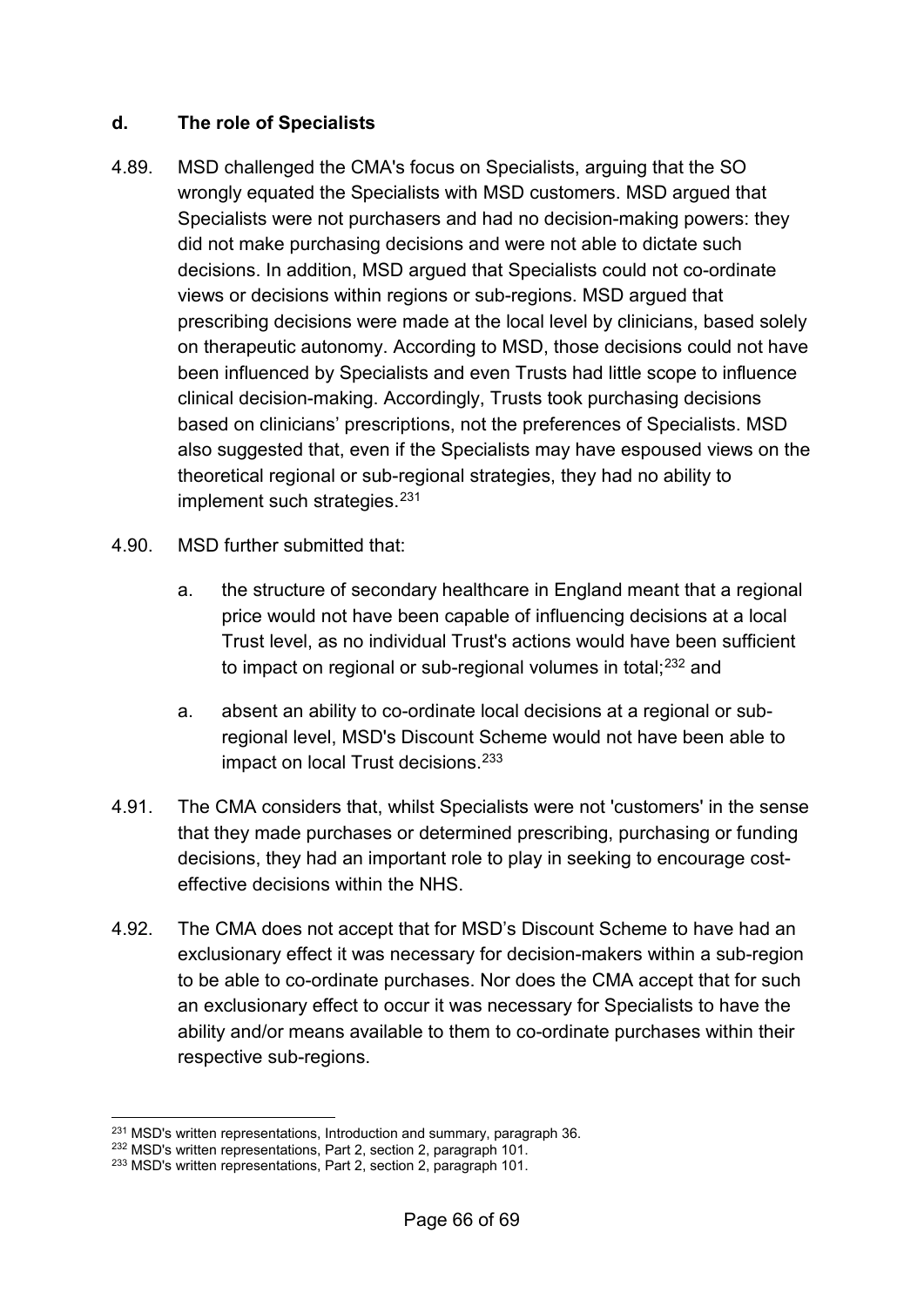4.93. Rather, as explained above,  $234$  the CMA considers that there existed a number of mechanisms across the NHS to seek to influence clinical decision-making and encourage cost effective decision-making. It was through the exercise of those mechanisms of influence that the CMA considers that MSD's Discount Scheme had the potential to influence decision-making within the NHS, thus having the potential to produce an exclusionary effect.

#### <span id="page-66-0"></span>**VI. Objective justification**

- 4.94. MSD submitted that its matrix was pro-competitive and benefitted the NHS. Specifically, according to MSD the volume bands provided CCGs with a hedge against the budgetary risk they faced due to the prevailing uncertainty around how infliximab demand would change. [235](#page-66-2)
- 4.95. The CMA does not accept that there was a pro-competitive rationale for MSD's Discount Scheme and has not been able to identify anything that would objectively justify MSD's Discount Scheme. In particular, the changing price of Remicade under MSD's Discount Scheme was not associated with any cost or efficiency savings that MSD would have achieved from selling larger volumes – that can be seen from different sub-regions being charged the same Remicade price despite purchasing very different volumes of Remicade. Alternative pricing structures were also available to MSD, including those used by MSD both prior to<sup>[236](#page-66-3)</sup> and subsequent to its Discount Scheme.<sup>237</sup>
- 4.96. The only argument MSD put forward was that its Discount Scheme acted as a *'hedge'* for the NHS in the context of uncertain levels of demand. MSD noted that the NHS demand for infliximab was uncertain because it had recently been recommended by NICE for use with patients with severe ulcerative colitis. MSD submitted that its Discount Scheme provided the NHS with a *'hedge against unexpected spending on Remicade'* if volumes were *'unexpectedly high'*, *'providing CCGs with a hedge against the budgetary risk that they faced'*. MSD submitted that its Discount Scheme was, in effect, insurance for the NHS against purchasing higher than expected volumes of Remicade, whereby if the NHS did purchase more Remicade than expected

<sup>-</sup><sup>234</sup> Section [2](#page-8-0)[.C](#page-16-0) above.

<span id="page-66-2"></span><span id="page-66-1"></span><sup>235</sup> MSD's written representations, paragraph 222.

<span id="page-66-3"></span><sup>&</sup>lt;sup>236</sup> Prior to its Discount Scheme, MSD offered a flat-rate discount from its list price. That discount was the same regardless of volumes purchased.

<span id="page-66-4"></span> $237$  See section [2](#page-8-0)[.F](#page-26-0) above for a summary of MSD's revised pricing scheme for Remicade.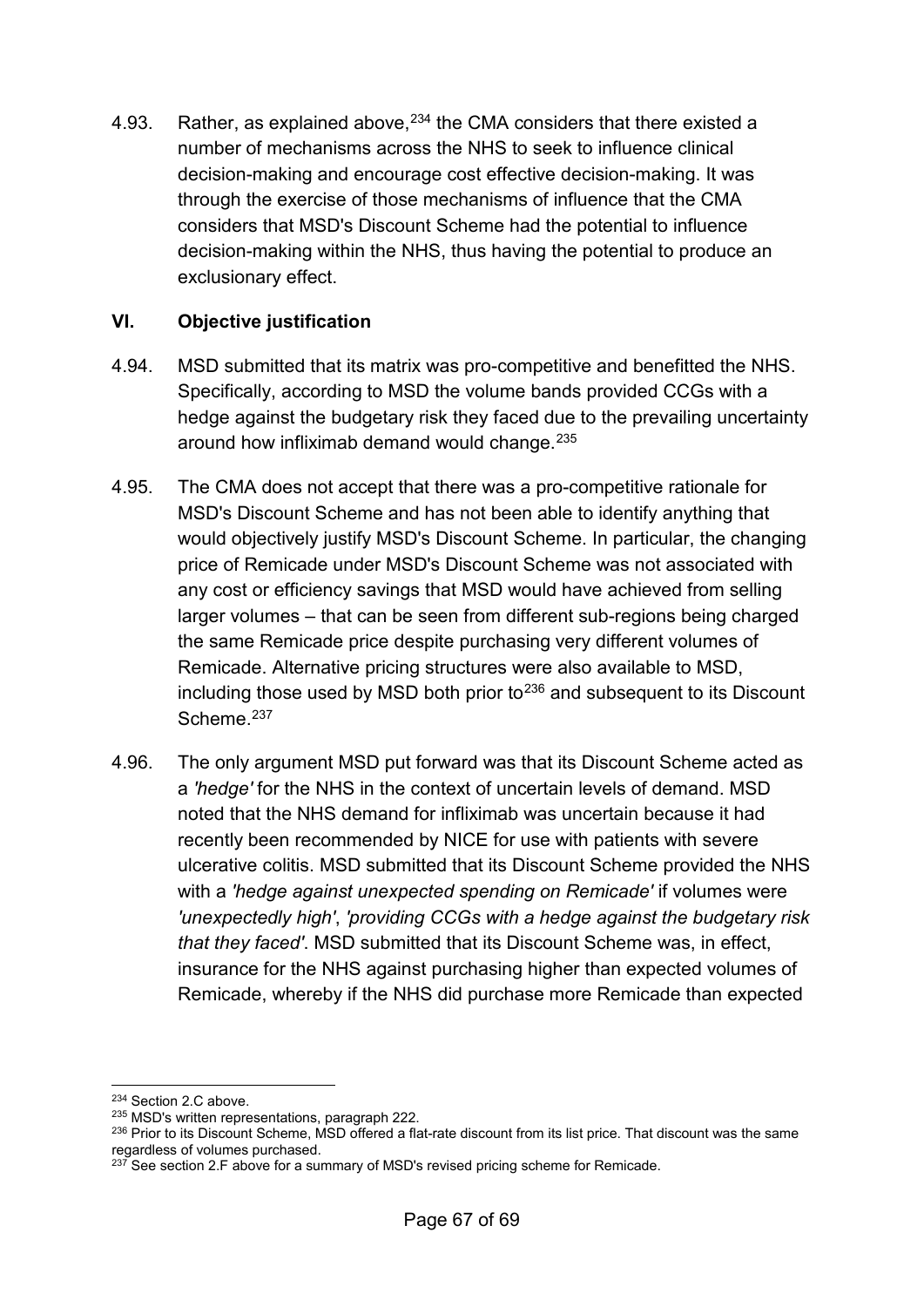its overall expenditure would not increase because, under MSD's Discount Scheme, the price of Remicade would fall.<sup>238</sup>

4.97. The CMA does not accept that argument. MSD's Discount Scheme provided for the total cost of Remicade to remain at a fairly constant level if the NHS purchased between 85% and 100% of its total infliximab requirements from MSD. This meant that if the NHS purchased less Remicade than expected (approximately 94% of MSD's estimate of total infliximab demand, corresponding to the starting price on MSD's matrix) because it switched to Biosimilars, the overall costs of its Remicade purchases would remain constant but its overall infliximab cost would either remain constant or increase. The *'hedge'* therefore did not provide any value to the NHS if it was seeking to purchase volumes of Biosimilars.

<span id="page-67-0"></span><sup>-</sup><sup>238</sup> MSD's written representations, paragraph 225.